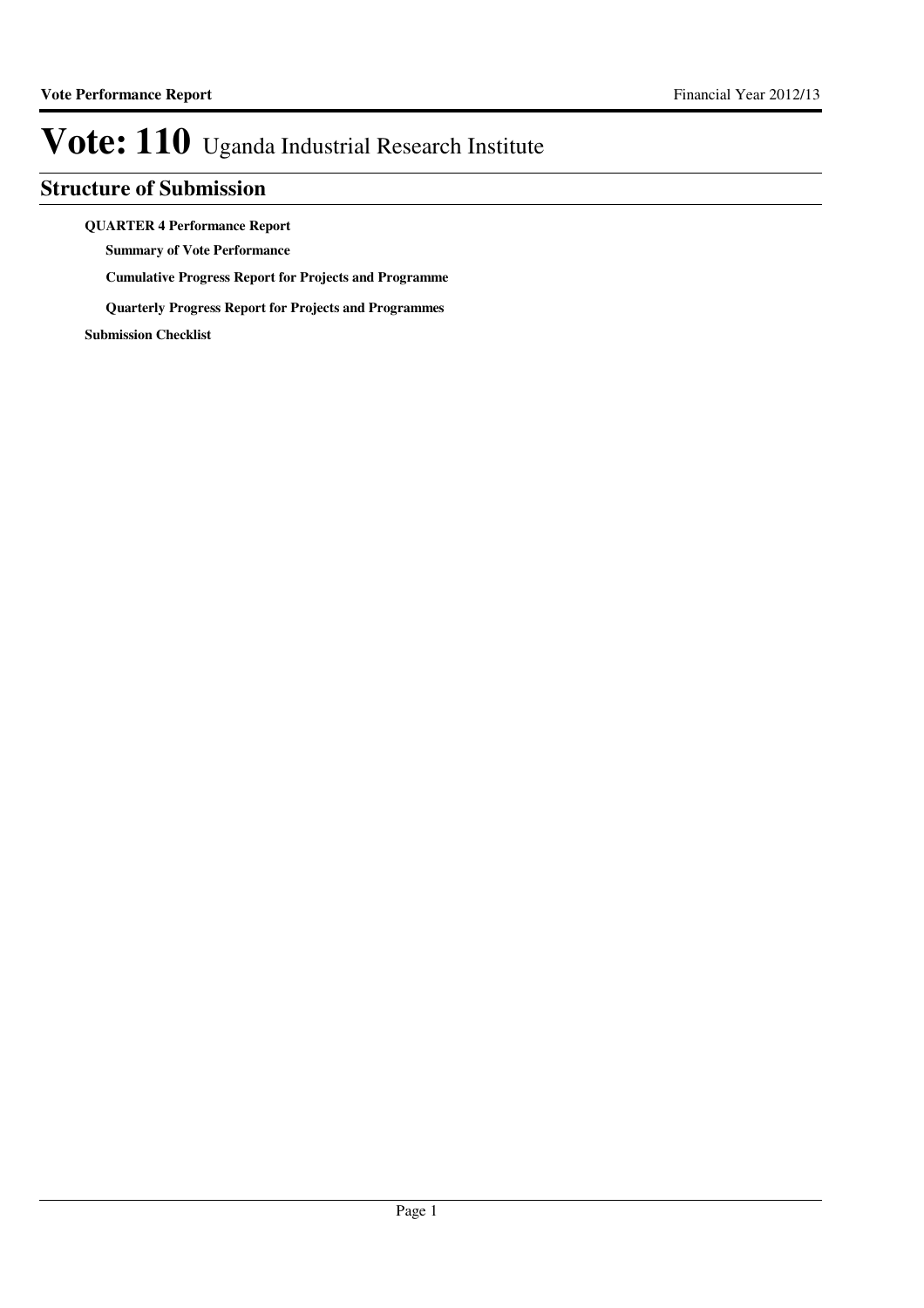### **QUARTER 4: Highlights of Vote Performance**

### *V1: Summary of Issues in Budget Execution*

*This section provides an overview of Vote expenditure* 

**(i) Snapshot of Vote Releases and Expenditures**

Table V1.1 below summarises cumulative releases and expenditures by the end of the quarter:

#### **Table V1.1: Overview of Vote Expenditures (UShs Billion)**

| (i)                          | <b>Excluding Arrears, Taxes</b> | Approved<br><b>Budget</b> | <b>Cashlimits</b><br>by End | <b>Released</b><br>by End | Spent by<br><b>End Jun</b> | % Budget<br><b>Released</b> | <b>Spent</b> | % Budget % Releases<br><b>Spent</b> |
|------------------------------|---------------------------------|---------------------------|-----------------------------|---------------------------|----------------------------|-----------------------------|--------------|-------------------------------------|
|                              | Wage                            | 4.069                     | N/A                         | 4.069                     | 4.069                      | 100.0%                      | 100.0%       | 100.0%                              |
| Recurrent                    | Non Wage                        | 1.540                     | 5.317                       | 1.248                     | 1.248                      | 81.0%                       | 81.0%        | 100.0%                              |
|                              | GoU                             | 7.030                     | 5.526                       | 5.526                     | 5.526                      | 78.6%                       | 78.6%        | 100.0%                              |
| Development                  | Donor $*$                       | 0.000                     | N/A                         | 0.000                     | 0.000                      | N/A                         | N/A          | N/A                                 |
|                              | <b>GoU</b> Total                | 12.640                    | 10.843                      | 10.843                    | 10.843                     | 85.8%                       | 85.8%        | $100.0\%$                           |
|                              | <b>Total GoU+Donor (MTEF)</b>   | 12.640                    | N/A                         | 10.843                    | 10.843                     | 85.8%                       | 85.8%        | $100.0\%$                           |
| ( <i>ii</i> ) Arrears        | Arrears                         | 0.000                     | N/A                         | 0.000                     | 0.000                      | N/A                         | N/A          | N/A                                 |
| and Taxes                    | $Taxes**$                       | 1.200                     | N/A                         | 0.700                     | 0.700                      | 58.3%                       | 58.3%        | $100.0\%$                           |
|                              | <b>Total Budget</b>             | 13.840                    | 10.843195                   | 11.543                    | 11.543                     | 83.4%                       | 83.4%        | $100.0\%$                           |
| <i>(iii)</i> Non Tax Revenue |                                 | 0.100                     | N/A                         | 0.000                     | 0.000                      | $0.0\%$                     | $0.0\%$      | N/A                                 |
|                              | <b>Grand Total</b>              | 13.940                    | 10.843195                   | 11.543                    | 11.543                     | 82.8%                       | 82.8%        | $100.0\%$                           |
|                              | <b>Excluding Taxes, Arrears</b> | 12.740                    | 10.843195                   | 10.843                    | 10.843                     | 85.1%                       | 85.1%        | 100.0%                              |

*\* Donor expenditure information available*

*\*\* Non VAT taxes on capital expenditure*

The table below shows cumulative releases and expenditures to the Vote by Vote Function :

#### **Table V1.2: Releases and Expenditure by Vote Function\***

| <b>Billion Uganda Shillings</b> | Approved Released |       | <b>Spent</b> | % Budget % Budget |          | $\%$         |  |
|---------------------------------|-------------------|-------|--------------|-------------------|----------|--------------|--|
|                                 | <b>Budget</b>     |       |              | Released          | Spent    | Releases     |  |
|                                 |                   |       |              |                   |          | <i>Spent</i> |  |
| VF:0651 Industrial Research     | 12.74             | 10.84 | 10.84        | $85.1\%$          | $85.1\%$ | $100.0\%$    |  |
| <b>Total For Vote</b>           | 12.74             | 10.84 | 10.84        | $85.1\%$          | $85.1\%$ | $100.0\%$    |  |

*\* Excluding Taxes and Arrears*

#### **(ii) Matters to note in budget execution**

Specific to Q4 the Institute has again experienced a shortfall of 1.8bn. The entire development budget was cut to zero. The trend of inconsistent and unpredictable budget releases each financial year makes it becomes difficult to implement planned activities and sustain smooth operations of the Institutes' programs. For instance in FY 2010/2011 the Institute experienced a shortfall of 1.8bn and FY 2011/2012 a shortfall of 1.5bn and now FY 2012/13 a shortfall of 1.8bn. This position renders a halt to most development operations and consequently under mine the whole industrialization process.

If only the Institute was funded in accordance with the NDP projections of 21.3bn for 5 consecutive Financial Years focused at establishing Research and Development agendas for self-sustainability, UIRI would quickly achieve its commitment to deliver on its mandate.

Otherwise the overall Industrial Development Situation Analysis or Challenges include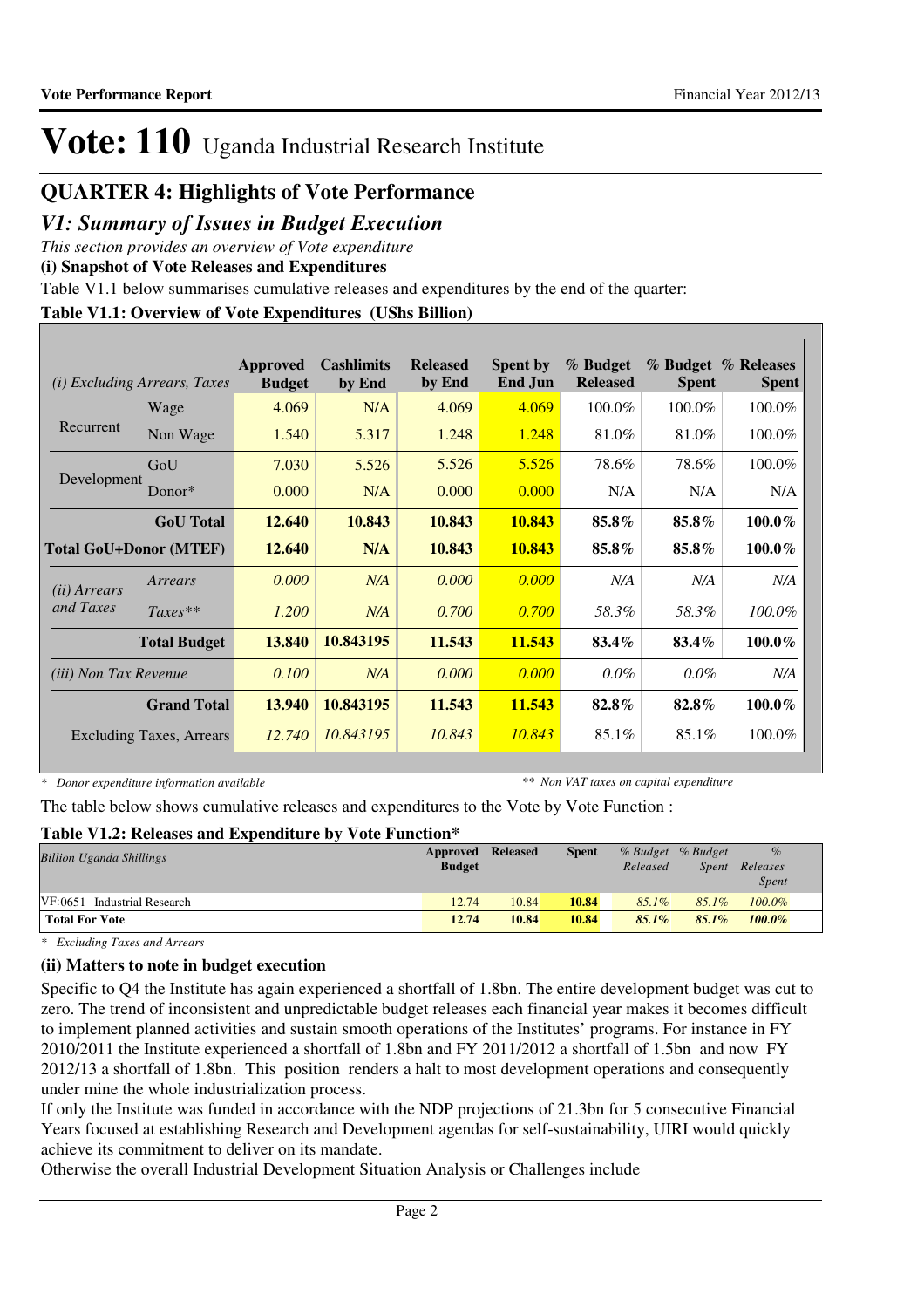### **QUARTER 4: Highlights of Vote Performance**

 State of Industry: industry in Uganda is mainly dominated by Micro, Small and Medium Enterprises (MSME's) most of which are engaged in agro-processing and production of basic consumer goods.

 Weak Linkages among academia, R&D Institutions and Industry: there remains weak linkage between academia, R&D institutions and industry.

 Diffusion and Commercialization of Innovations: There remains lack of effort towards establishment of mechanisms for diffusion and commercialization of innovations that are relevant to the needs of society.

 R&D Funding: remains far below the agreed target set by African Heads of State under the Lagos Plan of Action which called for 1% GDP expenditure on R &D.

 Technical Skills Capacity Development: there remains need for increase in the number of relevant, qualified and competent scientists and engineers to undertake high-level R&D capable of driving the process of industrialization.

 Infrastructure: there remains need for substantial strengthening of R&D Institutions. Most RTO's continue to rely on use of decrepit facilities and obsolete equipment.

#### **Table V1.3: High Unspent Balances and Over-Expenditure in the Domestic Budget (Ushs Bn)** *(i) Major unpsent balances*

*(ii) Expenditures in excess of the original approved budget*

*\* Excluding Taxes and Arrears*

### *V2: Performance Highlights*

*This section provides highlights of output performance, focusing on key outputs and actions impelemented to improve section performance.*

#### **Table V2.1: Key Vote Output Indicators and Expenditures\***

| Vote, Vote Function<br><b>Key Output</b>                                      | <b>Approved Budget and</b><br><b>Planned outputs</b>                                                                                                                                                                                                        | <b>Cumulative Expenditure</b><br>and Performance                                                                                                                                                                                                                                                                                                              | <b>Status and Reasons for</b><br>any Variation from Plans                                                                                                                                                                                                                                                                                                                      |
|-------------------------------------------------------------------------------|-------------------------------------------------------------------------------------------------------------------------------------------------------------------------------------------------------------------------------------------------------------|---------------------------------------------------------------------------------------------------------------------------------------------------------------------------------------------------------------------------------------------------------------------------------------------------------------------------------------------------------------|--------------------------------------------------------------------------------------------------------------------------------------------------------------------------------------------------------------------------------------------------------------------------------------------------------------------------------------------------------------------------------|
| <b>Vote Function: 0651 Industrial Research</b>                                |                                                                                                                                                                                                                                                             |                                                                                                                                                                                                                                                                                                                                                               |                                                                                                                                                                                                                                                                                                                                                                                |
| <b>Output: 065101</b>                                                         | <b>Administation and Support Services</b>                                                                                                                                                                                                                   |                                                                                                                                                                                                                                                                                                                                                               |                                                                                                                                                                                                                                                                                                                                                                                |
|                                                                               | Description of Performance: To recruit 30 employess; pay<br>salaries & other staff benefits to<br>235 employees; Asset<br>insurances, utility & property<br>expenses, communication and<br>general supplies, maintenance<br>and professional services paid. | A total of 45 new employess<br>were recuited:<br>and salaries<br>of 230 were paid<br>insurances, utility & property<br>expenses were paid.<br>Communication and general<br>supplies, maintenance and<br>professional services were<br>paid.<br>Required logistics and<br>adminstrative support was<br>provided for the smooth<br>operations of the Institute. | Due to operationalisation of all<br>UIRI model value addition<br>Asset centers, (Nabusanke, Lira,<br>Kabale and at UIRI) there was<br>need to recruit technical staff to<br>undertake the day to day<br>technical operations at the<br>respective centers. The need to<br>recruit as per unfilled staff<br>establishment vacancies is still<br>challenged by inadquate budget. |
| Performance Indicators:                                                       |                                                                                                                                                                                                                                                             |                                                                                                                                                                                                                                                                                                                                                               |                                                                                                                                                                                                                                                                                                                                                                                |
| Payment of all utility bills,<br>subscriptions and insurances<br>expenses etc | 100                                                                                                                                                                                                                                                         | 100                                                                                                                                                                                                                                                                                                                                                           |                                                                                                                                                                                                                                                                                                                                                                                |
| No. of staff recruited                                                        | 30                                                                                                                                                                                                                                                          | 45                                                                                                                                                                                                                                                                                                                                                            |                                                                                                                                                                                                                                                                                                                                                                                |
| No. of staff hose salaries and<br>benefits have been paid                     | 230                                                                                                                                                                                                                                                         | 230                                                                                                                                                                                                                                                                                                                                                           |                                                                                                                                                                                                                                                                                                                                                                                |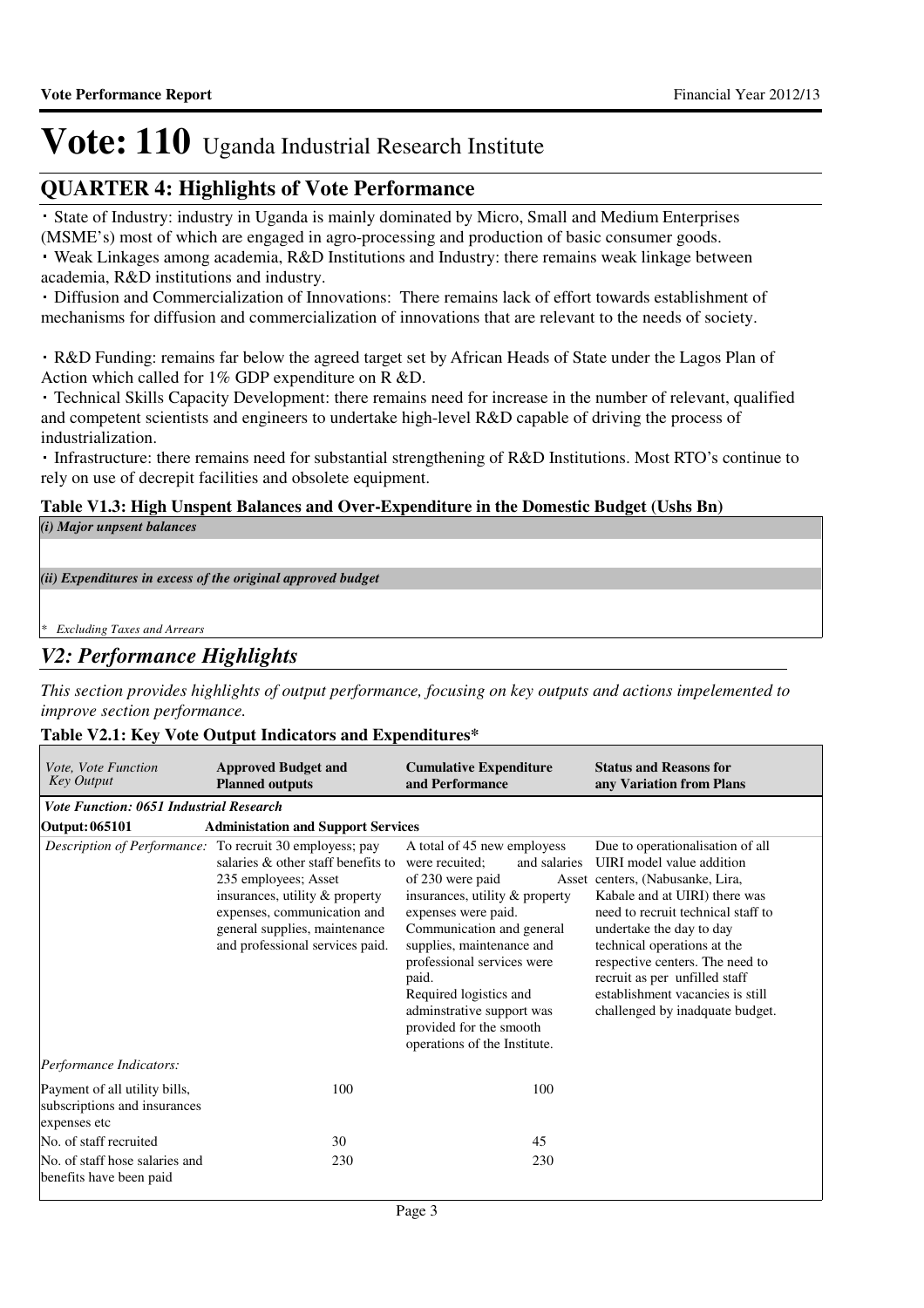| Vote, Vote Function<br><b>Key Output</b> | <b>Approved Budget and</b><br><b>Planned outputs</b>                                                                                                                                                                                                                | <b>Cumulative Expenditure</b><br>and Performance                                                                                                                                                                                                                                                                                                                                                                                                                                                                                                                                                                                                                                                                                                                                                                                                                                                                                                                                                                                                                                                                                                                                                                                                                                                                                                                                                                                                                                                                                                                                                                                                            | <b>Status and Reasons for</b><br>any Variation from Plans                                                                                                                                                                                                                                                                                      |
|------------------------------------------|---------------------------------------------------------------------------------------------------------------------------------------------------------------------------------------------------------------------------------------------------------------------|-------------------------------------------------------------------------------------------------------------------------------------------------------------------------------------------------------------------------------------------------------------------------------------------------------------------------------------------------------------------------------------------------------------------------------------------------------------------------------------------------------------------------------------------------------------------------------------------------------------------------------------------------------------------------------------------------------------------------------------------------------------------------------------------------------------------------------------------------------------------------------------------------------------------------------------------------------------------------------------------------------------------------------------------------------------------------------------------------------------------------------------------------------------------------------------------------------------------------------------------------------------------------------------------------------------------------------------------------------------------------------------------------------------------------------------------------------------------------------------------------------------------------------------------------------------------------------------------------------------------------------------------------------------|------------------------------------------------------------------------------------------------------------------------------------------------------------------------------------------------------------------------------------------------------------------------------------------------------------------------------------------------|
| <b>Output Cost:</b>                      | 5.710<br>UShs Bn:                                                                                                                                                                                                                                                   | UShs Bn:                                                                                                                                                                                                                                                                                                                                                                                                                                                                                                                                                                                                                                                                                                                                                                                                                                                                                                                                                                                                                                                                                                                                                                                                                                                                                                                                                                                                                                                                                                                                                                                                                                                    | 93.1%<br>5.317 % Budget Spent:                                                                                                                                                                                                                                                                                                                 |
| Output: 065102                           | <b>Research and Development</b>                                                                                                                                                                                                                                     |                                                                                                                                                                                                                                                                                                                                                                                                                                                                                                                                                                                                                                                                                                                                                                                                                                                                                                                                                                                                                                                                                                                                                                                                                                                                                                                                                                                                                                                                                                                                                                                                                                                             |                                                                                                                                                                                                                                                                                                                                                |
|                                          | <i>Description of Performance:</i> To operationalise the Arua fruit Major activities under R&D are<br>processing facility. Collect and<br>analyze data of vaccine against<br>Newcastle performance in the<br>12 pilot districts. To develop<br>more novel products. | categorized in the following<br>areas, i.e. food formulations,<br>handmade paper development,<br>ceramics formulation, chemical<br>and microbial analysis of<br>products, research and<br>development of scientific<br>solution aimed at addressing<br>social economic transformation. concern projects being<br>The project involves developing undertaken proceeded. Other<br>new products, verification of<br>industry products, pilot testing,<br>capacity building and process<br>design<br>•The Essential Oil Pilot Project<br>is on ground in Luweero. Five<br>species of aromatic plants were<br>established between 13th April<br>and 15th April. The progress is<br>very good.<br>•Successfully completed the<br>formulation of fish and<br>vegetable sausages<br>•Successfully completed the<br>Formulation of five dairy<br>products and further<br>development of meat, bakery<br>•Completed bamboo safety<br>processing and production<br>procedures.<br>•Research experiment aimed at<br>production of wine from<br>passion fruit with aim of<br>retaining the fruit flavor. Sixty<br>(60) Liters of the first batch<br>were filtered ready for consumer<br>testing. Consumer sensory<br>studies are underway<br>•Sustained a range of initiatives<br>to support the first phase<br>commercial pilot processing<br>(market development) for the<br>Fruit Processing Project,<br>Nabusanke<br>i.A new product recipe (fruit<br>juice cocktail) finalized ready<br>for commercial trial production<br>ii.Preparation of requirements<br>needed for the UNBS<br>Certification<br>iii.Pilot production trials<br>iv.Re-inspection of the project | •The institute did not receive<br>any release of funds for the<br>development budget during Q4.<br>A shortfall of 1.8bn. Though<br>most Research and<br>Development activities<br>intitiated did not progress due o<br>lack of finances for procurment<br>of research inputs a few going<br>payment obligations already<br>contracted remained |
|                                          |                                                                                                                                                                                                                                                                     | plant by UNBS                                                                                                                                                                                                                                                                                                                                                                                                                                                                                                                                                                                                                                                                                                                                                                                                                                                                                                                                                                                                                                                                                                                                                                                                                                                                                                                                                                                                                                                                                                                                                                                                                                               |                                                                                                                                                                                                                                                                                                                                                |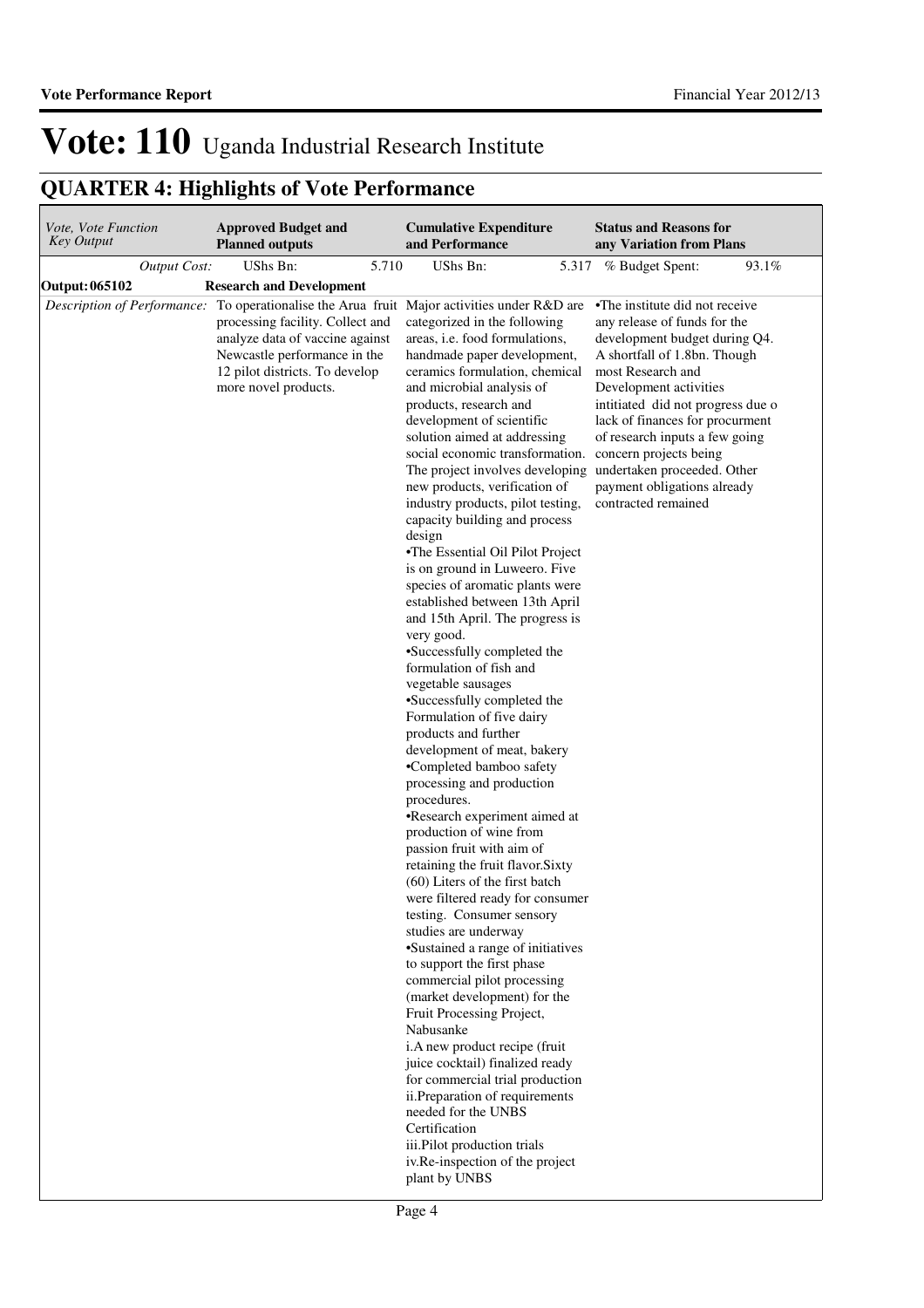| Vote, Vote Function<br><b>Key Output</b> | <b>Approved Budget and</b><br><b>Planned outputs</b> | <b>Cumulative Expenditure</b><br>and Performance                                                | <b>Status and Reasons for</b><br>any Variation from Plans |
|------------------------------------------|------------------------------------------------------|-------------------------------------------------------------------------------------------------|-----------------------------------------------------------|
|                                          |                                                      | • Commencement of the market<br>development phase for products<br>produced from Peanut Research |                                                           |
|                                          |                                                      | & Processing Center, Lira                                                                       |                                                           |
|                                          |                                                      | i.Launch of a product market<br>testing exercise and awareness                                  |                                                           |
|                                          |                                                      | campaign                                                                                        |                                                           |
|                                          |                                                      | ii.Strengthening the groundnut                                                                  |                                                           |
|                                          |                                                      | farmer supply networks to meet<br>projected production demands                                  |                                                           |
|                                          |                                                      | iii.Completion of framework                                                                     |                                                           |
|                                          |                                                      | contracts for supply of                                                                         |                                                           |
|                                          |                                                      | consumables for market<br>development                                                           |                                                           |
|                                          |                                                      | •Maintained provision of                                                                        |                                                           |
|                                          |                                                      | laboratory testing services for                                                                 |                                                           |
|                                          |                                                      | both internal and external                                                                      |                                                           |
|                                          |                                                      | clientsAnalyzed 187 samples for<br>both chemical and                                            |                                                           |
|                                          |                                                      | microbiological parameters                                                                      |                                                           |
|                                          |                                                      | •A study on scientific                                                                          |                                                           |
|                                          |                                                      | assessment of low cost road                                                                     |                                                           |
|                                          |                                                      | sealing using Geogrit<br>Technology coordination of                                             |                                                           |
|                                          |                                                      | research with the research                                                                      |                                                           |
|                                          |                                                      | assistants from Makerere is                                                                     |                                                           |
|                                          |                                                      | ongoing.                                                                                        |                                                           |
|                                          |                                                      | •Neonatal and Maternal<br>Healthcare collaborative project                                      |                                                           |
|                                          |                                                      | (Partners involved: College of                                                                  |                                                           |
|                                          |                                                      | Health Sciences, Makerere                                                                       |                                                           |
|                                          |                                                      | University and Oxford                                                                           |                                                           |
|                                          |                                                      | BioHorizons Ltd.)<br>Development of in-house                                                    |                                                           |
|                                          |                                                      | Biomedical engineering                                                                          |                                                           |
|                                          |                                                      | projects- Automated IV fluid                                                                    |                                                           |
|                                          |                                                      | delivery regulator, Biomedical                                                                  |                                                           |
|                                          |                                                      | Monitoring System and Baby<br>thermometer/ make an                                              |                                                           |
|                                          |                                                      | assessment of available medical                                                                 |                                                           |
|                                          |                                                      | equipment at Mulago hospital                                                                    |                                                           |
|                                          |                                                      | and beyond for neonatal and                                                                     |                                                           |
|                                          |                                                      | maternal heath and possibly<br>publishing papers on the                                         |                                                           |
|                                          |                                                      | status/All this with the help of                                                                |                                                           |
|                                          |                                                      | our partners Development of the                                                                 |                                                           |
|                                          |                                                      | three projects is ongoing                                                                       |                                                           |
|                                          |                                                      | successfully reached simulation<br>and firmware design stage for                                |                                                           |
|                                          |                                                      | all projects, prototyping is still                                                              |                                                           |
|                                          |                                                      | pending financing /Rapport is                                                                   |                                                           |
|                                          |                                                      | ongoing with our partner on<br>publishing papers on the status                                  |                                                           |
|                                          |                                                      | of medical equipment.                                                                           |                                                           |
|                                          |                                                      | •Research and Development of                                                                    |                                                           |
|                                          |                                                      | Agriculture based projects.                                                                     |                                                           |
|                                          |                                                      | The Division has started laying                                                                 |                                                           |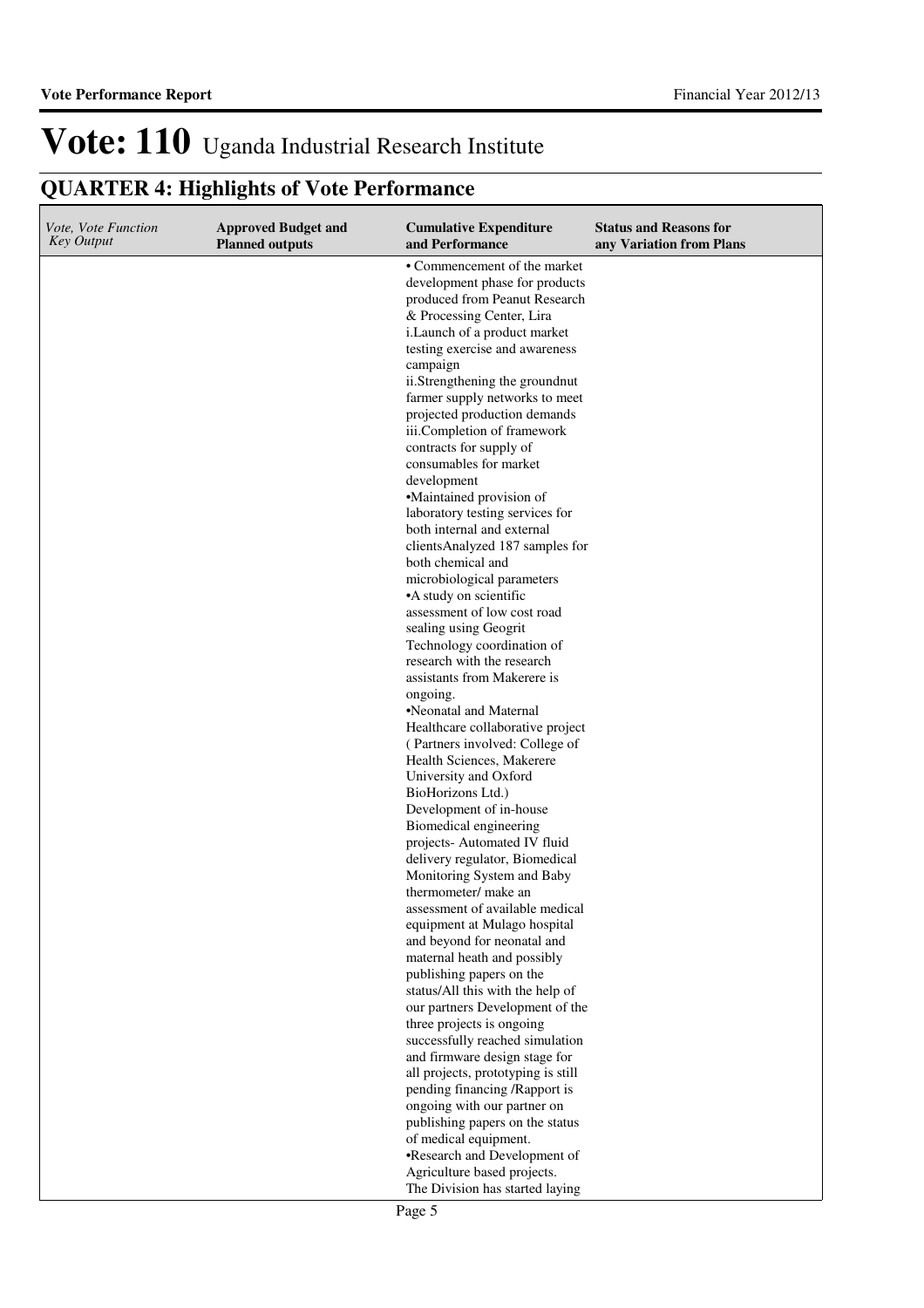| Vote, Vote Function<br>Key Output | <b>Approved Budget and</b><br><b>Planned outputs</b> | <b>Cumulative Expenditure</b><br>and Performance                                                                                                                                                                                                                                                                                                                                                                                                                                                                                                                                                                                                                                                                                                                                                                                                                                                                                                                                                                                                                                                                                                                                                                                                                                                                                                               | <b>Status and Reasons for</b><br>any Variation from Plans |
|-----------------------------------|------------------------------------------------------|----------------------------------------------------------------------------------------------------------------------------------------------------------------------------------------------------------------------------------------------------------------------------------------------------------------------------------------------------------------------------------------------------------------------------------------------------------------------------------------------------------------------------------------------------------------------------------------------------------------------------------------------------------------------------------------------------------------------------------------------------------------------------------------------------------------------------------------------------------------------------------------------------------------------------------------------------------------------------------------------------------------------------------------------------------------------------------------------------------------------------------------------------------------------------------------------------------------------------------------------------------------------------------------------------------------------------------------------------------------|-----------------------------------------------------------|
|                                   |                                                      | the foundation for the<br>development of intelligent<br>agricultural solutions. The<br>strategic plan has been launched<br>with feasibility trips to<br><b>Agricultural Research</b><br>Institutes. The Division visited<br>the National Agricultural<br>Research Laboratory in<br>Kawanda and also plans to visit<br>the Animal Production Research<br>Institute (NAARI) and<br>Makerere University<br><b>Agricultural Research Institute</b><br>in Kabanyolo (MUARIK). We<br>intend to engage our partners at<br>NECTEC, NSTDA once we<br>have outlined some key<br>projects.On-going<br>•The instrumentation Unit is<br>currently engaged with 10<br>projects:<br>•Interactive Traffic Light<br>System.<br>•Automatic indoor/outdoor<br>Lighting System,<br>•Keypad based door lock<br>system,<br>•Solar Powered Egg incubator,<br>·Weigning Scale, automatic<br>Voltage Regulator,<br>•Multi-purpose temperature<br>control monitoring,<br>•Fingerprint and pin code based<br>security access control system,<br>•Motion detection.<br>•The above Reverse<br>Engineering projects will entile<br>Design, simulate, prototype and<br>real life testing of each of these<br>projects.<br>•Hardware, Firmware design,<br>simulation and prototyping is<br>ongoing for these team oriented<br>projects, Instrumentation team<br>still awaiting arrival of much |                                                           |
|                                   |                                                      | needed hardware to proceed to<br>prototyping stage.Team                                                                                                                                                                                                                                                                                                                                                                                                                                                                                                                                                                                                                                                                                                                                                                                                                                                                                                                                                                                                                                                                                                                                                                                                                                                                                                        |                                                           |
|                                   |                                                      | members are working on<br>firmware as hardware                                                                                                                                                                                                                                                                                                                                                                                                                                                                                                                                                                                                                                                                                                                                                                                                                                                                                                                                                                                                                                                                                                                                                                                                                                                                                                                 |                                                           |
|                                   |                                                      | procurement issues are being<br>verified (On-going)                                                                                                                                                                                                                                                                                                                                                                                                                                                                                                                                                                                                                                                                                                                                                                                                                                                                                                                                                                                                                                                                                                                                                                                                                                                                                                            |                                                           |
|                                   |                                                      | •Fabrication of 3rd generation<br>50 Biochar stoves is almost<br>complete. Designs, shearing,<br>rolling, welding, testing of the                                                                                                                                                                                                                                                                                                                                                                                                                                                                                                                                                                                                                                                                                                                                                                                                                                                                                                                                                                                                                                                                                                                                                                                                                              |                                                           |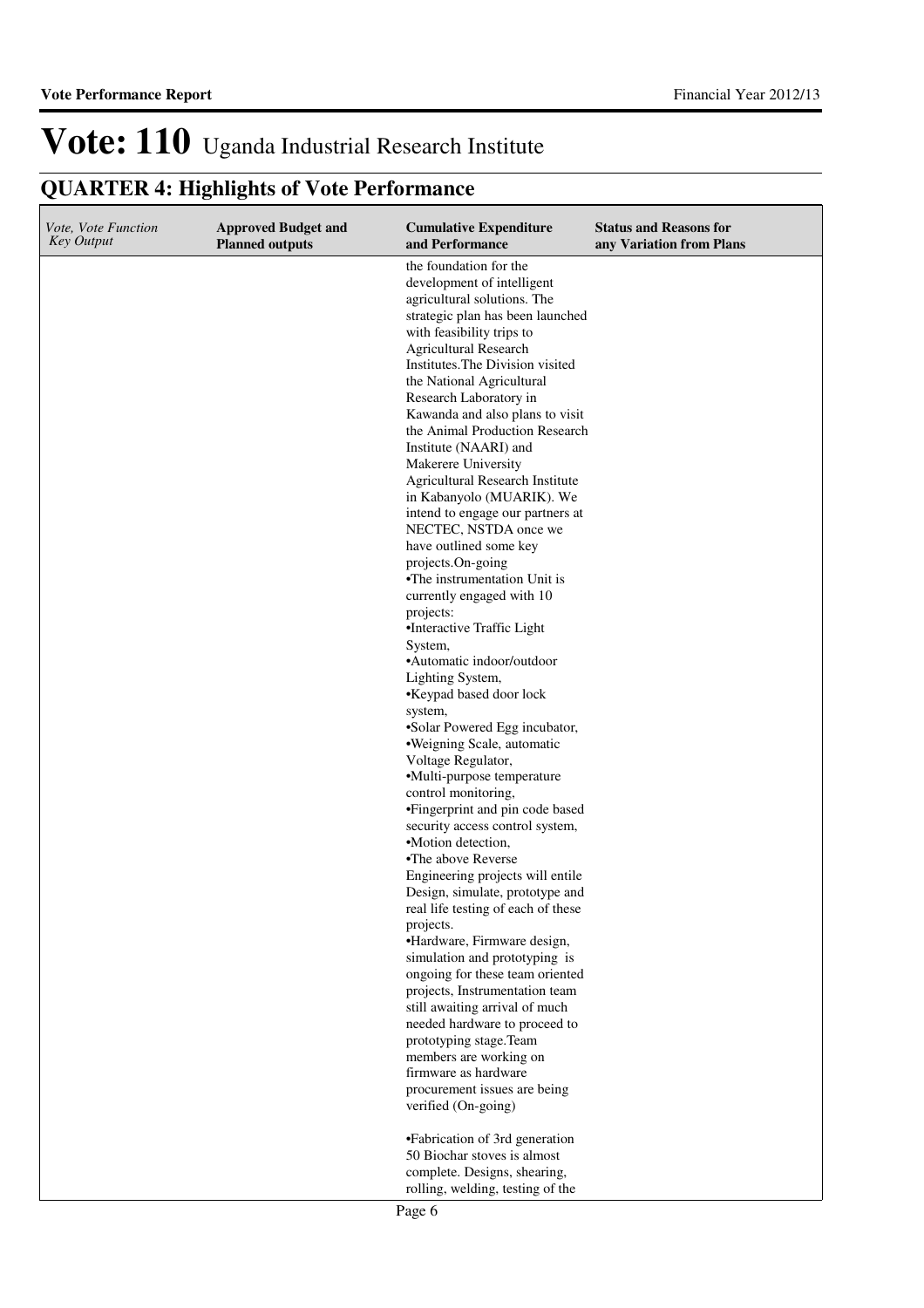| Vote, Vote Function<br><b>Key Output</b> | <b>Approved Budget and</b><br><b>Planned outputs</b> | <b>Cumulative Expenditure</b><br>and Performance                                                                                                                                                                                                                                                                                                                                                                                                                                                                                                                                                                                                                                                                              | <b>Status and Reasons for</b><br>any Variation from Plans |
|------------------------------------------|------------------------------------------------------|-------------------------------------------------------------------------------------------------------------------------------------------------------------------------------------------------------------------------------------------------------------------------------------------------------------------------------------------------------------------------------------------------------------------------------------------------------------------------------------------------------------------------------------------------------------------------------------------------------------------------------------------------------------------------------------------------------------------------------|-----------------------------------------------------------|
|                                          |                                                      | units is under way.<br>•One complete wooden<br>electrical cabinet was designed<br>fabricated and fitted<br>•Development of energy<br>efficient Eco stove that<br>generates electricity:-<br>Conduction of a series of<br>electrical analysis experimental<br>tests on the eco stove prototype<br>from the energy laboratory is on-<br>going.<br>The Energy Systems division<br>conducted three experimental<br>tests from the TDC workshop.<br>Currently a report that involves<br>the necessary improvements on<br>the prototype for a final market<br>ready product and<br>corresponding cost implication<br>is being prepared.<br>·Proposed partnership program<br>between UIRI's energy systems<br>division and the waste |                                                           |
|                                          |                                                      | management division of<br>Kampala City Council<br>Authority especially on the                                                                                                                                                                                                                                                                                                                                                                                                                                                                                                                                                                                                                                                 |                                                           |
|                                          |                                                      | <b>Integrated Solid Waste</b><br>Management (ISWM) a project<br>of KCCA is underway. A<br>meeting held with KCCA                                                                                                                                                                                                                                                                                                                                                                                                                                                                                                                                                                                                              |                                                           |
|                                          |                                                      | concluded on the mode of<br>collaboration between the two<br>parties and the support that ESD<br>would provide in the ISWM                                                                                                                                                                                                                                                                                                                                                                                                                                                                                                                                                                                                    |                                                           |
|                                          |                                                      | project UIRI currently<br>developing an alternative waste<br>management and utilization<br>methods to suggest to KCCA.                                                                                                                                                                                                                                                                                                                                                                                                                                                                                                                                                                                                        |                                                           |
|                                          |                                                      | •Submission of Samples for<br>testing to Pan African<br>Veterinary Center (PANVAC)<br>for final testing to obtain market<br>authorization is on-going                                                                                                                                                                                                                                                                                                                                                                                                                                                                                                                                                                         |                                                           |
|                                          |                                                      | •Setup of 12 shops in the<br>eastern region to promote sales<br>during the market pilot is on                                                                                                                                                                                                                                                                                                                                                                                                                                                                                                                                                                                                                                 |                                                           |
|                                          |                                                      | going<br>•Contract for supply of items<br>from Joint Medical Stores for                                                                                                                                                                                                                                                                                                                                                                                                                                                                                                                                                                                                                                                       |                                                           |
|                                          |                                                      | the Vaccine Production Unit is<br>now in Place<br>•A concept of comprehensive<br>Business plans, financial plans,                                                                                                                                                                                                                                                                                                                                                                                                                                                                                                                                                                                                             |                                                           |
|                                          |                                                      | ICT business solutions,<br>electronic ordering & inventory<br>management systems for                                                                                                                                                                                                                                                                                                                                                                                                                                                                                                                                                                                                                                          |                                                           |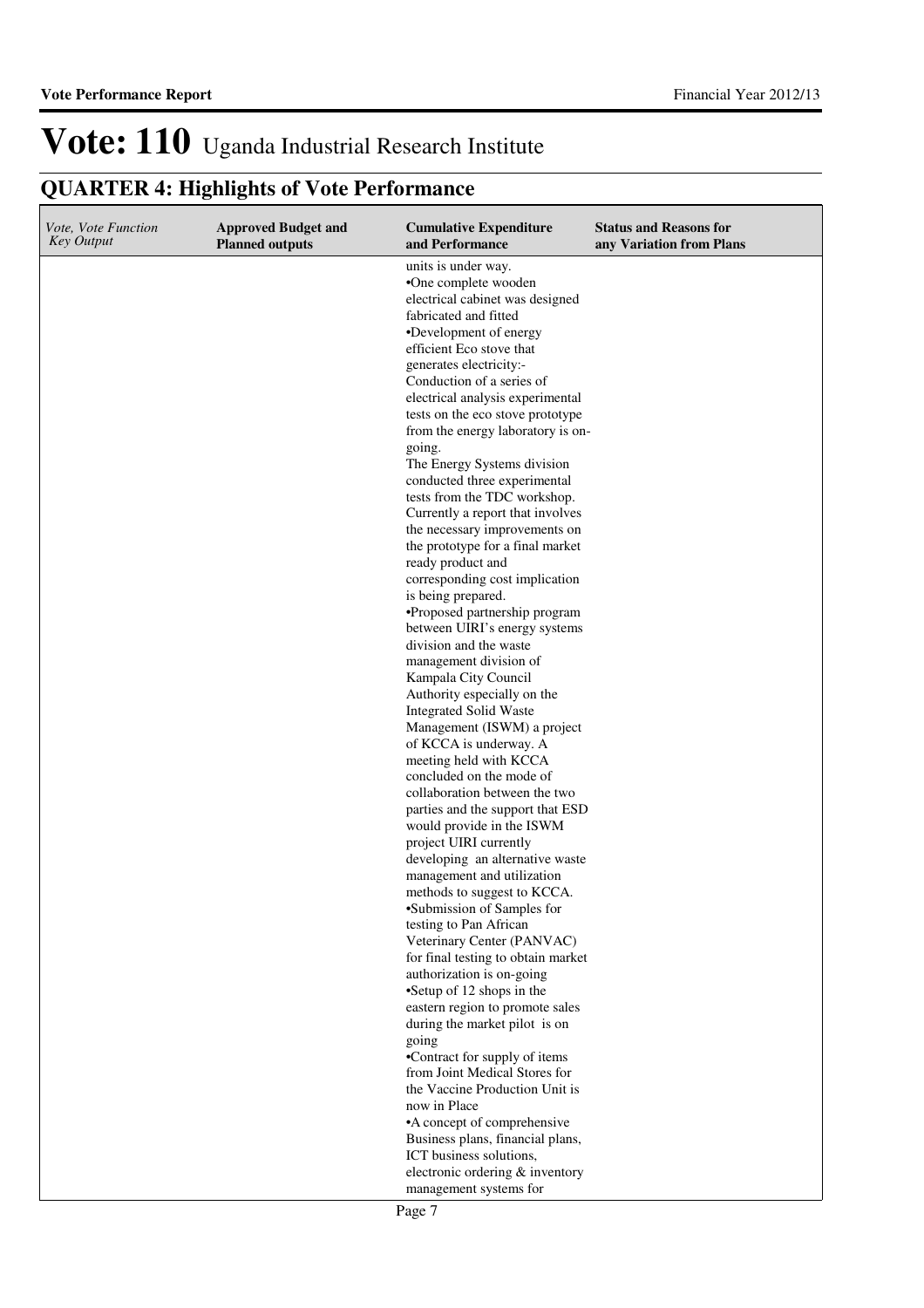| Vote, Vote Function<br><b>Key Output</b>                                                                                                   | <b>Approved Budget and</b><br><b>Planned outputs</b>                                                                                               | <b>Cumulative Expenditure</b><br>and Performance                                                                                                                                                                                                                                                                                                                                                                                                                                                                                                                                                                                                                                                                                                                                                                                                                                                                                                                                                                          | <b>Status and Reasons for</b><br>any Variation from Plans                                                                                                                                                                                                                                                                                                                                       |
|--------------------------------------------------------------------------------------------------------------------------------------------|----------------------------------------------------------------------------------------------------------------------------------------------------|---------------------------------------------------------------------------------------------------------------------------------------------------------------------------------------------------------------------------------------------------------------------------------------------------------------------------------------------------------------------------------------------------------------------------------------------------------------------------------------------------------------------------------------------------------------------------------------------------------------------------------------------------------------------------------------------------------------------------------------------------------------------------------------------------------------------------------------------------------------------------------------------------------------------------------------------------------------------------------------------------------------------------|-------------------------------------------------------------------------------------------------------------------------------------------------------------------------------------------------------------------------------------------------------------------------------------------------------------------------------------------------------------------------------------------------|
|                                                                                                                                            |                                                                                                                                                    | business efficiency and<br>profitability, business<br>management systems,<br>computerized systems for<br>business transaction tracking for<br>the UIRI incubatees is being<br>analyzed for development                                                                                                                                                                                                                                                                                                                                                                                                                                                                                                                                                                                                                                                                                                                                                                                                                    |                                                                                                                                                                                                                                                                                                                                                                                                 |
| Performance Indicators:                                                                                                                    |                                                                                                                                                    |                                                                                                                                                                                                                                                                                                                                                                                                                                                                                                                                                                                                                                                                                                                                                                                                                                                                                                                                                                                                                           |                                                                                                                                                                                                                                                                                                                                                                                                 |
| No. of research projects<br>undertaken to increase<br>targeted value additon for<br>rural industralisation to<br>reduce post harvest loss. | 25                                                                                                                                                 | 28                                                                                                                                                                                                                                                                                                                                                                                                                                                                                                                                                                                                                                                                                                                                                                                                                                                                                                                                                                                                                        |                                                                                                                                                                                                                                                                                                                                                                                                 |
| No. of research projects<br>initiated and underway                                                                                         | 45                                                                                                                                                 | 40                                                                                                                                                                                                                                                                                                                                                                                                                                                                                                                                                                                                                                                                                                                                                                                                                                                                                                                                                                                                                        |                                                                                                                                                                                                                                                                                                                                                                                                 |
| No. of new innovations and<br>value added products<br>developed                                                                            | 40                                                                                                                                                 | 55                                                                                                                                                                                                                                                                                                                                                                                                                                                                                                                                                                                                                                                                                                                                                                                                                                                                                                                                                                                                                        |                                                                                                                                                                                                                                                                                                                                                                                                 |
| <b>Output Cost:</b>                                                                                                                        | <b>UShs Bn:</b><br>1.660                                                                                                                           | UShs Bn:<br>1.347                                                                                                                                                                                                                                                                                                                                                                                                                                                                                                                                                                                                                                                                                                                                                                                                                                                                                                                                                                                                         | 81.2%<br>% Budget Spent:                                                                                                                                                                                                                                                                                                                                                                        |
| Output: 065103                                                                                                                             | <b>Industrial and technological Incubation</b>                                                                                                     |                                                                                                                                                                                                                                                                                                                                                                                                                                                                                                                                                                                                                                                                                                                                                                                                                                                                                                                                                                                                                           |                                                                                                                                                                                                                                                                                                                                                                                                 |
| Description of Performance: Extend support to business                                                                                     | incubation and SME. Promote<br>and create awareness of new<br>products by SME's, Develop<br>business management skills<br>through ICT applications | Industrial and technological<br>incubation<br>Products from the research and<br>development projects are pilot<br>commercial tested in<br>partnership with the private<br>sector under the PPP<br>arrangement. These<br>entrepreneurs are supported to<br>commercialize these products<br>through the industrial<br>incubation program<br>some to<br>the achieved Industrial<br>incubation activities include<br>•Propagation of YOBA-YOBA<br>a probiotic product containing<br>live bacteria that are used in<br>making yoghurt is ongoing with<br>a number of incubates taking on<br>starter cultures. Laboratory<br>records and live cultures have<br>also been stored and are<br>continuously monitored.<br>•5 species of aromatic plants<br>were established at Adeke Farm<br>Limited the anchor host of the<br>Essential Oil Pilot Project.<br>Several studies of plant<br>management, plant performance<br>while on a weed mat against the<br>control, survival, and resistance<br>rates to pests and diseases are | With the institute not receiving<br>any release of funds for the<br>development budget during Q4.<br>The business incubation<br>program did not engage in many<br>new activities as projected and<br>planned. However the UIRI<br>business incubation program<br>remains vibrant with the<br>entrepreneurs gaining<br>momentum with skills and<br>technical support offered by the<br>Institute |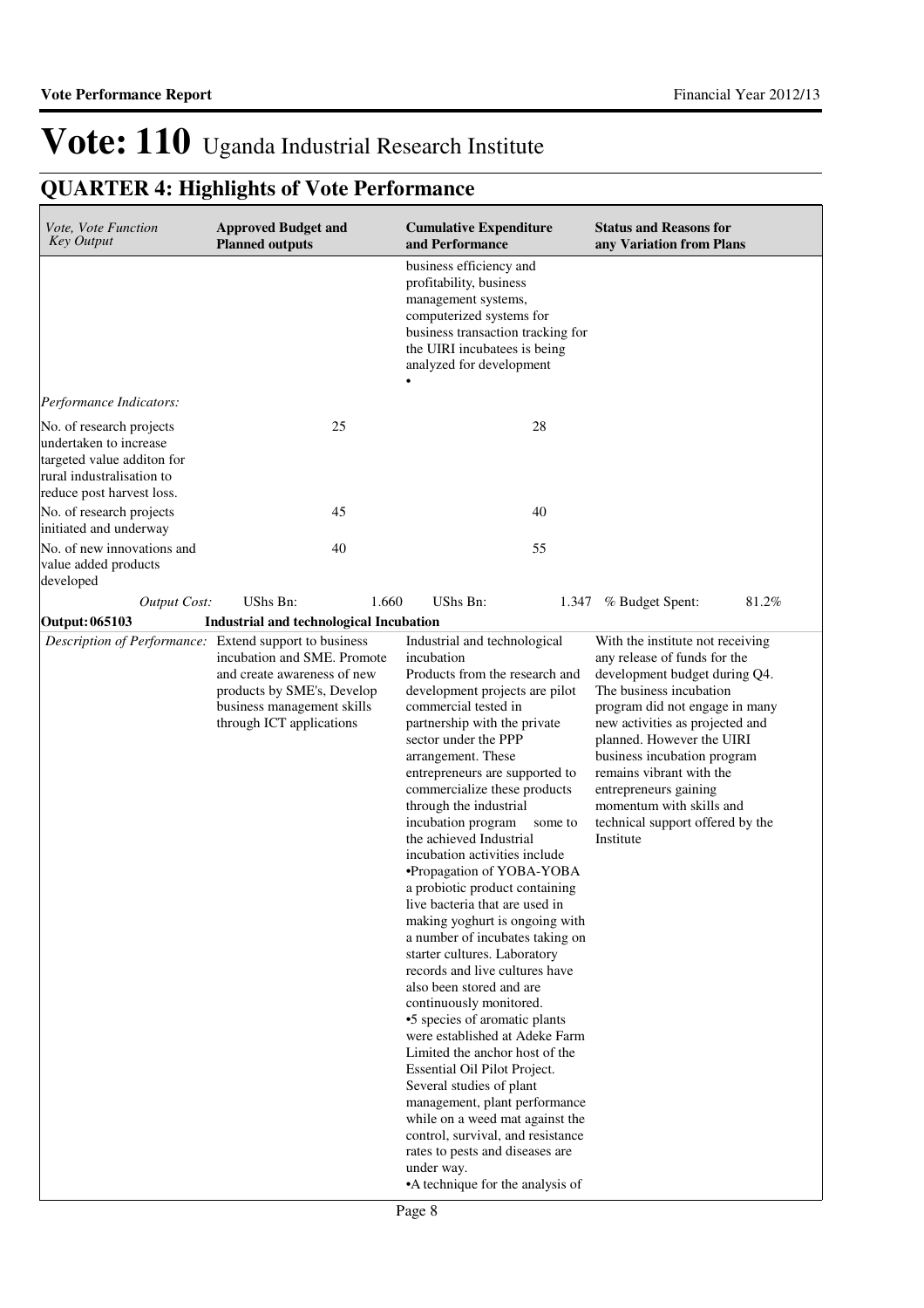| Vote, Vote Function<br>Key Output | <b>Approved Budget and</b><br><b>Planned outputs</b> | <b>Cumulative Expenditure</b><br>and Performance                                                                                                                                                                                                                                                                                                                                                                                                                                                                                                                                                                                                                                                                                                                                                                                                                                                                                                                                                                                                                                                              | <b>Status and Reasons for</b><br>any Variation from Plans |
|-----------------------------------|------------------------------------------------------|---------------------------------------------------------------------------------------------------------------------------------------------------------------------------------------------------------------------------------------------------------------------------------------------------------------------------------------------------------------------------------------------------------------------------------------------------------------------------------------------------------------------------------------------------------------------------------------------------------------------------------------------------------------------------------------------------------------------------------------------------------------------------------------------------------------------------------------------------------------------------------------------------------------------------------------------------------------------------------------------------------------------------------------------------------------------------------------------------------------|-----------------------------------------------------------|
|                                   |                                                      | Aflatoxin B1 in fermented<br>cassava flour has been<br>developed. A demand driven<br>study by cassava processors in<br>Arua district who require a<br>small tool for analysis to<br>demonstrate compliance to<br>standards. The project is a<br>continuous<br>•Technological Needs<br>Assessment for Ntugamo and<br>Mbarara (Karubunga dairy<br>farm& Nyarubanga dairy farm)<br>has been made and report<br>completed.<br>•Following the completion of a<br>pre-feasibility study aimed at<br>Indentifying needs from farmer<br>groups in Lango and Acholi<br>regions, to develop/acquire<br>technologies to mechanize<br>shelling and enable raw material<br>quality certification has been<br>conducted and completed. The<br>farmers are now carrying out<br>trails<br>•Development of<br>microcontroller based physics<br>lab equipment. The<br><b>Instrumentation Division</b><br>continues to support E-Tech<br>with microcontroller based<br>development of the following E-<br>tech equipment: Battery tester,<br>Signal generators, and the grain<br>moisture meter.<br>•UIRI has extended technical |                                                           |
|                                   |                                                      | support to Pamoja in the<br>development and<br>implementation of biomass<br>gasification power generation<br>technology in Uganda. This                                                                                                                                                                                                                                                                                                                                                                                                                                                                                                                                                                                                                                                                                                                                                                                                                                                                                                                                                                       |                                                           |
|                                   |                                                      | involved installation and<br>launching of the Muduma<br>biomass power plant. Energy<br>Systems conducted a technical                                                                                                                                                                                                                                                                                                                                                                                                                                                                                                                                                                                                                                                                                                                                                                                                                                                                                                                                                                                          |                                                           |
|                                   |                                                      | assessment visit to Muduma and<br>prepared a technical<br>assessments report in which<br>recommended several                                                                                                                                                                                                                                                                                                                                                                                                                                                                                                                                                                                                                                                                                                                                                                                                                                                                                                                                                                                                  |                                                           |
|                                   |                                                      | improvements on the project.<br>The department is currently<br>working towards officially<br>launching the Muduma power<br>plant project and also                                                                                                                                                                                                                                                                                                                                                                                                                                                                                                                                                                                                                                                                                                                                                                                                                                                                                                                                                             |                                                           |
|                                   |                                                      | supporting Pamoja in the<br>implementation process of three                                                                                                                                                                                                                                                                                                                                                                                                                                                                                                                                                                                                                                                                                                                                                                                                                                                                                                                                                                                                                                                   |                                                           |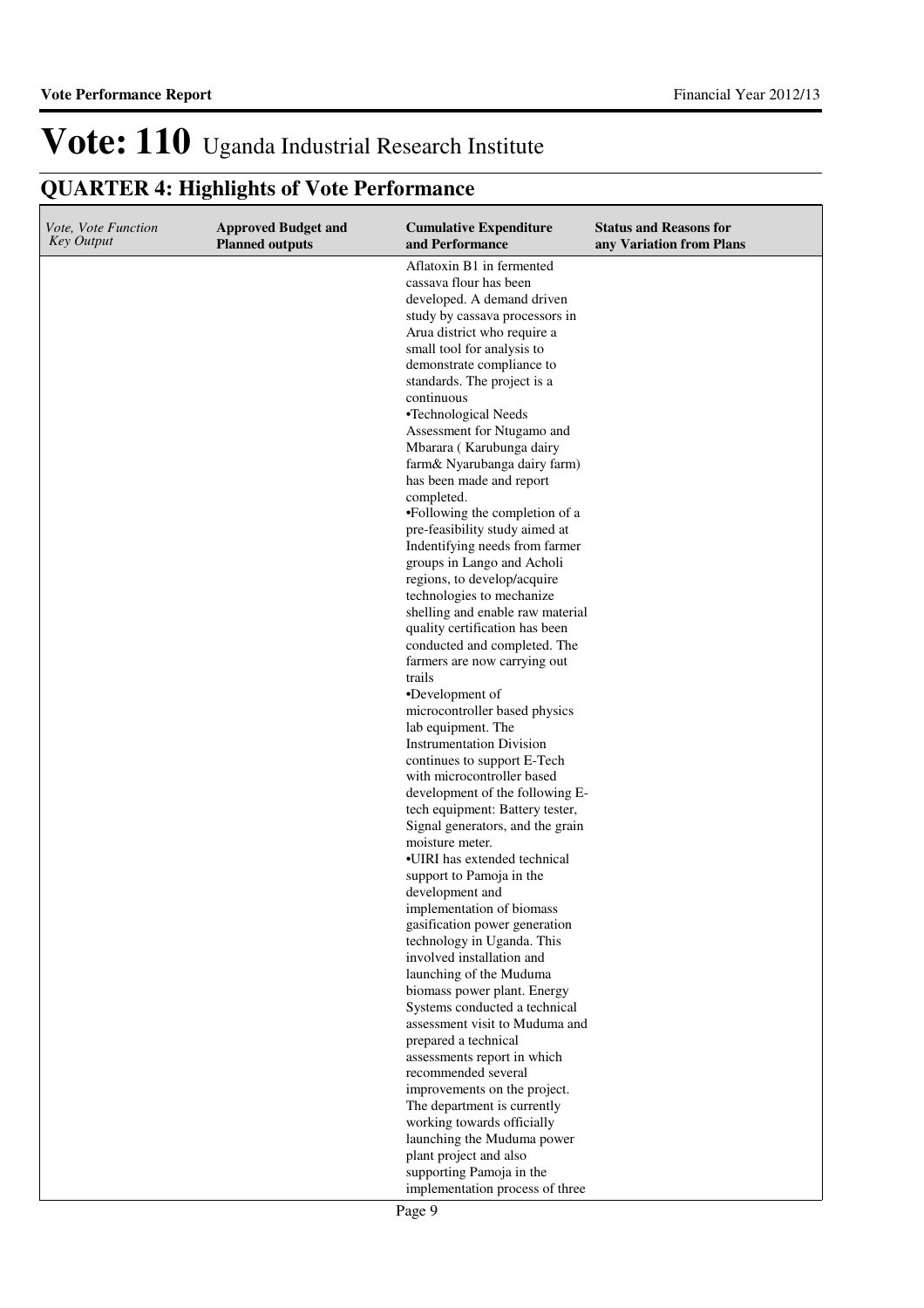| Vote, Vote Function<br>Key Output                          | <b>Approved Budget and</b><br><b>Planned outputs</b>                         | <b>Cumulative Expenditure</b><br>and Performance                                                                                                                                                                                                                                                                                                                                                                                                                                                                                                                                                                                                                                                                                                                                                                                                                                                                                                                                                                                                                     | <b>Status and Reasons for</b><br>any Variation from Plans                                                                                                                                          |
|------------------------------------------------------------|------------------------------------------------------------------------------|----------------------------------------------------------------------------------------------------------------------------------------------------------------------------------------------------------------------------------------------------------------------------------------------------------------------------------------------------------------------------------------------------------------------------------------------------------------------------------------------------------------------------------------------------------------------------------------------------------------------------------------------------------------------------------------------------------------------------------------------------------------------------------------------------------------------------------------------------------------------------------------------------------------------------------------------------------------------------------------------------------------------------------------------------------------------|----------------------------------------------------------------------------------------------------------------------------------------------------------------------------------------------------|
|                                                            |                                                                              | other biomass power plants.<br>Energy systems are also<br>developing a new MOU<br>between UIRI and Pamoja.<br>•The UIRI business incubation<br>program has a portfolio of 43<br>incubatees in different<br>enterprises producing various<br>products and creating<br>employment                                                                                                                                                                                                                                                                                                                                                                                                                                                                                                                                                                                                                                                                                                                                                                                      |                                                                                                                                                                                                    |
| Performance Indicators:                                    |                                                                              |                                                                                                                                                                                                                                                                                                                                                                                                                                                                                                                                                                                                                                                                                                                                                                                                                                                                                                                                                                                                                                                                      |                                                                                                                                                                                                    |
| No. of technologies<br>deployed with incubatees            | 10                                                                           | 12                                                                                                                                                                                                                                                                                                                                                                                                                                                                                                                                                                                                                                                                                                                                                                                                                                                                                                                                                                                                                                                                   |                                                                                                                                                                                                    |
| No. of SME's created<br>through incubation                 | 40                                                                           | 44                                                                                                                                                                                                                                                                                                                                                                                                                                                                                                                                                                                                                                                                                                                                                                                                                                                                                                                                                                                                                                                                   |                                                                                                                                                                                                    |
| No. of industrial Incubatees<br>taken on                   | 5                                                                            | 6                                                                                                                                                                                                                                                                                                                                                                                                                                                                                                                                                                                                                                                                                                                                                                                                                                                                                                                                                                                                                                                                    |                                                                                                                                                                                                    |
| <b>Output Cost:</b>                                        | UShs Bn:                                                                     | 1.288<br>UShs Bn:                                                                                                                                                                                                                                                                                                                                                                                                                                                                                                                                                                                                                                                                                                                                                                                                                                                                                                                                                                                                                                                    | 74.5%<br>% Budget Spent:<br>0.959                                                                                                                                                                  |
| Output: 065104                                             | <b>Model Value Addition Centre Establishment</b>                             |                                                                                                                                                                                                                                                                                                                                                                                                                                                                                                                                                                                                                                                                                                                                                                                                                                                                                                                                                                                                                                                                      |                                                                                                                                                                                                    |
| Description of Performance: The Institute will continue to | carry out routine general and<br>period civil works that need<br>maintenance | Setting up value addition<br>the GOU's strategy of<br>encouraging mass<br>industrialization at every<br>resource abundant area. These<br>units are to serve the country in<br>the following ways:<br>1. Demonstration of the benefits<br>of value addition and hence<br>widen awareness and interest in<br>the public.<br>2. Act as hubs for knowledge<br>and skills transfer.<br>3. In partnership with selected<br>and capable private partners<br>through business incubation<br>develop and commercialize a<br>range of value added products.<br>4. Create employment hence<br>discourage rural-urban<br>migration.<br>5. Work with Agricultural<br>research institutions in<br>developing and promoting crop<br>varieties and animal breeds<br>suitable for high value products.<br><b>IVaccine</b> production Unit<br>•A Proposal for construction of<br>Specified Pasogen Free Animal<br>Facility is under way and the<br>facility designs are at draft Stage<br>Arua<br>•Machinery for Arua Mango<br>Juice processing plant were<br>delivered, installed and | While the institute did not<br>facilities by UIRI is in line with receive any release of funds for<br>the development budget during<br>Q4. Only critical maintenance<br>works could be undertaken. |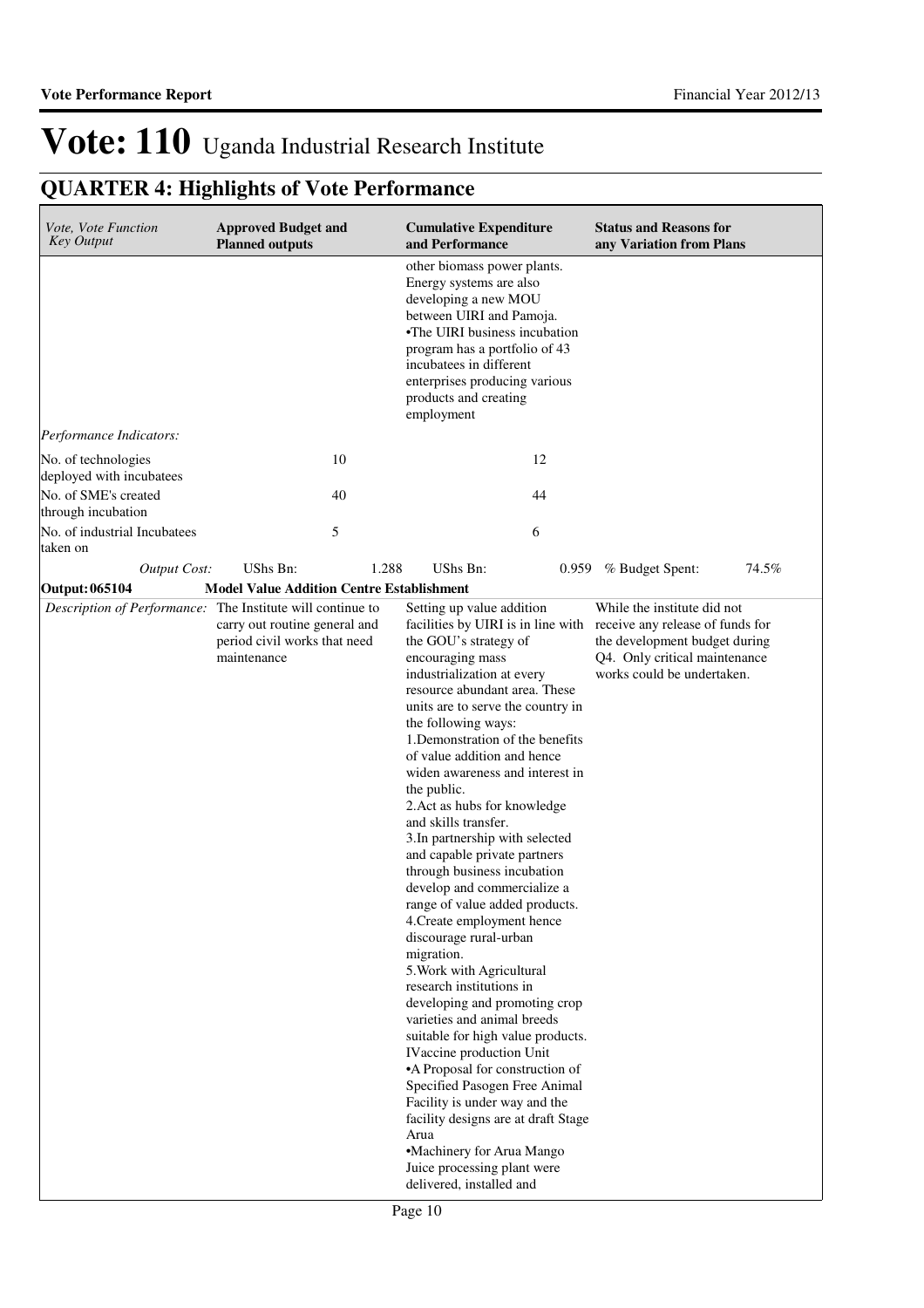| Vote, Vote Function<br><b>Key Output</b>                          | <b>Approved Budget and</b><br><b>Planned outputs</b> | <b>Cumulative Expenditure</b><br>and Performance                                                                                                                                                                                                                                                                                                                                                                                                                                                                                                                                                                                                                                                                                                                                                                                                                                                                                                                                                                                                                                                                                                                                                                                                                                                                                                                                                                                      | <b>Status and Reasons for</b><br>any Variation from Plans |
|-------------------------------------------------------------------|------------------------------------------------------|---------------------------------------------------------------------------------------------------------------------------------------------------------------------------------------------------------------------------------------------------------------------------------------------------------------------------------------------------------------------------------------------------------------------------------------------------------------------------------------------------------------------------------------------------------------------------------------------------------------------------------------------------------------------------------------------------------------------------------------------------------------------------------------------------------------------------------------------------------------------------------------------------------------------------------------------------------------------------------------------------------------------------------------------------------------------------------------------------------------------------------------------------------------------------------------------------------------------------------------------------------------------------------------------------------------------------------------------------------------------------------------------------------------------------------------|-----------------------------------------------------------|
|                                                                   |                                                      | testedand the Processing Plant<br>was successfully handed over to<br>the incubate to commence<br>production.<br>•The specified step-down<br>transformer capacity was<br>acquired, installation works<br>were supervised. Power was<br>then connected power to the<br>Main Distribution Box and to<br>individual machines, tested and<br>the works were also<br>commissioned.<br>Mbarara winery<br>•Wine processing technology<br>equipments from South Africa<br>were delivered to Mbarara<br>winery facility. Awaiting is<br>installation, training and<br>commissioning of the facility.<br>•Construction works and<br>installation of a complete<br>functional processing plant at<br>the Blueswan Tissue production<br>plant; Namugongois complete.<br>However the facility awaits<br>installation of a 3-Phase power<br>Step-down transformer to<br>commence operations<br>•Designs and bills of quantities<br>for a functional water bottling<br>plant in Bushenyi are being<br>prepared<br>•Remodeling and reconstruction<br>of complete safe habitable staff<br>housing at Kabale Potato and<br>Bamboo Plantis ongoing works<br>include Demolitions, retaining<br>wall, house construction, toilet<br>facilities and others<br>•Civil works for a complete<br>functional juice processing<br>plantat Luwero Kika are at<br>procurement level<br>•Civil works for Maziba Winery<br>Project, Kabale are at<br>procurement level |                                                           |
| Performance Indicators:                                           |                                                      |                                                                                                                                                                                                                                                                                                                                                                                                                                                                                                                                                                                                                                                                                                                                                                                                                                                                                                                                                                                                                                                                                                                                                                                                                                                                                                                                                                                                                                       |                                                           |
| No. of products up-scaled<br>and commercialized by the<br>centres | 20                                                   | 16                                                                                                                                                                                                                                                                                                                                                                                                                                                                                                                                                                                                                                                                                                                                                                                                                                                                                                                                                                                                                                                                                                                                                                                                                                                                                                                                                                                                                                    |                                                           |
| No. of model value addition<br>centres established                | $\mathfrak{S}$                                       | 6                                                                                                                                                                                                                                                                                                                                                                                                                                                                                                                                                                                                                                                                                                                                                                                                                                                                                                                                                                                                                                                                                                                                                                                                                                                                                                                                                                                                                                     |                                                           |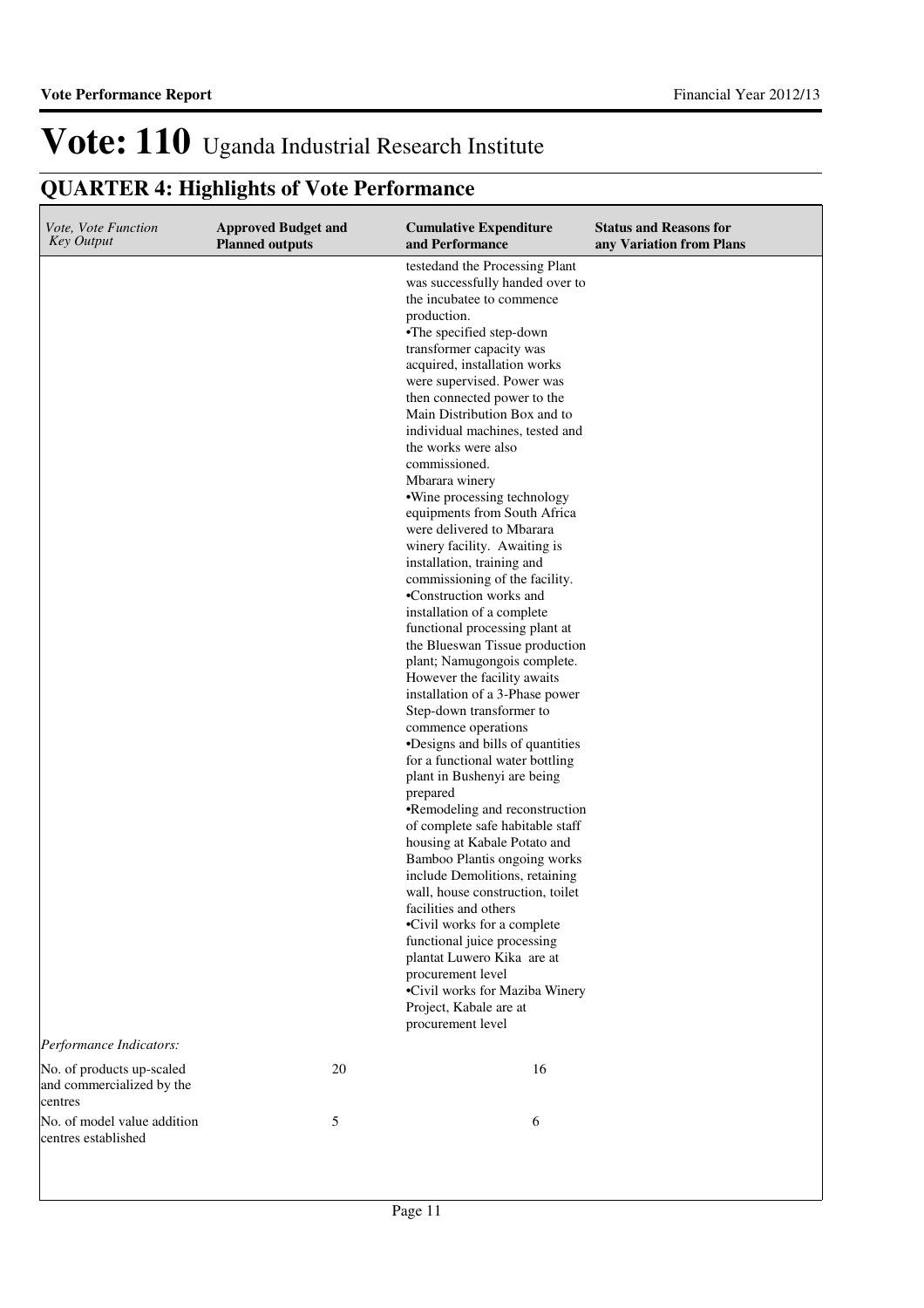### **QUARTER 4: Highlights of Vote Performance**

| Vote, Vote Function<br><b>Key Output</b>                                             | <b>Approved Budget and</b><br><b>Planned outputs</b>                                                                                                                                                                                              | <b>Cumulative Expenditure</b><br>and Performance                                                                                                                                                                                                                                                                                                           | <b>Status and Reasons for</b><br>any Variation from Plans |
|--------------------------------------------------------------------------------------|---------------------------------------------------------------------------------------------------------------------------------------------------------------------------------------------------------------------------------------------------|------------------------------------------------------------------------------------------------------------------------------------------------------------------------------------------------------------------------------------------------------------------------------------------------------------------------------------------------------------|-----------------------------------------------------------|
| No. of local raw materials<br>developed and populated in<br>the scientific databases | 30                                                                                                                                                                                                                                                | 54                                                                                                                                                                                                                                                                                                                                                         |                                                           |
| Output Cost:                                                                         | UShs Bn:<br>0.463                                                                                                                                                                                                                                 | UShs Bn:                                                                                                                                                                                                                                                                                                                                                   | % Budget Spent:<br>74.5%<br>0.345                         |
| Output: 065105                                                                       | <b>Facility Repair and Maintenance</b>                                                                                                                                                                                                            |                                                                                                                                                                                                                                                                                                                                                            |                                                           |
|                                                                                      | maintenance, upgrades of<br>system and servicing of<br>unplanned break downs. These<br>include machinery equipment,<br>of electricial system, water and<br>drianage, cold rooms, air<br>conditioners. Replacements and<br>refabrication of parts. | <i>Description of Performance:</i> Continued preventative / routine Continued preventative / routine N/A<br>maintenance, upgrades of<br>system and servicing of<br>unplanned break downs. These<br>include machinery equipment,<br>electricial, water & drianage<br>systems , cold rooms, air<br>conditioners. Replacements and<br>refabrication of parts. |                                                           |
| Performance Indicators:                                                              |                                                                                                                                                                                                                                                   |                                                                                                                                                                                                                                                                                                                                                            |                                                           |
| No. of technologies applied<br>to reduce utility costs                               | 20                                                                                                                                                                                                                                                | 22                                                                                                                                                                                                                                                                                                                                                         |                                                           |
| No. of on-site machines and<br>equipment maintained                                  | 150                                                                                                                                                                                                                                               | 146                                                                                                                                                                                                                                                                                                                                                        |                                                           |
| No. of off-site pilot plants                                                         | 20                                                                                                                                                                                                                                                | 23                                                                                                                                                                                                                                                                                                                                                         |                                                           |
| maintained                                                                           |                                                                                                                                                                                                                                                   |                                                                                                                                                                                                                                                                                                                                                            |                                                           |
| <b>Output Cost:</b>                                                                  | UShs Bn:<br>0.325                                                                                                                                                                                                                                 | UShs Bn:                                                                                                                                                                                                                                                                                                                                                   | % Budget Spent:<br>83.3%<br>0.271                         |
| <b>Vote Function Cost</b>                                                            | <b>UShs Bn:</b>                                                                                                                                                                                                                                   | 12.740 UShs Bn:                                                                                                                                                                                                                                                                                                                                            | 85.1%<br>10.843 % Budget Spent:                           |
| <b>Cost of Vote Services:</b>                                                        | UShs Bn:                                                                                                                                                                                                                                          | 12.740 UShs Bn:                                                                                                                                                                                                                                                                                                                                            | 10.843 % Budget Spent:<br>85.1%                           |

*\* Excluding Taxes and Arrears*

The most successful emerging trend at Uganda Industrial Research Institute is the achievement and award of Regional Center of Excellence for R&D. UIRI has established strategies for sustaining UIRI as a Regional Center of Excellence as highlighted here below.

To champion technical implementation of the regional industrialization policy.

 Take a lead role in initiation and coordination of collaborative R&D among Regional Technological Organizations (KIRDI, TIRDO, KIST etc)

 Initiate regional "technology platform" projects by coordinating preparation, submission, assessment and award of collaborative research proposals.

 Take a lead role in propagating its successful business incubator model to other academic and research institutions in the region

 Having successfully established a thriving Industrial Training Program (ITP), UIRI can take a lead in propagating its successful model to the region with the objective to uplift core industrial skills and competencies.

 Having successfully established a thriving Technology Development Center (TDC), UIRI can be a focal point for technology transfer and adaptation in the region. Efforts in this area can also include indigenous technology development.

 UIRI can extend to the region; it's tried and tested approach for establishment of model value addition processing facilities at the source of raw materials

UIRI can expand the scope of its existing Industry Resource Center (IRC) to cover the EAC region.

UIRI's already has state of the art industrial analytical chemistry, microbiology and biotechnology

laboratories. With support of EAC these facilities can be strengthened through international accreditation. UIRI can spearhead human capacity development through training exchange programs for specialized skills

aimed at strengthening technical and administrative capacity in areas where a particular RTO has more expertise.

UIRI's vaccine production facility can scale up and diversify its operations for the manufacture of a wide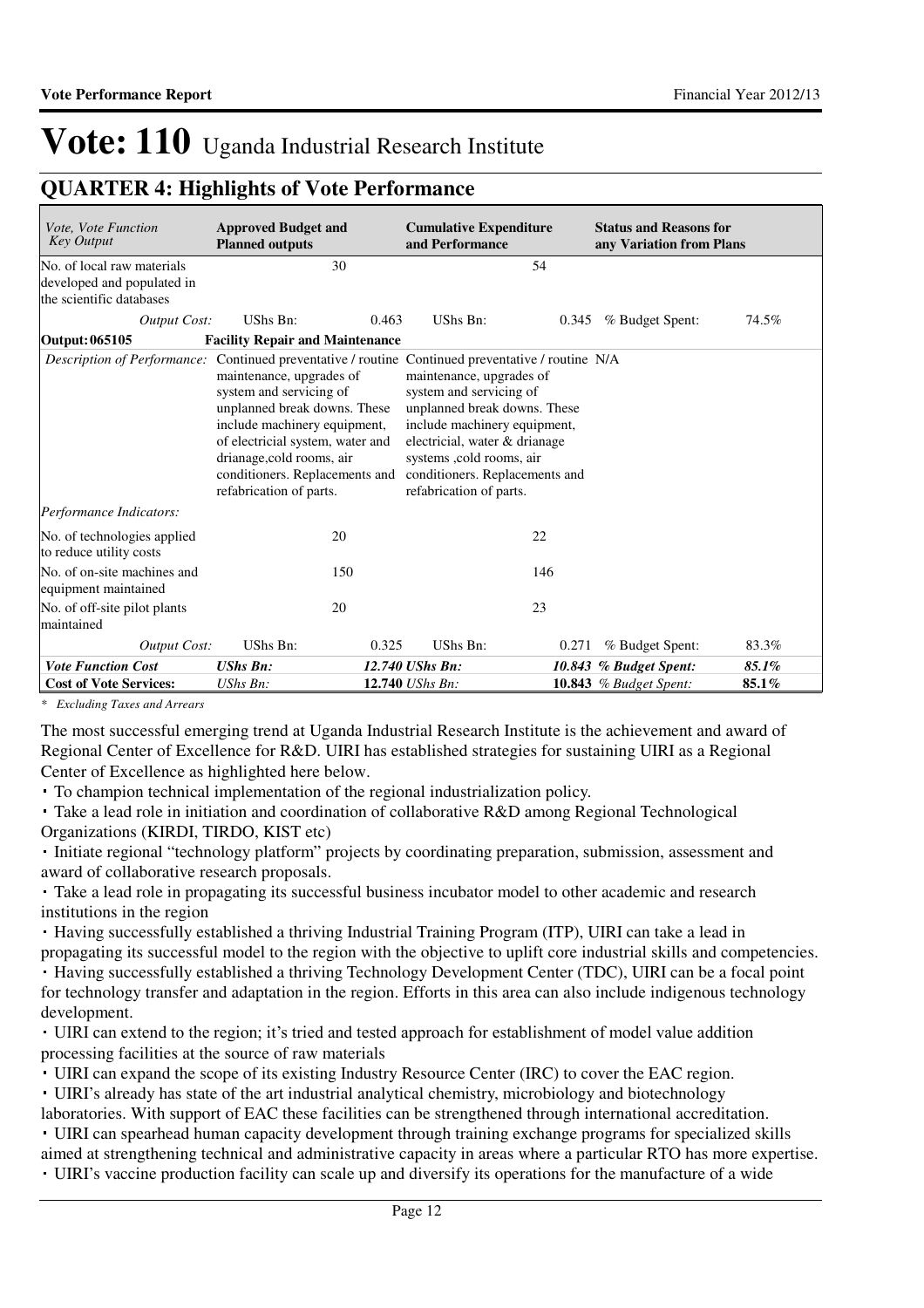### **QUARTER 4: Highlights of Vote Performance**

range of critically required livestock vaccines for the regional market.

It should be noted that the emphasis to establish value addition centers is in line with the GOU's strategy of encouraging mass industrialization at every resource abundant area. These facilities continue to serve the country in the following ways:

- 1.Demonstration of the benefits of value addition and hence widen awareness and interest in the public.
- 2.Act as hubs for knowledge and skills transfer.

 3.In partnership with selected and capable private partners through business incubation develops and commercializes a range of value added products.

4.Create employment hence discourage rural-urban migration.

 5.Work with Agricultural research institutions in developing and promoting crop varieties and animal breeds suitable for high value products and promoting crop varieties and animal breeds suitable for high value products.

However the following Interventions for sustainability of UIRI as a regional center of excellence are critical

- Establishment of Foundry Production Facility in order to produce geometrically complex shaped products with high precision
- Establishment of Mineral Beneficiation Facility This intervention is essential towards curbing the uneconomical export of unprocessed ores, only to import high value finished metals.
- Establishment of Computer Aided Design /Manufacturing Capability to reduce the lead time for product development, testing and manufacture as well as minimize material wastage through computerized design optimization
- Establishment of value addition center
- Establishment of the Essential Oil Sector
- Establishment of Materials Testing Center to support industries regarding determination of chemical
- properties, physical strength and metallographic properties of engineering materials

 Establishment of a Packaging and Branding Center of Excellence to complement the product development and commercialization initiatives mentioned above

 Recruitment of Additional High Caliber Personnel in order to successfully implement the foregoing strategies and interventions

 Physical Infrastructure - Additional office space for new staff recruited to fulfill the Center of Excellence agenda

Construction of a multipurpose center for business incubation that covers the whole value chain in production.

#### **Table V2.2: Implementing Actions to Improve Vote Performance**

| <b>Planned Actions:</b>                        | <b>Actual Actions:</b> | <b>Reasons for Variation</b> |
|------------------------------------------------|------------------------|------------------------------|
| Vote: 110 Uganda Industrial Research Institute |                        |                              |
| Vote Function: 06 51 Industrial Research       |                        |                              |
|                                                |                        |                              |
|                                                |                        |                              |
|                                                |                        |                              |
|                                                |                        |                              |
|                                                |                        |                              |
|                                                |                        |                              |
|                                                |                        |                              |
|                                                |                        |                              |
|                                                |                        |                              |
|                                                |                        |                              |
|                                                |                        |                              |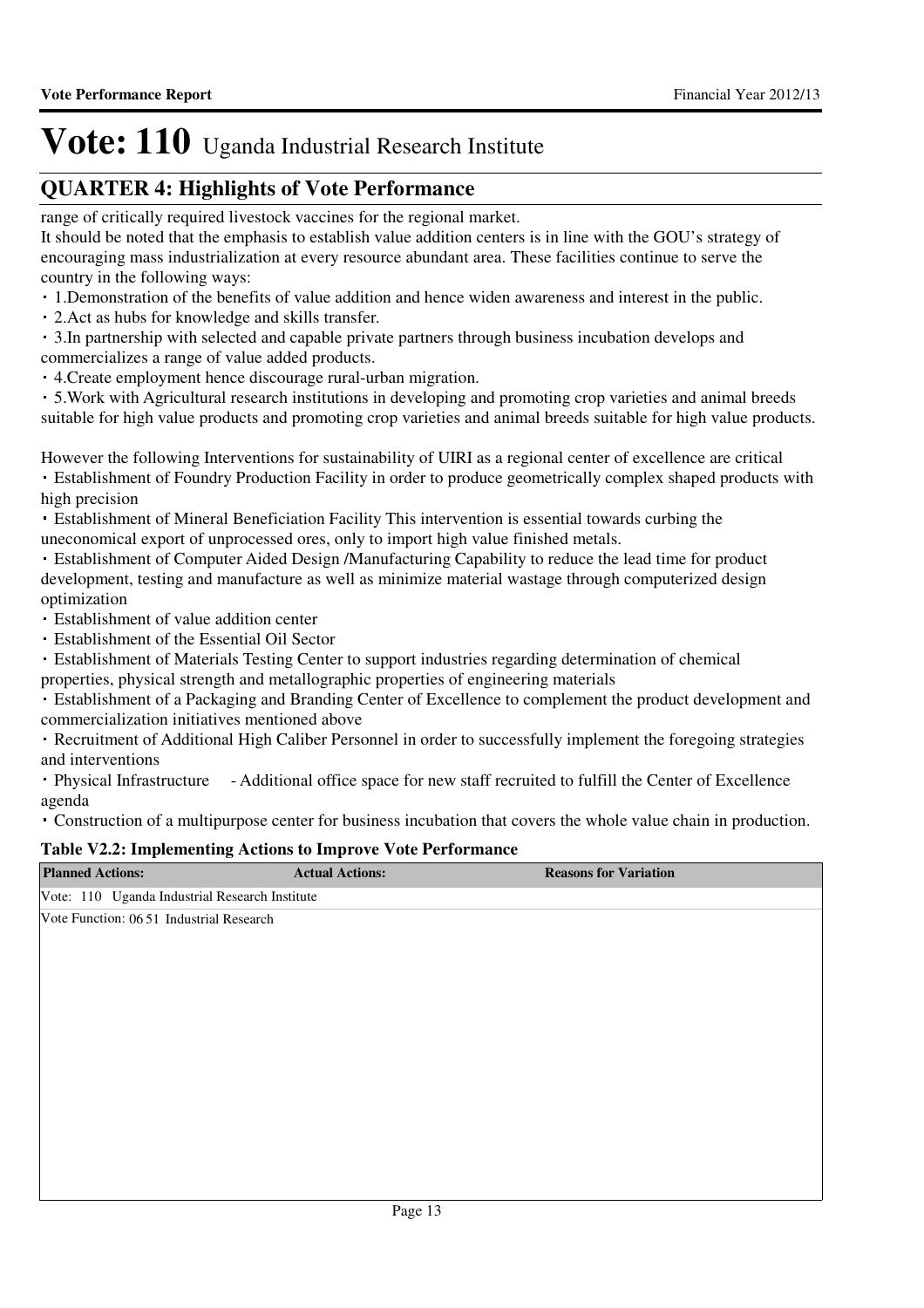| <b>Planned Actions:</b>                                                                                                                                                                                                                                                        | <b>Actual Actions:</b>                                                                                                                                                                                                                                                                                                                                                                                                                                                                                                                                                                                                                                            | <b>Reasons for Variation</b>                                                                                                                                                                                                                                                                                                                                                                                                                                                                                                                                                                                                                                                                                                     |
|--------------------------------------------------------------------------------------------------------------------------------------------------------------------------------------------------------------------------------------------------------------------------------|-------------------------------------------------------------------------------------------------------------------------------------------------------------------------------------------------------------------------------------------------------------------------------------------------------------------------------------------------------------------------------------------------------------------------------------------------------------------------------------------------------------------------------------------------------------------------------------------------------------------------------------------------------------------|----------------------------------------------------------------------------------------------------------------------------------------------------------------------------------------------------------------------------------------------------------------------------------------------------------------------------------------------------------------------------------------------------------------------------------------------------------------------------------------------------------------------------------------------------------------------------------------------------------------------------------------------------------------------------------------------------------------------------------|
| UIRI looks to strengthen its industrial<br>incubation initiatives aimed at boosting<br>specific industrial sectors for<br>commercialization of competitive quality<br>products developed by the Institute.                                                                     | <b>UIRI</b> continues to support the<br>establishment of model processing<br>industries in line with agricultural<br>zoning program. The Institute has so far<br>established a fruit processing facility in<br>Arua and Nabusanke, a Peanut<br>processing facility in Lira, a Potato<br>processing facility in Kabale, mushroom<br>training and research center in Kabale,<br><b>Vaccine Production Unit at UIRI. The</b><br>institute aims to establish regional raw<br>material oriented facilities. In addition<br>the momentum of UIRI incubation's<br>program aims to fast track the current<br>situation of un-competitiveness nature<br>of local industry. | With inconsistent and unpredictable<br>budget releases each financial year it<br>becomes difficult to implement planned<br>activities and sustain smooth operations of<br>the Institutes' programs. For instance in<br>FY 2010/2011 the Institute experienced a<br>shortfall of 1.8bn, FY 2011/2012 a<br>shortfall of 1.5 and in FY 2012/13 another<br>shortfall of 1.8bn rendering a halt to most<br>development operations.<br>If only the Institute was funded in<br>accordance with the NDP projections of<br>21.3bn for 5 consecutive Financial Years<br>focused at establishing Research and<br>Development agenda for self-<br>sustainability, UIRI would quickly<br>achieve its commitment to deliver on its<br>mandate. |
| Two of UIRI's staff are currently<br>undertaking their PhD's in South Africa.<br>Other staffs have had opportunity to train<br>under the established platforms of<br>collaboration. This highly trained resource<br>will form adequate capacity to undertake<br>appropiate R&D | The Institute is has focused to establish<br>and foster a National Innovations<br>System for proper and adequate<br>exploitation of R&D outputs and<br>promote emerging technological needs<br>Following the award of EAC R&D<br>center of excellence UIRI aims to<br>Sensitize and create awareness on<br>industrial development services offered<br>in the areas of product formulation,<br>processes and technology development<br>aimed at promoting value added<br>industries especially agro-industries<br>and increase competiveness of Ugandan<br>products                                                                                                | With inconsistent and unpredictable<br>budget releases each financial year it<br>becomes difficult to implement planned<br>activities and sustain smooth operations of<br>the Institutes' programs. For instance in<br>FY 2010/2011 the Institute experienced a<br>shortfall of 1.8bn, FY 2011/2012 a<br>shortfall of 1.4 and in FY 2012/13 another<br>shortfall of 1.5bn rendering a halt to most<br>development operations.<br>If only the Institute was funded in<br>accordance with the NDP projections of<br>21.3bn for 5 consecutive Financial Years<br>focused at establishing Research and<br>Development agenda for self-<br>sustainability, UIRI would quickly<br>achieve its commitment to deliver on its<br>mandate. |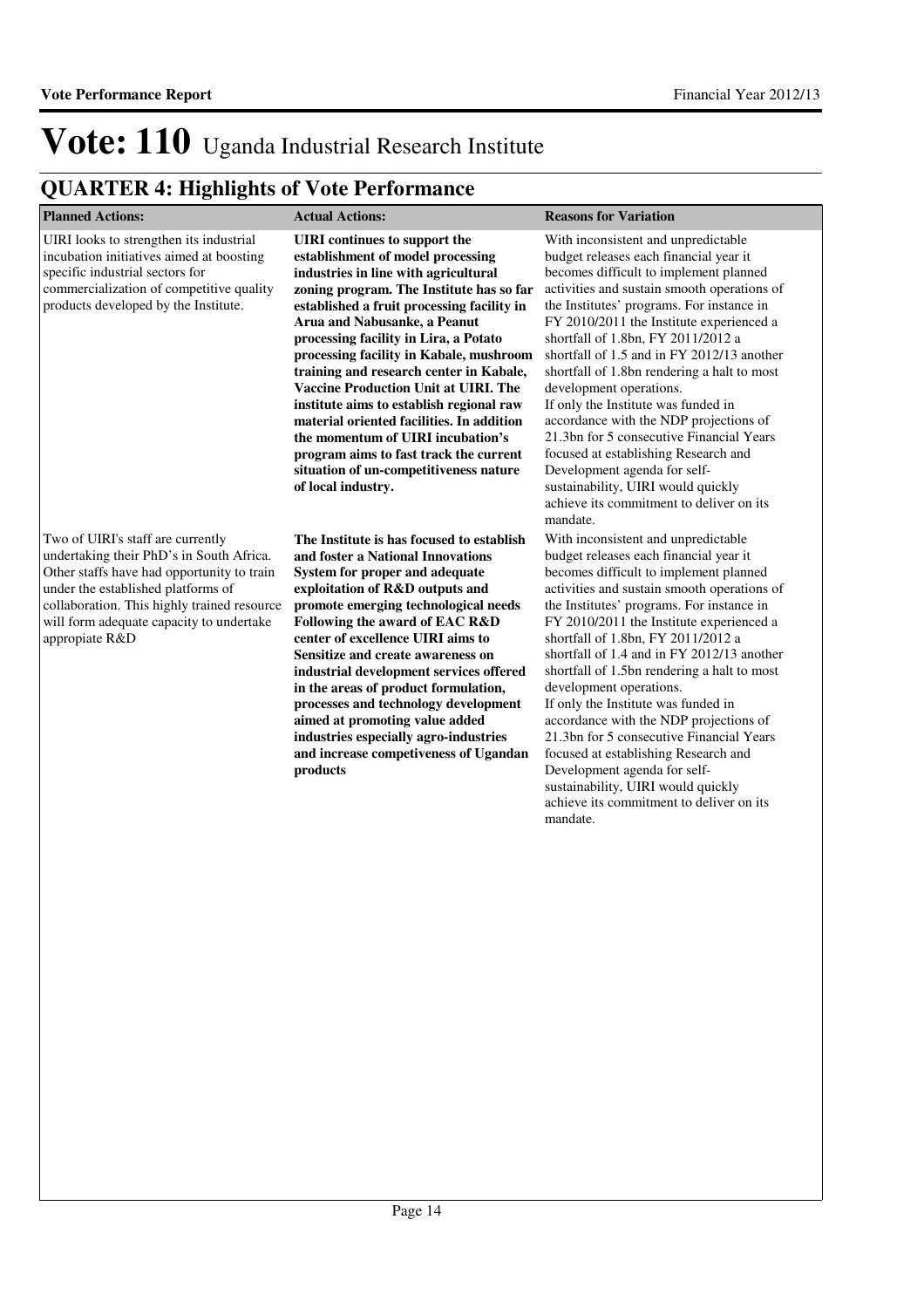### **QUARTER 4: Highlights of Vote Performance**

| <b>Planned Actions:</b>                                                                                                                                                                                                                                                           | <b>Actual Actions:</b>                                                                                                                                                                                                                                                                                                                                                                                                                                                                                                                                                                                                                                                                                                                                                                                                                                                                                                                                                                       | <b>Reasons for Variation</b>                                                                                                                                                                                                                                                                                                                                                                                                                                                                                                                                                                                                                                                                                                     |
|-----------------------------------------------------------------------------------------------------------------------------------------------------------------------------------------------------------------------------------------------------------------------------------|----------------------------------------------------------------------------------------------------------------------------------------------------------------------------------------------------------------------------------------------------------------------------------------------------------------------------------------------------------------------------------------------------------------------------------------------------------------------------------------------------------------------------------------------------------------------------------------------------------------------------------------------------------------------------------------------------------------------------------------------------------------------------------------------------------------------------------------------------------------------------------------------------------------------------------------------------------------------------------------------|----------------------------------------------------------------------------------------------------------------------------------------------------------------------------------------------------------------------------------------------------------------------------------------------------------------------------------------------------------------------------------------------------------------------------------------------------------------------------------------------------------------------------------------------------------------------------------------------------------------------------------------------------------------------------------------------------------------------------------|
| The Institute aims for fully functional<br>facilities by the end of FY 2012/13.<br>Awareness campaigns are being carried<br>out to form farmer groups for sustainable<br>supply of raw materials like specific<br>species of potatoes, peanuts and fruits that<br>are of interest | Setting up value addition facilities by<br>UIRI is in line with the GOU's strategy<br>of encouraging mass industrialization at<br>every resource abundant area. These<br>units are to serve the country in the<br>following ways:<br>1. Demonstration of the benefits of value<br>addition and hence widen awareness<br>and interest in the public.<br>2. Act as hubs for knowledge and skills<br>transfer.<br>3. In partnership with selected and<br>capable private partners through<br>business incubation develop and<br>commercialize a range of value added<br>products.<br>4. Create employment hence discourage<br>rural-urban migration.<br>5. Work with Agricultural research<br>institutions in developing and<br>promoting crop varieties and animal<br>breeds suitable for high value<br>productsand promoting crop varieties<br>and animal breeds suitable for high<br>value products.<br>The Institute remains committed to<br>establish functional value addition<br>centers | With inconsistent and unpredictable<br>budget releases each financial year it<br>becomes difficult to implement planned<br>activities and sustain smooth operations of<br>the Institutes' programs. For instance in<br>FY 2010/2011 the Institute experienced a<br>shortfall of 1.8bn, FY 2011/2012 a<br>shortfall of 1.4 and in FY 2012/13 another<br>shortfall of 1.5bn rendering a halt to most<br>development operations.<br>If only the Institute was funded in<br>accordance with the NDP projections of<br>21.3bn for 5 consecutive Financial Years<br>focused at establishing Research and<br>Development agenda for self-<br>sustainability, UIRI would quickly<br>achieve its commitment to deliver on its<br>mandate. |

### *V3: Details of Releases and Expenditure*

*This section provides a comprehensive summary of the outputs delivered by the Vote and further details of Vote expenditures by Vote Function and Expenditure Item.*

#### **Table V3.1: GoU Releases and Expenditure by Output\***

| <b>Billion Uganda Shillings</b>                                 | Approved<br><b>Budget</b> | <b>Released</b> | <b>Spent</b> | $%$ GoU<br><b>Budget</b> | $%$ GoU<br><b>Budget</b> | $%$ GoU<br>Releases |
|-----------------------------------------------------------------|---------------------------|-----------------|--------------|--------------------------|--------------------------|---------------------|
|                                                                 |                           |                 |              | Released                 | <i>Spent</i>             | <i>Spent</i>        |
| VF:0651 Industrial Research                                     | 12.64                     | 10.84           | 10.84        | 85.8%                    | 85.8%                    | $100.0\%$           |
| Class: Outputs Provided                                         | 9.35                      | 8.24            | 8.24         | 88.2%                    | 88.2%                    | $100.0\%$           |
| 065101 Administation                                            | 5.61                      | 5.32            | 5.32         | 94.8%                    | 94.8%                    | $100.0\%$           |
| 065102 Research and Development                                 | 1.66                      | 1.35            | 1.35         | 81.2%                    | 81.2%                    | $100.0\%$           |
| 065103 Industrial Incubation                                    | 1.29                      | 0.96            | 0.96         | 74.5%                    | 74.5%                    | $100.0\%$           |
| 065104 Maintenance - Civil works                                | 0.46                      | 0.35            | 0.35         | 74.5%                    | 74.5%                    | $100.0\%$           |
| 065105 Maintenance - Machinery and Equipment                    | 0.33                      | 0.27            | 0.27         | 83.3%                    | 83.3%                    | $100.0\%$           |
| Class: Capital Purchases                                        | 3.29                      | 2.60            | 2.60         | 79.0%                    | 79.0%                    | $100.0\%$           |
| 065172 Government Buildings and Administrative Infrastructure   | 0.46                      | 0.32            | 0.32         | 69.2%                    | 69.2%                    | $100.0\%$           |
| 065176 Purchase of Office and ICT Equipment, including Software | 0.13                      | 0.11            | 0.11         | 83.3%                    | 83.3%                    | $100.0\%$           |
| 065177 Purchase of Specialised Machinery & Equipment            | 2.71                      | 2.18            | 2.18         | 80.5%                    | 80.5%                    | $100.0\%$           |
| <b>Total For Vote</b>                                           | 12.64                     | 10.84           | 10.84        | 85.8%                    | 85.8%                    | $100.0\%$           |

*\* Excluding Taxes and Arrears*

### **Table V3.2: 2012/13 GoU Expenditure by Item**

| <b>Billion Uganda Shillings</b>                           | Approved<br><b>Budget</b> | <b>Releases</b> | Expend-<br>iture | % Budged<br><b>Released</b> | % Budget<br><b>Spent</b> | <i>%</i> Releases<br>Spent |  |
|-----------------------------------------------------------|---------------------------|-----------------|------------------|-----------------------------|--------------------------|----------------------------|--|
| <b>Output Class: Outputs Provided</b>                     | 9.35                      | 8.24            | 8.24             | $88.2\%$                    | $88.2\%$                 | $100.0\%$                  |  |
| 211102 Contract Staff Salaries (Incl. Casuals, Temporary) | 4.07                      | 4.07            | 4.07             | $100.0\%$                   | $100.0\%$                | $100.0\%$                  |  |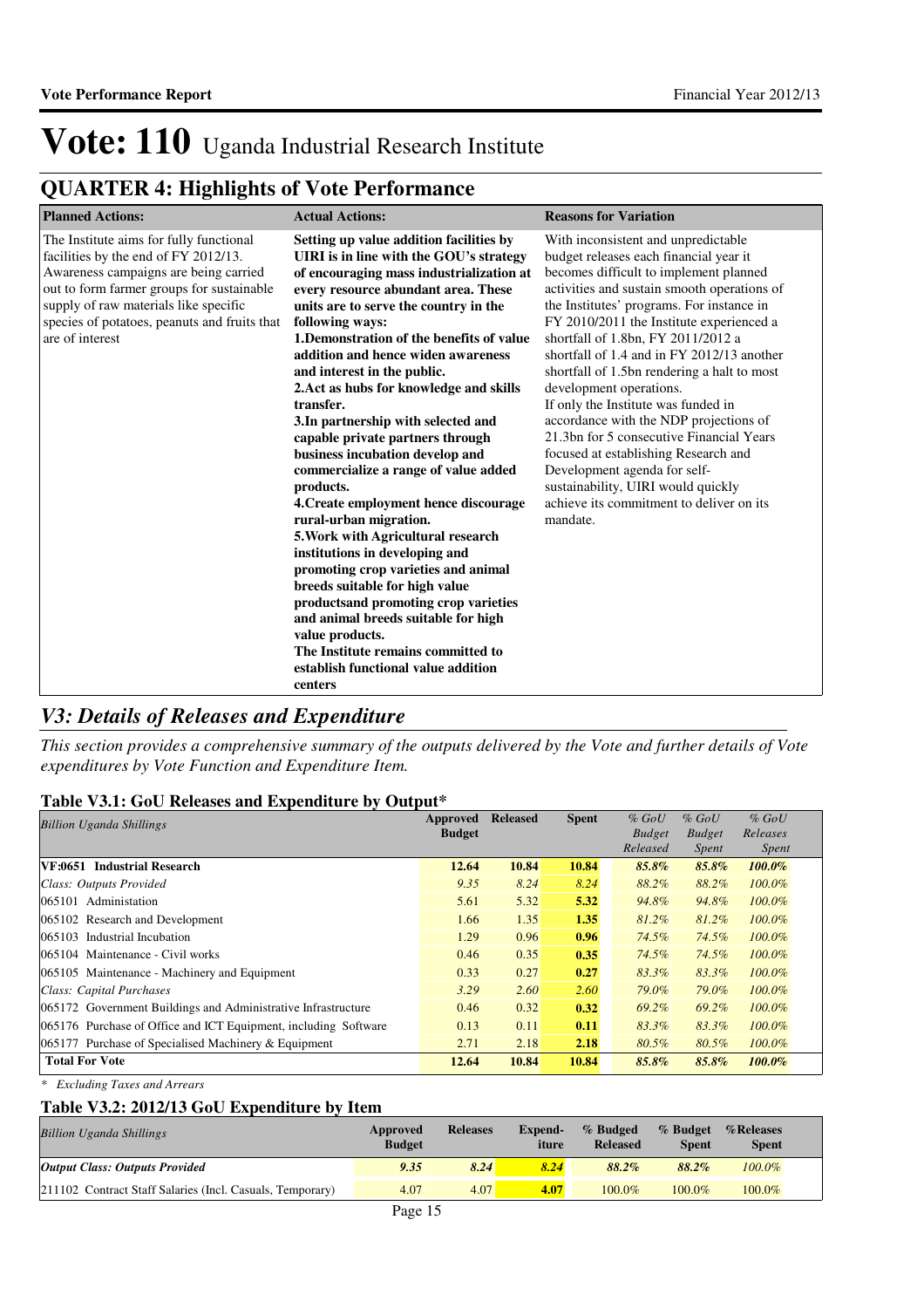### **QUARTER 4: Highlights of Vote Performance**

**Vote Performance Report**

| <b>Billion Uganda Shillings</b>                       | <b>Approved</b><br><b>Budget</b> | <b>Releases</b> | <b>Expend-</b><br>iture | % Budged<br><b>Released</b> | % Budget<br><b>Spent</b> | %Releases<br><b>Spent</b> |
|-------------------------------------------------------|----------------------------------|-----------------|-------------------------|-----------------------------|--------------------------|---------------------------|
| 211103 Allowances                                     | 0.03                             | 0.03            | 0.03                    | 83.1%                       | 83.1%                    | 100.0%                    |
| 212101 Social Security Contributions (NSSF)           | 0.41                             | 0.41            | 0.41                    | 100.0%                      | 100.0%                   | 100.0%                    |
| 213001 Medical Expenses (To Employees)                | 0.20                             | 0.20            | 0.20                    | 100.0%                      | 100.0%                   | 100.0%                    |
| 221001 Advertising and Public Relations               | 0.01                             | 0.01            | 0.01                    | 100.0%                      | 100.0%                   | 100.0%                    |
| 221002 Workshops and Seminars                         | 0.01                             | 0.00            | 0.00                    | 82.0%                       | 82.0%                    | 100.0%                    |
| 221003 Staff Training                                 | 0.11                             | 0.06            | 0.06                    | 56.6%                       | 56.6%                    | 100.0%                    |
| 221004 Recruitment Expenses                           | 0.00                             | 0.00            | 0.00                    | 75.0%                       | 75.0%                    | 100.0%                    |
| 221009 Welfare and Entertainment                      | 0.06                             | 0.05            | 0.05                    | 77.2%                       | 77.2%                    | 100.0%                    |
| 221011 Printing, Stationery, Photocopying and Binding | 0.01                             | 0.01            | 0.01                    | 82.9%                       | 82.9%                    | 100.0%                    |
| 221012 Small Office Equipment                         | 0.03                             | 0.01            | 0.01                    | 25.0%                       | 24.9%                    | 99.8%                     |
| 221017 Subscriptions                                  | 0.00                             | 0.00            | 0.00                    | 75.0%                       | 75.0%                    | 100.0%                    |
| 222001 Telecommunications                             | 0.07                             | 0.05            | 0.05                    | 76.1%                       | 76.1%                    | 100.0%                    |
| 222002 Postage and Courier                            | 0.00                             | 0.00            | 0.00                    | 75.0%                       | 74.1%                    | 98.7%                     |
| 222003 Information and Communications Technology      | 0.11                             | 0.09            | 0.09                    | 85.1%                       | 85.1%                    | 100.0%                    |
| 223001 Property Expenses                              | 0.07                             | 0.07            | 0.07                    | 100.0%                      | 100.0%                   | 100.0%                    |
| 223004 Guard and Security services                    | 0.06                             | 0.06            | 0.06                    | 100.0%                      | 100.0%                   | 100.0%                    |
| 223005 Electricity                                    | 0.25                             | 0.23            | 0.23                    | 90.4%                       | 90.4%                    | 100.0%                    |
| 223006 Water                                          | 0.06                             | 0.06            | 0.06                    | 100.0%                      | 100.0%                   | 100.0%                    |
| 224002 General Supply of Goods and Services           | 2.11                             | 1.74            | 1.74                    | 82.2%                       | 82.2%                    | 100.0%                    |
| 226001 Insurances                                     | 0.11                             | 0.06            | 0.06                    | 55.6%                       | 55.6%                    | 100.0%                    |
| 227001 Travel Inland                                  | 0.01                             | 0.01            | 0.01                    | 86.7%                       | 86.7%                    | 100.0%                    |
| 227002 Travel Abroad                                  | 0.08                             | 0.06            | 0.06                    | 83.2%                       | 83.2%                    | 100.0%                    |
| 227003 Carriage, Haulage, Freight and Transport Hire  | 0.01                             | 0.01            | 0.01                    | 75.0%                       | 75.0%                    | 100.0%                    |
| 227004 Fuel, Lubricants and Oils                      | 0.37                             | 0.18            | 0.18                    | 48.3%                       | 48.3%                    | 100.0%                    |
| 228001 Maintenance - Civil                            | 0.46                             | 0.35            | 0.35                    | 74.5%                       | 74.5%                    | 100.0%                    |
| 228002 Maintenance - Vehicles                         | 0.33                             | 0.17            | 0.17                    | 51.8%                       | 51.8%                    | 100.0%                    |
| 228003 Maintenance Machinery, Equipment and Furniture | 0.33                             | 0.27            | 0.27                    | 83.3%                       | 83.3%                    | 100.0%                    |
| <b>Output Class: Capital Purchases</b>                | 4.49                             | 3.30            | 3.30                    | 73.5%                       | 73.5%                    | 100.0%                    |
| 231001 Non-Residential Buildings                      | 0.46                             | 0.32            | 0.32                    | 69.2%                       | 69.2%                    | 100.0%                    |
| 231005 Machinery and Equipment                        | 2.83                             | 2.28            | 2.28                    | 80.6%                       | 80.6%                    | 100.0%                    |
| 312206 Gross Tax                                      | 1.20                             | 0.70            | 0.70                    | 58.3%                       | 58.3%                    | 100.0%                    |
| <b>Grand Total:</b>                                   | 13.84                            | 11.54           | 11.54                   | 83.4%                       | 83.4%                    | 100.0%                    |
| <b>Total Excluding Taxes and Arrears:</b>             | 12.64                            | 10.84           | 10.84                   | 85.8%                       | 85.8%                    | 100.0%                    |

### **Table V3.3: GoU Releases and Expenditure by Project and Programme\***

| <b>Billion Uganda Shillings</b>              | Approved<br><b>Budget</b> | <b>Released</b> | <b>Spent</b> | $%$ GoU<br><b>Budget</b><br>Released | $%$ GoU<br><b>Budget</b><br><i>Spent</i> | $%$ GoU<br>Releases<br><i>Spent</i> |
|----------------------------------------------|---------------------------|-----------------|--------------|--------------------------------------|------------------------------------------|-------------------------------------|
| VF:0651 Industrial Research                  | 12.64                     | 10.84           | 10.84        | 85.8%                                | 85.8%                                    | $100.0\%$                           |
| <b>Recurrent Programmes</b>                  |                           |                 |              |                                      |                                          |                                     |
| 01<br>Headquarters                           | 5.61                      | 5.32            | 5.32         | 94.8%                                | 94.8%                                    | $100.0\%$                           |
| Development Projects                         |                           |                 |              |                                      |                                          |                                     |
| Uganda Industrial Research Institute<br>0430 | 7.03                      | 5.53            | 5.53         | 78.6%                                | 78.6%                                    | $100.0\%$                           |
| <b>Total For Vote</b>                        | 12.64                     | 10.84           | 10.84        | 85.8%                                | 85.8%                                    | $100.0\%$                           |

*\* Excluding Taxes and Arrears*

### **Table V3.4: Donor Releases and Expenditure by Project and Programme\***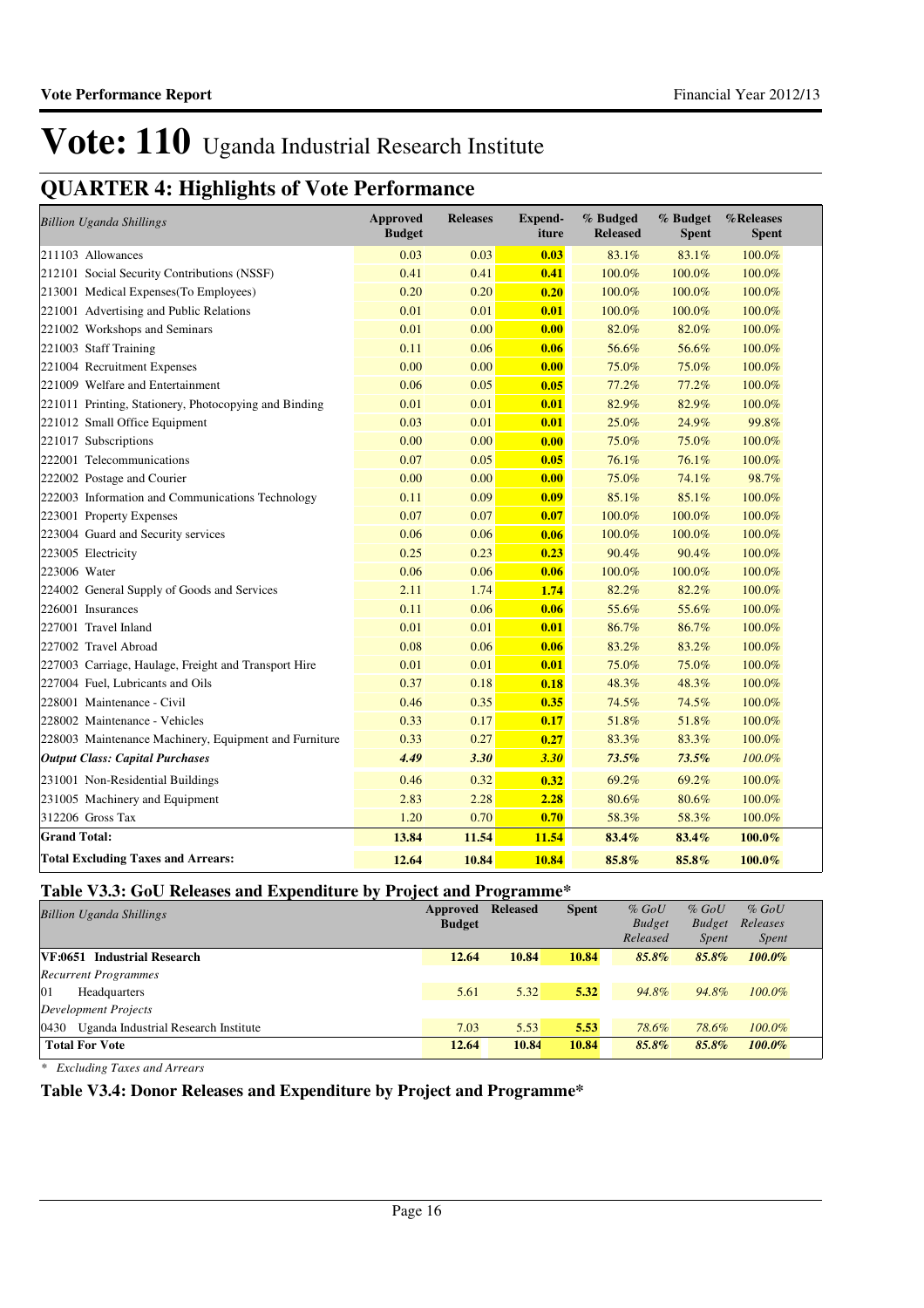### **QUARTER 4: Cumulative Outputs and Expenditure by End of Quarter**

| <b>Annual Planned Outputs and Cumulative Outputs Achieved by End of</b> | <b>Cumulative Expenditures made by the End of the Quarter to</b> |               |
|-------------------------------------------------------------------------|------------------------------------------------------------------|---------------|
| <b>Quarter</b> (Quantity and Location)                                  | <b>Deliver Cumulative Outputs</b>                                | UShs Thousand |

#### **Vote Function: 0651 Industrial Research**

*Recurrent Programmes*

#### *Programme 01 Headquarters*

*Outputs Provided*

**06 5101 Administation Output:**

|                                                                                                                                   | <b>Item</b>                                              | <b>Spent</b> |
|-----------------------------------------------------------------------------------------------------------------------------------|----------------------------------------------------------|--------------|
| <b>Annual Planned Outputs:</b>                                                                                                    | 211102 Contract Staff Salaries (Incl. Casuals,           | 4,068,916    |
| - Recruit 30 New Employees                                                                                                        | Temporary)                                               |              |
|                                                                                                                                   | 211103 Allowances                                        | 25,587       |
| - Pay off current staff salaries and benefits                                                                                     | 212101 Social Security Contributions (NSSF)              | 406,948      |
|                                                                                                                                   | 213001 Medical Expenses (To Employees)                   | 195,000      |
| - Insure Institute Assets Equipment, Vehicles, IT Servers and IT Equipment                                                        | 221001 Advertising and Public Relations                  | 14.600       |
| - Clear Utility and property expenses                                                                                             | 221002 Workshops and Seminars                            | 4,100        |
|                                                                                                                                   | 221003 Staff Training                                    | 12,750       |
| -Enhance communication links                                                                                                      | 221004 Recruitment Expenses                              | 750          |
| -Provide General Supplies                                                                                                         | 221009 Welfare and Entertainment                         | 48,200       |
| -Meet obligations of Subscriptions and Professional Fees                                                                          | 221011 Printing, Stationery, Photocopying and<br>Binding | 5,800        |
| Cumulatie Outputs Achieved by the end of the Quarter:                                                                             | 221012 Small Office Equipment                            | 6,984        |
| Salaries for a total of 230 staff were paid. Institute Assets were                                                                | 221017 Subscriptions                                     | 2,250        |
| insuranced, utility & property expenses were paid. Medical insurance                                                              | 222001 Telecommunications                                | 52,500       |
| cover was provided for every employee and their immediate family.                                                                 | 222002 Postage and Courier                               | 1,481        |
| Administrative services were rendered to the core departments of the                                                              | 222003 Information and Communications                    | 30,971       |
| Communication and general supplies were provided.<br>Institute.                                                                   | Technology                                               |              |
| Maintenance and professional services were paid for. Required<br>logistics and administrative support was provided for the smooth | 223001 Property Expenses                                 | 72,000       |
| operations of the Institute.                                                                                                      | 223004 Guard and Security services                       | 61,400       |
| <b>Reasons for Variation in performance</b>                                                                                       | 223005 Electricity                                       | 105,541      |
|                                                                                                                                   | 223006 Water                                             | 60,000       |
| N/A                                                                                                                               | 226001 Insurances                                        | 12,500       |
|                                                                                                                                   | 227001 Travel Inland                                     | 6,020        |
|                                                                                                                                   | 227002 Travel Abroad                                     | 63,860       |
|                                                                                                                                   | 227003 Carriage, Haulage, Freight and Transport<br>Hire  | 7,500        |
|                                                                                                                                   | 227004 Fuel. Lubricants and Oils                         | 27,551       |
|                                                                                                                                   | 228002 Maintenance - Vehicles                            | 23,496       |
|                                                                                                                                   | <b>Total</b>                                             | 5,316,705    |
|                                                                                                                                   | <b>Wage Recurrent</b>                                    | 4,068,916    |
|                                                                                                                                   | <b>Non Wage Recurrent</b>                                | 1,247,789    |
|                                                                                                                                   | <b>NTR</b>                                               | 0            |

*Development Projects*

#### *Project 0430 Uganda Industrial Research Institute*

*Capital Purchases*

**06 5172 Government Buildings and Administrative Infrastructure Output:**

| <b>Annual Planned Outputs:</b>                                                                                                                                                                                                   | <b>Item</b><br>231001 Non-Residential Buildings | <b>Spent</b><br>318,918 |
|----------------------------------------------------------------------------------------------------------------------------------------------------------------------------------------------------------------------------------|-------------------------------------------------|-------------------------|
| Civil works renovations and modifications to Ceramics lab facility<br>Upgrading of storm water channel along the northern boundary<br>Construction of the northern Boundary wall<br>Upgrading of access road to the Eastern gate |                                                 |                         |
| Cumulatie Outputs Achieved by the end of the Ouarter:                                                                                                                                                                            |                                                 |                         |
| • Arua Fruit processing Facility civil works and installation of                                                                                                                                                                 |                                                 |                         |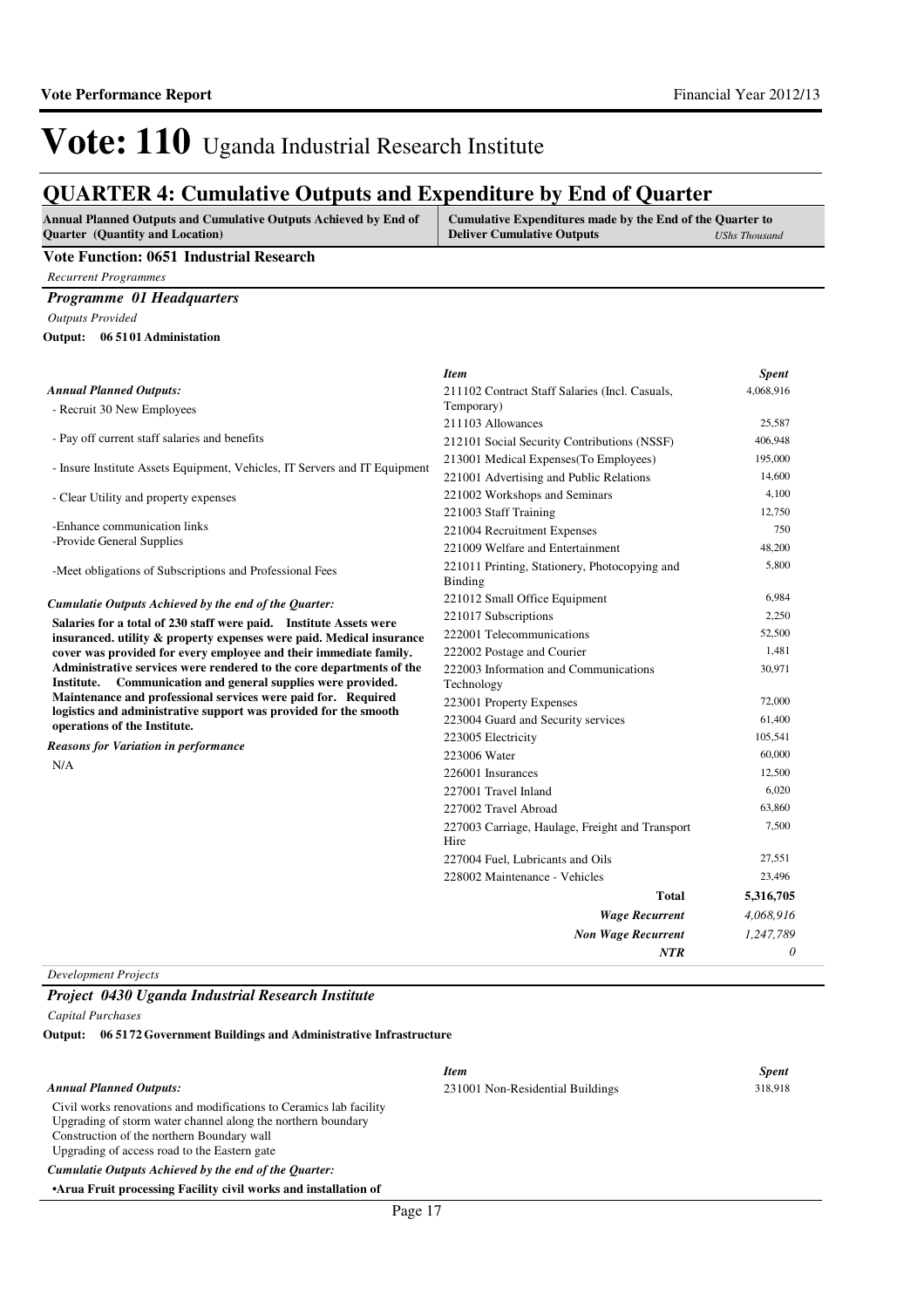### **QUARTER 4: Cumulative Outputs and Expenditure by End of Quarter**

| <b>Annual Planned Outputs and Cumulative Outputs Achieved by End of</b> | Cumulative Expenditures made by the End of the Quarter to |               |
|-------------------------------------------------------------------------|-----------------------------------------------------------|---------------|
| <b>Ouarter</b> (Quantity and Location)                                  | <b>Deliver Cumulative Outputs</b>                         | UShs Thousand |

#### **Vote Function: 0651 Industrial Research**

*Development Projects*

#### *Project 0430 Uganda Industrial Research Institute* **machinery and equipment processing lines were completed and handed over •Northern boundary wall is under construction to en hance security at the Institute •Designs and Bills of Quantities for Upgrade of storm water channel along the northern boundary are under way** *GoU Development External Financing* **Total** *318,918 0 0* **318,918** *NTR* Modification and reconstruction of the ceramic unit and a packaging center of excellence is on hold due to shortfall in budget release *Reasons for Variation in performance* ICT training & certification Procurement of ICT Back up system. Procurement and installation ICT Hardware and Software maintenance Internet hosting services **06 5176 Purchase of Office and ICT Equipment, including Software Output:** *Annual Planned Outputs: Item Spent* 231005 Machinery and Equipment 105,171

*Cumulatie Outputs Achieved by the end of the Quarter:*

**•UIRI ICT Team is undertaking site planning, design of website structures, content development, uploading of content and site publishing for Ministry of Trade, Industry and Cooperatives (MTIC) Website**

•UIRI Internet network has been extended to the pilot plants and non**networked areas. Necessary equipment were procured and wireless access point set up and configured for the non-networked areas •ICT team continues to carry out monitoring and evaluation for maintenance and servicing of UIRI ICT equipment on a regular scheduled basis** 

**•Re-tendering process is on-going for procurement of a CNC Router machine**

**•ICT training & certification is ongoing** 

**•Procurement of ICT Back up system is ongoing.**

**•Procurement and installation ICT Hardware and Software maintenance is ongoing**

•Internet hosting services for several entitles including but not limited **to Vaccine, Uganda Petroleum Institute Kigumba, Speakers Forum, Mbarara University, Derekop and the Ministry of Trade Industry and Cooperatives websites**

#### *Reasons for Variation in performance*

Most ICT activities remain pending due to short fall in Q4 release

| 105,171 | <b>Total</b>              |
|---------|---------------------------|
| 105,171 | <b>GoU</b> Development    |
|         | <b>External Financing</b> |
|         | <b>NTR</b>                |
|         |                           |

**Output: 06 5177 Purchase of Specialised Machinery & Equipment**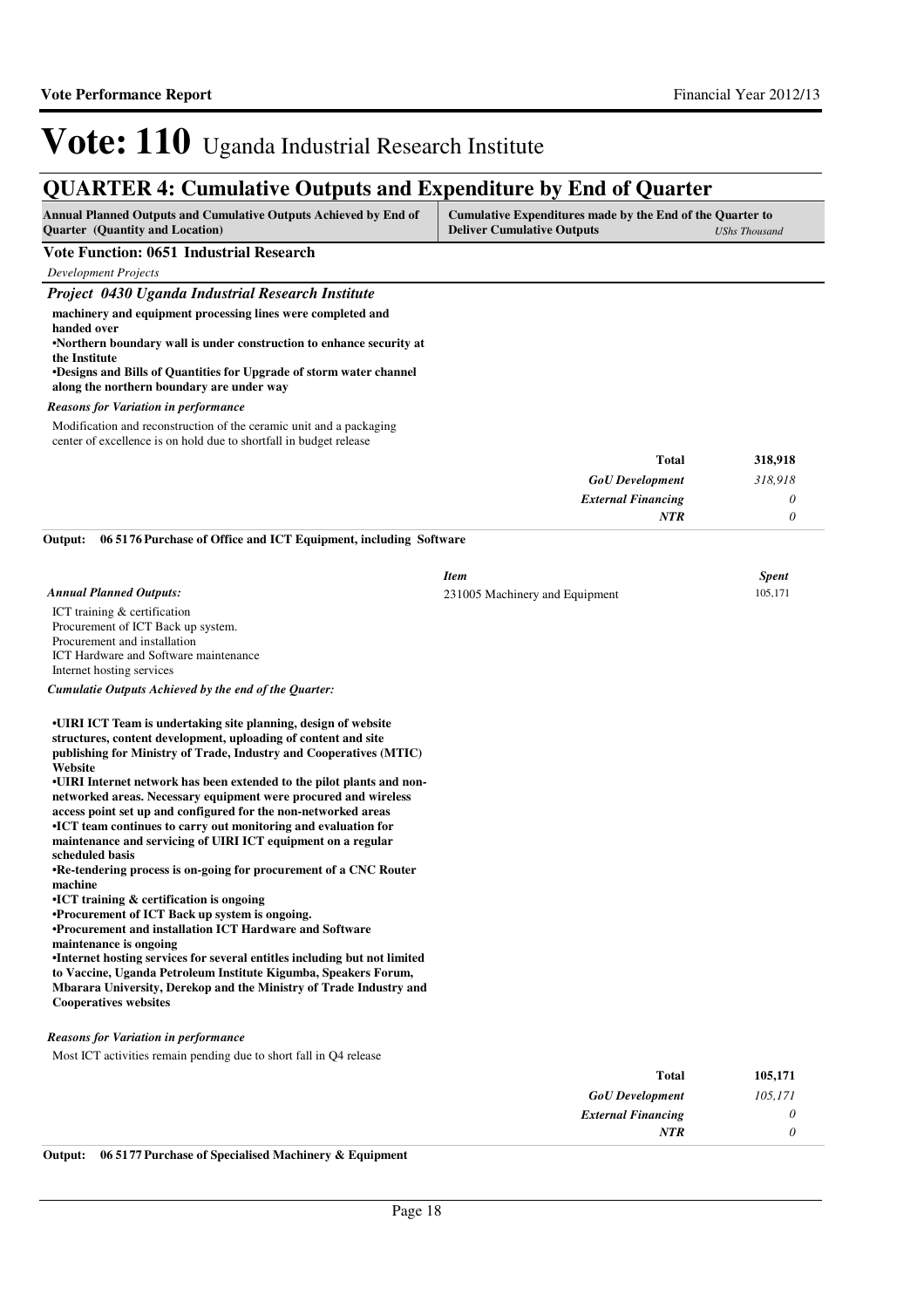2,178,500

# Vote: 110 Uganda Industrial Research Institute

### **QUARTER 4: Cumulative Outputs and Expenditure by End of Quarter**

| <b>Annual Planned Outputs and Cumulative Outputs Achieved by End of</b> | Cumulative Expenditures made by the End of the Quarter to |               |
|-------------------------------------------------------------------------|-----------------------------------------------------------|---------------|
| <b>Ouarter</b> (Quantity and Location)                                  | <b>Deliver Cumulative Outputs</b>                         | UShs Thousand |

#### **Vote Function: 0651 Industrial Research**

| Vote Function: 0651 Industrial Research                                                                                                                                                                                                                                                                                                                                                                                                                                                                                                                                                                                                                                                                                                                                                                                                                                                                                                                                                                                                                                                                                         |                                |              |
|---------------------------------------------------------------------------------------------------------------------------------------------------------------------------------------------------------------------------------------------------------------------------------------------------------------------------------------------------------------------------------------------------------------------------------------------------------------------------------------------------------------------------------------------------------------------------------------------------------------------------------------------------------------------------------------------------------------------------------------------------------------------------------------------------------------------------------------------------------------------------------------------------------------------------------------------------------------------------------------------------------------------------------------------------------------------------------------------------------------------------------|--------------------------------|--------------|
| <b>Development Projects</b>                                                                                                                                                                                                                                                                                                                                                                                                                                                                                                                                                                                                                                                                                                                                                                                                                                                                                                                                                                                                                                                                                                     |                                |              |
| Project 0430 Uganda Industrial Research Institute                                                                                                                                                                                                                                                                                                                                                                                                                                                                                                                                                                                                                                                                                                                                                                                                                                                                                                                                                                                                                                                                               |                                |              |
|                                                                                                                                                                                                                                                                                                                                                                                                                                                                                                                                                                                                                                                                                                                                                                                                                                                                                                                                                                                                                                                                                                                                 | <b>Item</b>                    | <b>Spent</b> |
| <b>Annual Planned Outputs:</b>                                                                                                                                                                                                                                                                                                                                                                                                                                                                                                                                                                                                                                                                                                                                                                                                                                                                                                                                                                                                                                                                                                  | 231005 Machinery and Equipment | 2,178,500    |
| •Essential oils extraction /distiliation equipments<br>•A flavor applicator for Potato project in Kabale<br>•A Biscuit production equipment line for Kabale<br>•A Savoury meat equipment for UIRI<br>•A range of different fruit juice pulpers for UIRI<br>Procurement of bamboo strip polishing machine<br>Fruits and Vegetables' machines and accessories<br>Purchase of burger making machine<br>Procurement of dairy equipment for one of the in-house Dairy incubatees<br>•Chill unit equipment for UIRI<br>•Bentonite Processing equipment<br>•Cosmetics and detergents technology<br>•Grains and animal feeds processing technology<br>•Refrigerated cool boxes<br>•Procurement of toothpick packaging machine,<br>$\bullet$ ICT hardware $\&$ software, ICT requirements, ICT network security<br>systems, ICT utilities<br>•Establishment of Multi-purpose Engineering training lab, plumbing tools<br>and equipment, energy Laboratory purchase of equipments for the initial<br>phase of establishing Energy systems lab<br>Cumulatie Outputs Achieved by the end of the Quarter:<br><b>Micro syringes</b><br>Hexane |                                |              |
| Acetone                                                                                                                                                                                                                                                                                                                                                                                                                                                                                                                                                                                                                                                                                                                                                                                                                                                                                                                                                                                                                                                                                                                         |                                |              |
| acetone                                                                                                                                                                                                                                                                                                                                                                                                                                                                                                                                                                                                                                                                                                                                                                                                                                                                                                                                                                                                                                                                                                                         |                                |              |

**acetone Ethanol Filter funnels Filter papers TLC plates**

#### *Reasons for Variation in performance*

The procurement processes are very lengthy and hence most items are received in Q3 and Q4. Others items procured in FY 2012/13 will be delieved in FY 2013/14

| 2,178,500 | <b>Total</b>              |
|-----------|---------------------------|
| 2,178,500 | <b>GoU</b> Development    |
|           | <b>External Financing</b> |
|           | <b>NTR</b>                |
|           |                           |

*Outputs Provided*

**06 5102 Research and Development Output:**

|                                                                              | <b>Item</b>                                 | <b>Spent</b> |
|------------------------------------------------------------------------------|---------------------------------------------|--------------|
| <b>Annual Planned Outputs:</b>                                               | 222003 Information and Communications       | 58,342       |
| To issue analytical testing certificates and reports for industrial products | Technology                                  |              |
| for chemical and microbiological quality to internal users (researchers) and | 223005 Electricity                          | 120,833      |
| external (private sector) users.                                             | 224002 General Supply of Goods and Services | 1,122,460    |
| To develop at least two new bamboo products.                                 | 226001 Insurances                           | 45,833       |
| To develop food processes/product quality and safety standards.              |                                             |              |
| To formulate 2 new dairy products, and carry our market tests.               |                                             |              |
| To refine and adopt at least 2 dairy product technologies by SMEs            |                                             |              |
| To formulate 1 meat product                                                  |                                             |              |
| To formulate 2 bakery products                                               |                                             |              |
| To develop 2 fruit and vegetable products                                    |                                             |              |
| To establish alternative energy laboratories                                 |                                             |              |
| To develop prototypes of a demo solar dryer, solar cooker, briquette         |                                             |              |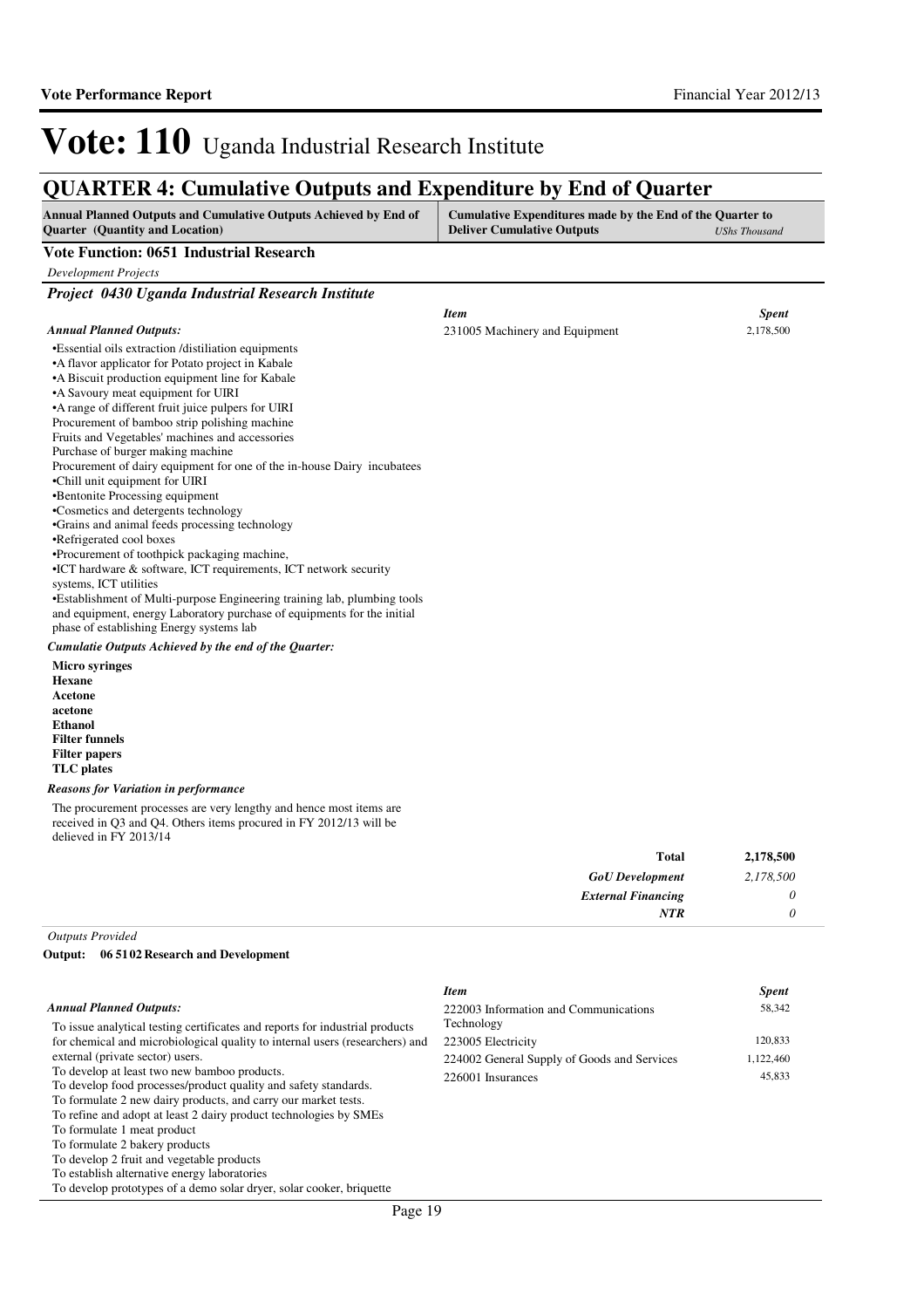### **QUARTER 4: Cumulative Outputs and Expenditure by End of Quarter**

| <b>Annual Planned Outputs and Cumulative Outputs Achieved by End of</b> | Cumulative Expenditures made by the End of the Quarter to |                      |
|-------------------------------------------------------------------------|-----------------------------------------------------------|----------------------|
| <b>Quarter</b> (Quantity and Location)                                  | <b>Deliver Cumulative Outputs</b>                         | <b>UShs Thousand</b> |

#### **Vote Function: 0651 Industrial Research**

*Development Projects*

| Project 0430 Uganda Industrial Research Institute                                                                                         |
|-------------------------------------------------------------------------------------------------------------------------------------------|
| machine, biogas plant and their accessories.                                                                                              |
| To conduct capacity building and management of Energy Systems Unit                                                                        |
| To develop energy efficient lighting fixtures and electronic ballast                                                                      |
| To assess wind energy technology                                                                                                          |
| To design biogas production, purification, and compressed storage system                                                                  |
| To design wet Coffee processing technology<br>To refine and upscale the poultry Hatchery                                                  |
| To replicate food processing equipments                                                                                                   |
| To design of electronic applications                                                                                                      |
| To acquire phase 1 of Timber Kiln/Seasoning technology                                                                                    |
| To develop and publish a Technology Catalogue of Food, Handmade                                                                           |
| paper, Ceramics and Other industrial products developed.                                                                                  |
| Cumulatie Outputs Achieved by the end of the Quarter:                                                                                     |
| •The Essential Oil Pilot Project is on ground in Luweero. Five species                                                                    |
| of aromatic plants were established between 13th April and 15th                                                                           |
| April. The progress is very good.                                                                                                         |
| •Successfully completed the formulation of fish and vegetable sausages                                                                    |
| •Successfully completed the Formulation of five dairy products and<br>further development of meat, bakery                                 |
| •Completed bamboo safety processing and production procedures.                                                                            |
| •Research experiment aimed at production of wine from passion fruit                                                                       |
| with aim of retaining the fruit flavor. Sixty (60) Liters of the first batch                                                              |
| were filtered ready for consumer testing. Consumer sensory studies                                                                        |
| are underway                                                                                                                              |
| •Sustained a range of initiatives to support the first phase commercial<br>pilot processing (market development) for the Fruit Processing |
| <b>Project, Nabusanke</b>                                                                                                                 |
| i.A new product recipe (fruit juice cocktail) finalized ready for                                                                         |
| commercial trial production                                                                                                               |
| ii. Preparation of requirements needed for the UNBS Certification                                                                         |
| iii. Pilot production trials                                                                                                              |
| iv. Re-inspection of the project plant by UNBS<br>• Commencement of the market development phase for products                             |
| produced from Peanut Research & Processing Center, Lira                                                                                   |
| i. Launch of a product market testing exercise and awareness campaign                                                                     |
| ii.Strengthening the groundnut farmer supply networks to meet                                                                             |
| projected production demands                                                                                                              |
| iii.Completion of framework contracts for supply of consumables for<br>market development                                                 |
| •Maintained provision of laboratory testing services for both internal                                                                    |
| and external clientsAnalyzed 187 samples for both chemical and                                                                            |
| microbiological parameters                                                                                                                |
| •A study on scientific assessment of low cost road sealing using                                                                          |
| Geogrit Technology coordination of research with the research                                                                             |
| assistants from Makerere is ongoing.<br>•Neonatal and Maternal Healthcare collaborative project (Partners                                 |
| involved: College of Health Sciences, Makerere University and Oxford                                                                      |
| <b>BioHorizons Ltd.)</b>                                                                                                                  |
| Development of in-house Biomedical engineering projects-Automated                                                                         |
| IV fluid delivery regulator, Biomedical Monitoring System and Baby                                                                        |
| thermometer/ make an assessment of available medical equipment at                                                                         |
| Mulago hospital and beyond for neonatal and maternal heath and<br>possibly publishing papers on the status/All this with the help of our  |
| partners Development of the three projects is ongoing successfully                                                                        |
| reached simulation and firmware design stage for all projects,                                                                            |
| prototyping is still pending financing / Rapport is ongoing with our                                                                      |
| partner on publishing papers on the status of medical equipment.                                                                          |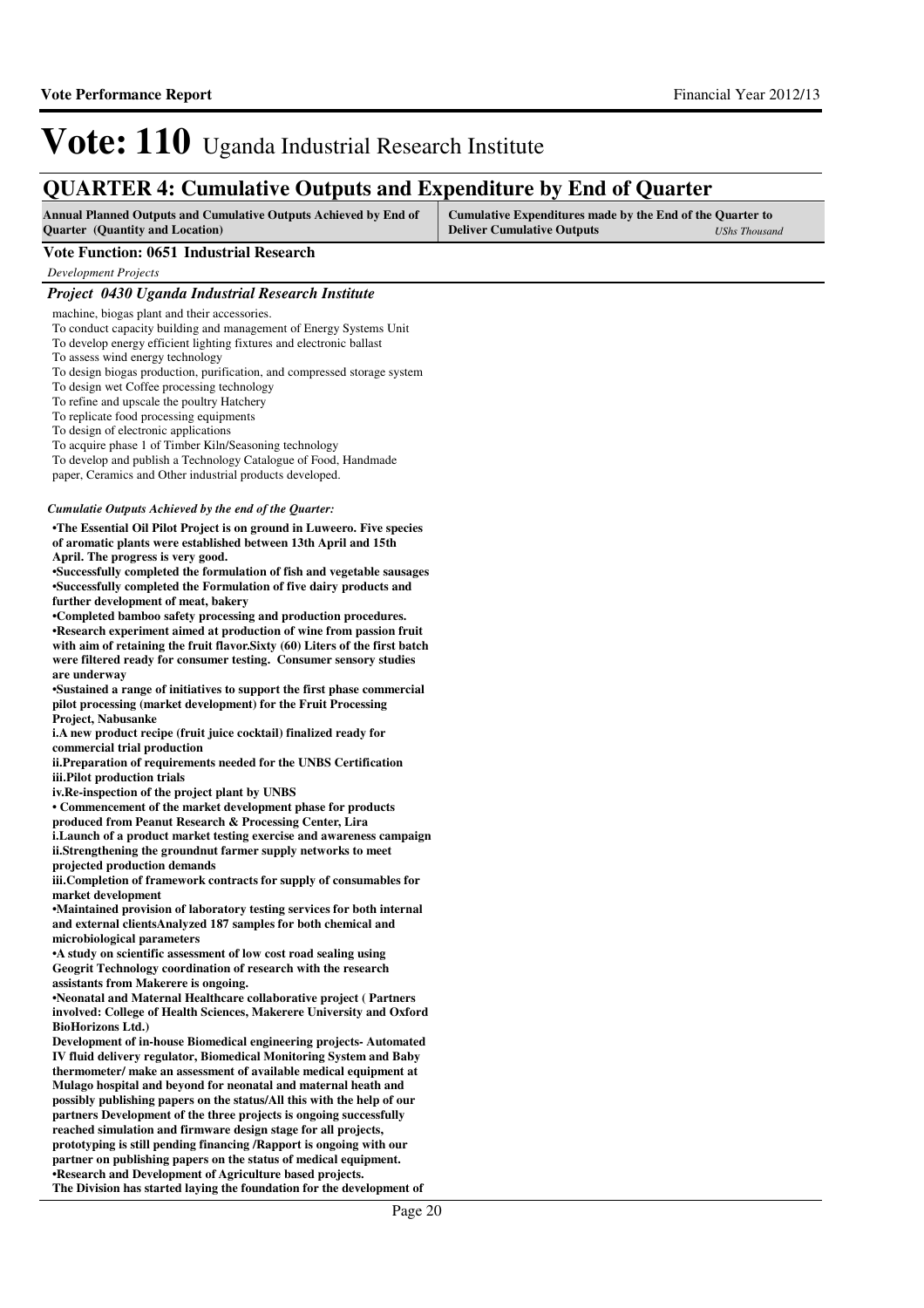### **QUARTER 4: Cumulative Outputs and Expenditure by End of Quarter**

| <b>Annual Planned Outputs and Cumulative Outputs Achieved by End of</b> | Cumulative Expenditures made by the End of the Quarter to |                      |
|-------------------------------------------------------------------------|-----------------------------------------------------------|----------------------|
| <b>Ouarter</b> (Quantity and Location)                                  | <b>Deliver Cumulative Outputs</b>                         | <b>UShs Thousand</b> |

#### **Vote Function: 0651 Industrial Research**

*Development Projects*

#### *Project 0430 Uganda Industrial Research Institute*

**intelligent agricultural solutions. The strategic plan has been launched with feasibility trips to Agricultural Research Institutes.The Division visited the National Agricultural Research Laboratory in Kawanda and also plans to visit the Animal Production Research Institute (NAARI) and Makerere University Agricultural Research Institute in Kabanyolo (MUARIK). We intend to engage our partners at NECTEC, NSTDA once we have outlined some key projects.On-going •The instrumentation Unit is currently engaged with 10 projects: •Interactive Traffic Light System, •Automatic indoor/outdoor Lighting System, •Keypad based door lock system, •Solar Powered Egg incubator, •Weigning Scale, automatic Voltage Regulator, •Multi-purpose temperature control monitoring,**  •Fingerprint and pin code based security access control system, **•Motion detection, •The above Reverse Engineering projects will entile Design, simulate, prototype and real life testing of each of these projects. •Hardware, Firmware design, simulation and prototyping is ongoing for these team oriented projects, Instrumentation team still awaiting arrival of much needed hardware to proceed to prototyping**  stage.Team members are working on firmware as hardware **procurement issues are being verified (On-going) •Fabrication of 3rd generation 50 Biochar stoves is almost complete. Designs, shearing, rolling, welding, testing of the units is under way. •One complete wooden electrical cabinet was designed fabricated and fitted** •Development of energy efficient Eco stove that generates electricity:-**Conduction of a series of electrical analysis experimental tests on the eco stove prototype from the energy laboratory is on-going. The Energy Systems division conducted three experimental tests from the TDC workshop. Currently a report that involves the necessary improvements on the prototype for a final market ready product and corresponding cost implication is being prepared. •Proposed partnership program between UIRI's energy systems division and the waste management division of Kampala City Council Authority especially on the Integrated Solid Waste Management** 

**(ISWM) a project of KCCA is underway. A meeting held with KCCA concluded on the mode of collaboration between the two parties and the support that ESD would provide in the ISWM project UIRI currently developing an alternative waste management and utilization methods to suggest to KCCA.** 

**•Submission of Samples for testing to Pan African Veterinary Center (PANVAC) for final testing to obtain market authorization is on-going •Setup of 12 shops in the eastern region to promote sales during the market pilot is on going**

•Contract for supply of items from Joint Medical Stores for the **Vaccine Production Unit is now in Place**

**•A concept of comprehensive Business plans, financial plans, ICT business solutions, electronic ordering & inventory management systems for business efficiency and profitability, business management systems, computerized systems for business transaction tracking for the UIRI incubatees is being analyzed for development**

**•15 youth received training in cow horn processing from Kabale Youth Action plan**

**•Over 200 Business communities for Mukono, Kayunga and Buikwe were trained under a Collaboration with Uganda Investment Authority Presentation**

**•Internal Awareness Seminar:on 14th May 2013, The I nstrumentation**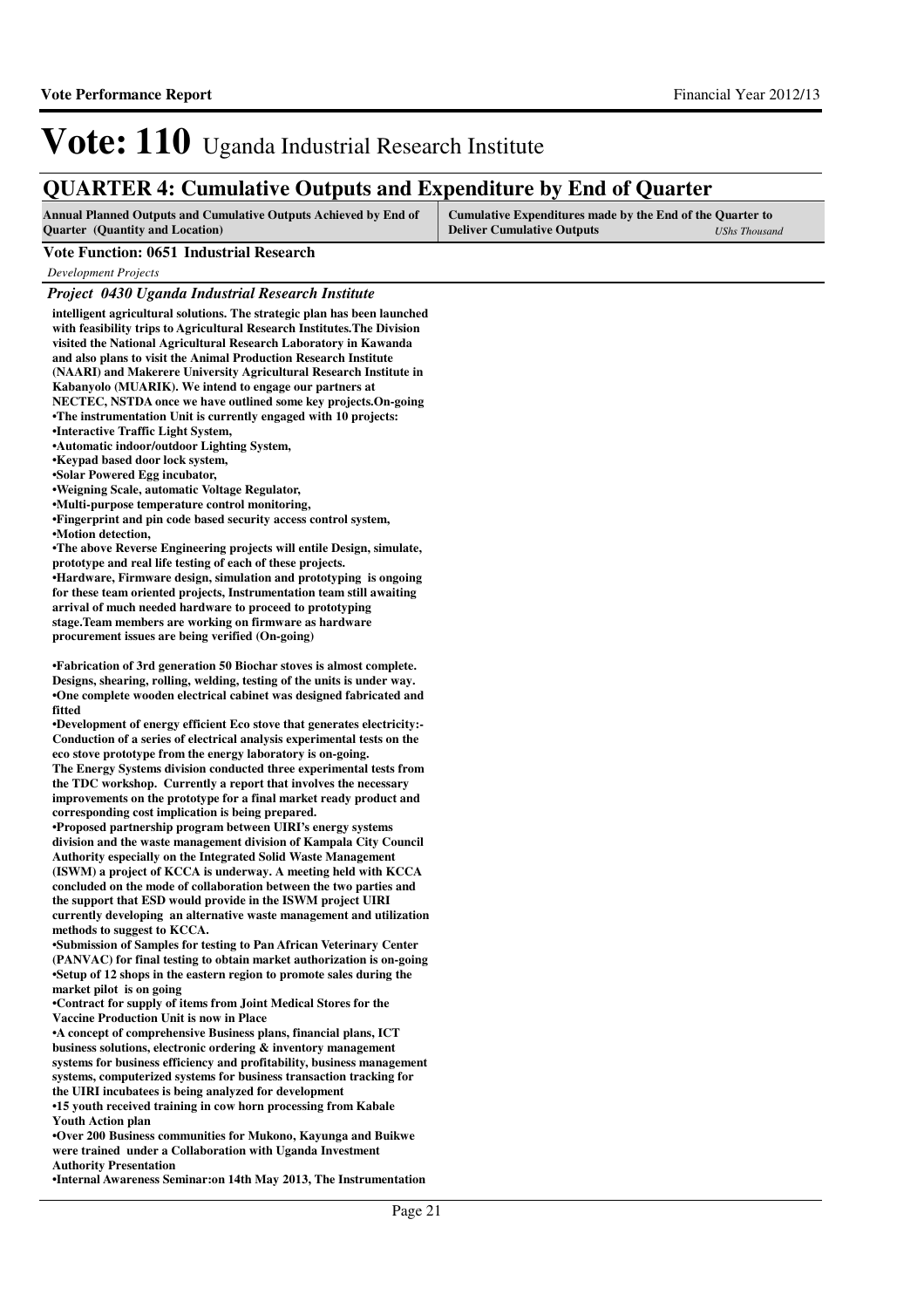### **QUARTER 4: Cumulative Outputs and Expenditure by End of Quarter**

| <b>Annual Planned Outputs and Cumulative Outputs Achieved by End of</b> | Cumulative Expenditures made by the End of the Quarter to |                      |
|-------------------------------------------------------------------------|-----------------------------------------------------------|----------------------|
| <b>Quarter</b> (Quantity and Location)                                  | <b>Deliver Cumulative Outputs</b>                         | <b>UShs Thousand</b> |

#### **Vote Function: 0651 Industrial Research**

*Development Projects*

#### *Project 0430 Uganda Industrial Research Institute*

**Division showcased its work to UIRI staff so that they have a better understanding of what they do, why they do it, and how it impacts the development of electronic manufacturing in the country/simple prototypes were exhibited to demonstrate the functionality of a microcontroller and its importance in an embedded system •On 9th to 12th July, 2013 Two members of Kabale University staff to be trained in web server management and Administration. •Over 100 people have trained in the various course modules coordinated by UIRI Business Development Center's ICT outreach and Arua Business development programs for trainers, small and micro enterprises** 

•UIRI has trained 378 people from SME's and the general public in **introduction to computers and day today operational applications with an orientation to their applicability to business operations •17th to 22nd June One ICT employee has attended CI SSP(Certified Information Systems Security Professional) training aimed at gaining skills in information security governance, internet security, access control, operational security and software development security among others**

•19th June-3rd July 2013 ICT Manger attended Advanced ICT **Management at Galilee International Management Institute (GIMI),**  Israel; Trends and strategies for ICT management **aimed at providing skills and knowledge in ICT management for better understanding and efficiency** 

**•7 continuing students Under the Industrial Trainin g and student capacity developmenta hands-on training from different universities Training to be done in Database management, Business Development and management programs at the BDC, web and mail servers, computer maintenance and support etc for a period of two months( June-August)Training in progress**

#### *Reasons for Variation in performance*

The Institute suffered a shortfall of 1.8bn during Q4 and hence most R&D activities were halted. Some going concern development projects could only proceed. Payments for already awarded contracts remained outstanding.

| 1,347,468 | Total                     |
|-----------|---------------------------|
| 1,347,468 | <b>GoU</b> Development    |
|           | <b>External Financing</b> |
|           | <b>NTR</b>                |
|           |                           |

### **06 5103 Industrial Incubation Output:**

|                                                                                  | <b>Item</b>                                 | <b>Spent</b> |
|----------------------------------------------------------------------------------|---------------------------------------------|--------------|
| <b>Annual Planned Outputs:</b>                                                   | 221003 Staff Training                       | 50,395       |
| To establish Essential Oil Pilot Projects.                                       | 224002 General Supply of Goods and Services | 613,414      |
| To support start up value addition projects and extention of technical           | 227004 Fuel, Lubricants and Oils            | 150,053      |
| services to industrial enterprises. Commercialization of the UIRI bakery<br>unit | 228002 Maintenance - Vehicles               | 145,351      |
| CEDARS (U) Ltd<br>To support Edu Creations                                       |                                             |              |
| Procure consumables for developing educational learning materials.               |                                             |              |
| To upscale bamboo plant production of toothpick and mats at the                  |                                             |              |
| production lines in kabale and at UIRI                                           |                                             |              |
| Design bamboo Product labels                                                     |                                             |              |
| support towards sustainability and training of virtual incubatees, Create        |                                             |              |
| awareness for bamboo production capacity (kisoro bamboo farmers)                 |                                             |              |
| Monitoring and evaluation of virtual incubatees                                  |                                             |              |
| Support towards sustainability $\&$ improvement of virtual incubatees'           |                                             |              |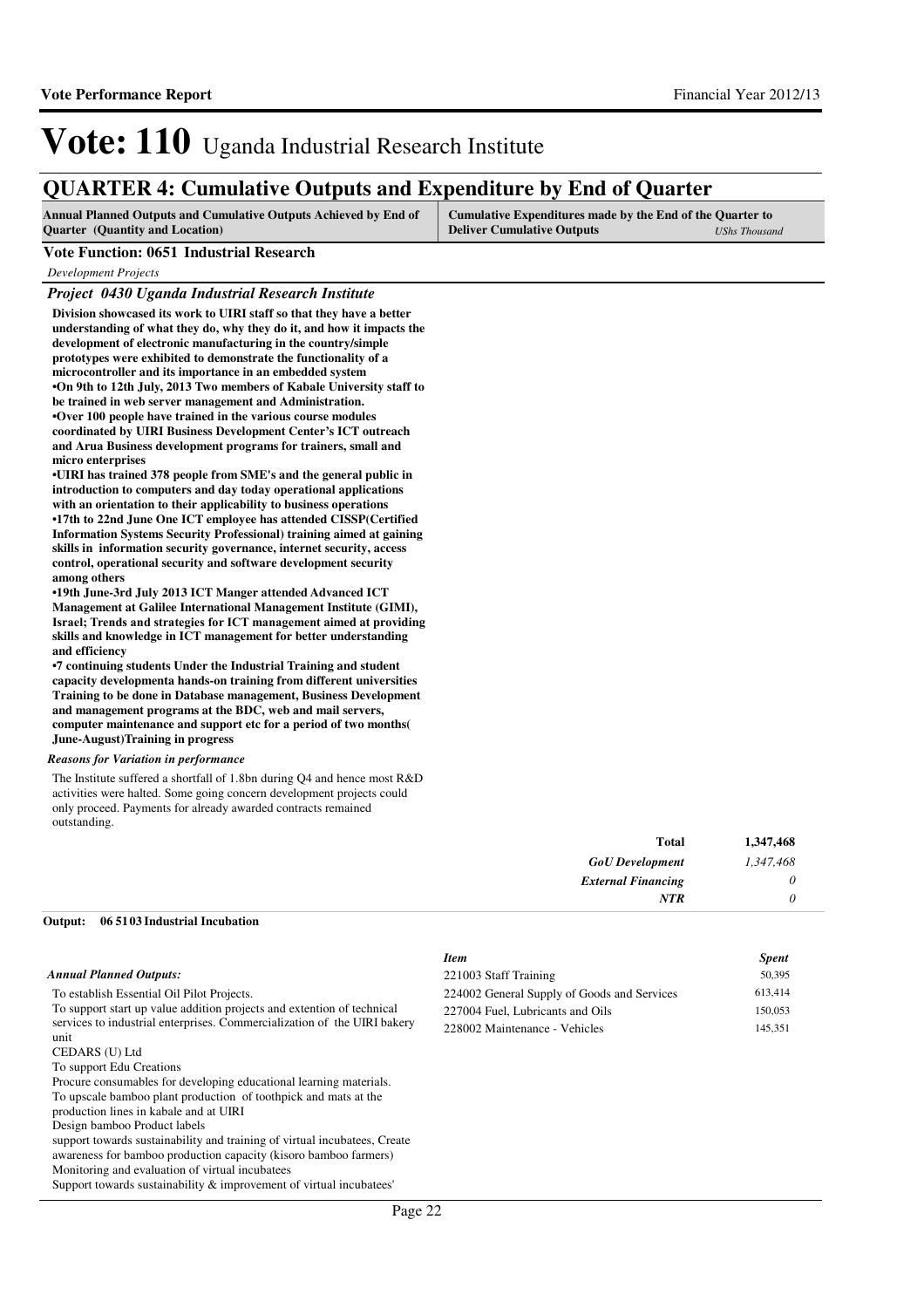### **QUARTER 4: Cumulative Outputs and Expenditure by End of Quarter**

| <b>Annual Planned Outputs and Cumulative Outputs Achieved by End of</b> | Cumulative Expenditures made by the End of the Quarter to |                      |
|-------------------------------------------------------------------------|-----------------------------------------------------------|----------------------|
| <b>Quarter</b> (Quantity and Location)                                  | <b>Deliver Cumulative Outputs</b>                         | <b>UShs Thousand</b> |

#### **Vote Function: 0651 Industrial Research**

*Development Projects*

#### *Project 0430 Uganda Industrial Research Institute*

production capacity. Construction of a Small scale Dairy Processing Facility in Ntungamo To support Quality plus Royal Jubilee (U) Ltd (Mbale meat processing.) To support Gina Enterprises Kigumba. To support Kigezi maize millers Kamabale enterprizes Extend technical support for development of Blue Swan toiletries and detergent products Support to Nyakire mixed farm Lubumba seed/feed training centre

#### *Cumulatie Outputs Achieved by the end of the Quarter:*

**•Expansion on Institute Collaborations both locally and internationally to facilitate collaborative projects and resource/knowledge sharing**

**•Propagation of YOBA-YOBA a probiotic product containing live bacteria that are used in making yoghurt is ongoing with a number of incubates taking on starter cultures. Laboratory records and live cultures have also been stored and are continuously monitored. •5 species of aromatic plants were established at A deke Farm Limited the anchor host of the Essential Oil Pilot Project. Several studies of plant management, plant performance while on a weed mat against the control, survival, and resistance rates to pests and diseases are under way.**

**•A technique for the analysis of Aflatoxin B1 in fermented cassava flour has been developed. A demand driven study by cassava processors in Arua district who require a small tool for analysis to demonstrate compliance to standards. The project is a continuous •Technological Needs Assessment for Ntugamo and Mbarara ( Karubunga dairy farm& Nyarubanga dairy farm) has been made and report completed.**

**•Following the completion of a pre-feasibility stud y aimed at Indentifying needs from farmer groups in Lango and Acholi regions, to develop/acquire technologies to mechanize shelling and enable raw material quality certification has been conducted and completed. The farmers are now carrying out trails** 

**•Development of microcontroller based physics lab e quipment. The Instrumentation Division continues to support E-Tech with microcontroller based development of the following E-tech equipment: Battery tester, Signal generators, and the grain moisture meter.** •**UIRI** has extended technical support to Pamoja in the development **and implementation of biomass gasification power generation technology in Uganda. This involved installation and launching of the Muduma biomass power plant. Energy Systems conducted a technical assessment visit to Muduma and prepared a technical assessments report in which recommended several improvements on the project. The department is currently working towards officially launching the Muduma power plant project and also supporting Pamoja in the implementation process of three other biomass power plants. Energy systems are also developing a new MOU between UIRI and Pamoja.•The UIRI business incubation program has a portfolio of 43 incubatees in different enterprises producing various products and creating employment**

#### *Reasons for Variation in performance*

The Institute suffered a shortfall of 1.8bn during Q4 and hence most business incubation programs were halted. Some going concern development projects could only proceed. Payments for already awarded contracts remained outstanding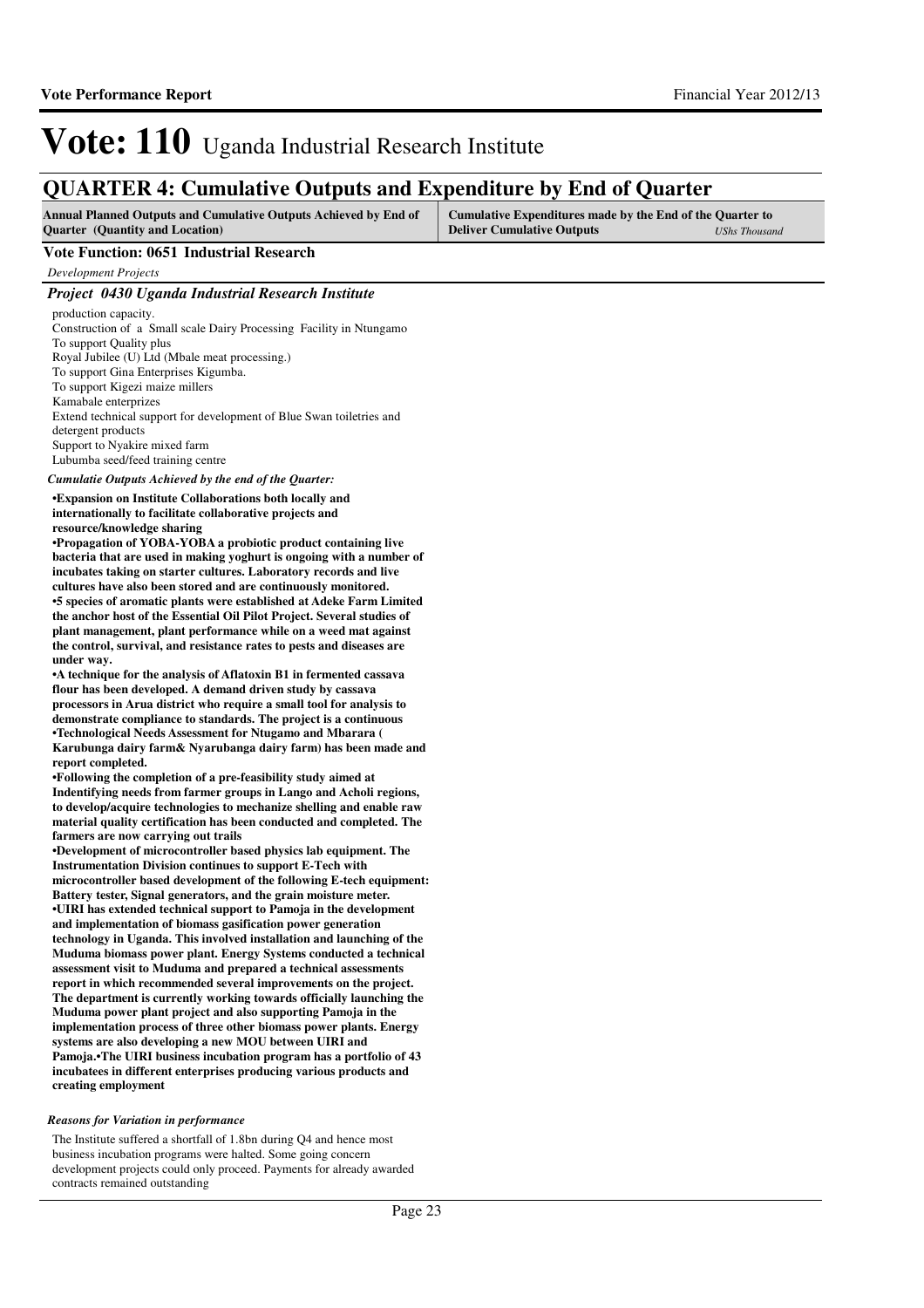### **QUARTER 4: Cumulative Outputs and Expenditure by End of Quarter**

| <b>Annual Planned Outputs and Cumulative Outputs Achieved by End of</b> | Cumulative Expenditures made by the End of the Quarter to |               |
|-------------------------------------------------------------------------|-----------------------------------------------------------|---------------|
| <b>Quarter</b> (Quantity and Location)                                  | <b>Deliver Cumulative Outputs</b>                         | UShs Thousand |

### **Vote Function: 0651 Industrial Research**

*Development Projects*

*Project 0430 Uganda Industrial Research Institute*

| 959,213 | Total                     |
|---------|---------------------------|
| 959,213 | <b>GoU</b> Development    |
|         | <b>External Financing</b> |
|         | <b>NTR</b>                |
|         |                           |

#### **06 5104 Maintenance - Civil works Output:**

|                                                                                                                                                                                                                                                                                                                                                                                                                                                                                                                                                                                                                                                                                                                                                                                                                                                                                                                                                                                                                                                                                                                                                                                                                                                                                                                                                                                                                                                                                                                                            | <b>Item</b>                | <b>Spent</b> |
|--------------------------------------------------------------------------------------------------------------------------------------------------------------------------------------------------------------------------------------------------------------------------------------------------------------------------------------------------------------------------------------------------------------------------------------------------------------------------------------------------------------------------------------------------------------------------------------------------------------------------------------------------------------------------------------------------------------------------------------------------------------------------------------------------------------------------------------------------------------------------------------------------------------------------------------------------------------------------------------------------------------------------------------------------------------------------------------------------------------------------------------------------------------------------------------------------------------------------------------------------------------------------------------------------------------------------------------------------------------------------------------------------------------------------------------------------------------------------------------------------------------------------------------------|----------------------------|--------------|
| <b>Annual Planned Outputs:</b>                                                                                                                                                                                                                                                                                                                                                                                                                                                                                                                                                                                                                                                                                                                                                                                                                                                                                                                                                                                                                                                                                                                                                                                                                                                                                                                                                                                                                                                                                                             | 228001 Maintenance - Civil | 345,440      |
| Upgrading of storm water channel along the northern boundary<br>Construction of Northern Boundary wall<br>Upgrading of access road to the Eastern gate<br>Upgrading of water pipeline-phase 2<br>Pump house repair<br>Waste water treatment Maintenance materials<br>Maintenance of engineering shops<br>Maintenance of electrical, water and compressed air utility machinery and<br>equipment<br>AC installation in TDC and Administration offices<br>Remodelling Instrumentation and PCB labs<br>Repair works at the bamboo plant (UIRI)<br>Construction of bamboo storage shed<br>Extension of the Meat Pilot plant<br>Routine Pilot plant repairs<br>Office space expansion<br>Pilot plant cleaning materials<br>Civil works renovations and modifications to Ceramics lab facility<br>Civil works renovations and modifications to Chemistry Lab<br>To pay retention fees for concluded contracts whose retention period has<br>passed,<br>Cumulatie Outputs Achieved by the end of the Quarter:                                                                                                                                                                                                                                                                                                                                                                                                                                                                                                                                     |                            |              |
| <b>Vaccine production Unit</b><br><b>A Proposal for construction of Specified Pasogen Free Animal</b><br>Facility is under way and the facility designs are at draft Stage<br>Arua<br>•Machinery for Arua Mango Juice processing plant were delivered,<br>installed and testedand the Processing Plant was successfully handed<br>over to the incubatee to commence production.<br>•The specified step-down transformer capacity was acquired,<br>installation works were supervised. Power was then connected power<br>to the Main Distribution Box and to individual machines, tested and<br>the works were also commissioned.<br><b>Mbarara winery</b><br>. Wine processing technology equipments from South Africa were<br>delivered to Mbarara winery facility. Awaiting is installation,<br>training and commissioning of the facility.<br>•Construction works and installation of a complete functional<br>processing plant at the Blueswan Tissue production plant;<br>Namugongois complete. However the facility awaits installation of a 3-<br><b>Phase power Step-down transformer to commence operations</b><br>•Designs and bills of quantities for a functional water bottling plant in<br><b>Bushenyi are being prepared</b><br>•Remodeling and reconstruction of complete safe habitable staff<br>housing at Kabale Potato and Bamboo Plantis ongoing works include<br>Demolitions, retaining wall, house construction, toilet facilities and<br>others<br>•Civil works for a complete functional juice processing plantat |                            |              |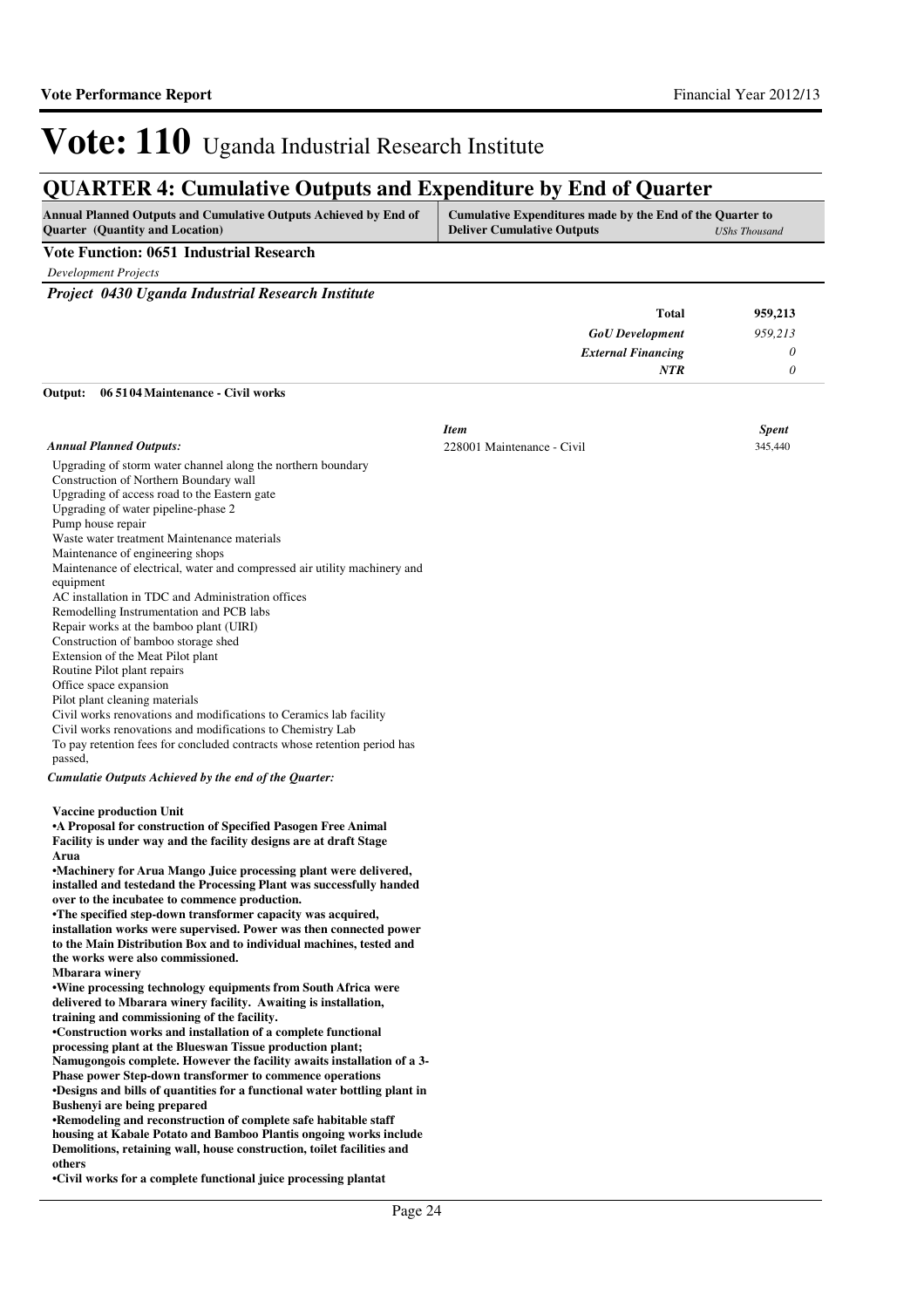271,133

# Vote: 110 Uganda Industrial Research Institute

### **QUARTER 4: Cumulative Outputs and Expenditure by End of Quarter**

| <b>Annual Planned Outputs and Cumulative Outputs Achieved by End of</b> | Cumulative Expenditures made by the End of the Quarter to |               |
|-------------------------------------------------------------------------|-----------------------------------------------------------|---------------|
| <b>Quarter</b> (Quantity and Location)                                  | <b>Deliver Cumulative Outputs</b>                         | UShs Thousand |

#### **Vote Function: 0651 Industrial Research**

*Development Projects*

| Project 0430 Uganda Industrial Research Institute                                                                   |  |
|---------------------------------------------------------------------------------------------------------------------|--|
| Luwero Kika are at procurement level<br>• Civil works for Maziba Winery Project, Kabale are at procurement<br>level |  |

#### *Reasons for Variation in performance*

With a shortfall of 1.8bn during Q4 several esblishment programs were halted. Payments for already awarded contracts remain outstanding

| 345,440 | <b>Total</b>              |
|---------|---------------------------|
| 345,440 | <b>GoU</b> Development    |
|         | <b>External Financing</b> |
| υ       | <b>NTR</b>                |

Furniture

*Item Spent*

228003 Maintenance Machinery, Equipment and

**06 5105 Maintenance - Machinery and Equipment Output:**

#### *Annual Planned Outputs:*

Maintenance and repair of pilot plant machinery and equipment Automation of cooling tower and supported cold-rooms

To maintain machinery and equipment of On-site pilot plants, Off-site pilot plants, analytical laboratories, engineering workshops, carpentry shop, foundry shop, textile shop, welding & fabrication shop, machining shop, electrical shop

Installation of 8 New air conditioners in newly created offices,

Maintenance plumbing facilities -Assorted units like toilets, sinks and taps Maintenance electronic and electric facilities -Assorted units for lighting and power control systems

#### *Cumulatie Outputs Achieved by the end of the Quarter:*

**•Completion of acquisition of a service and maintenance provider for the high- tech laboratory instruments in order to expand the range of services offered.**

**•Refurbishment of the Mbale Meat Processing Plant i s complete •Routine civil works maintenance for UIRI pilot plants is ongoing •Roof finishes, wall finishes, painting to improve the outlook of the northern UIRI side is at procurement level**

**•Repairs works at Bamboo plant , UIRIPartitioning w orks with MDF**  boards and repairs to windowsPartitioning works will reduce dust **from the bamboo section getting into the weaving section.Requisition at procurement**

**•Refurbishment of UIRI meat processing Plant including remodeling, introduction of new footbath, drainage channel, replacing of internal and external doors to enable the plants attain UNBS inspection standards is ongoing**

**•Internal Painting of Dairy, Bakery, Meat Plants and external selected buildings are under way aimed at improved sanitary conditions in preparation for attaining UNBS inspection standards.**

**•Proposed supply and Installation of wood cabinets in Vaccine Laboratory is underway**

**•Installation of wooden cabinets to create more storage space for consumables in the microbiology was completed** 

**•UIRI ICT Team is undertaking site planning, design of website structures, content development, uploading of content and site publishing for Ministry of Trade, Industry and Cooperatives (MTIC) Website**

**•Annual Equipment Calibration Service Contract for the Vaccine Production Unit equipments is now place with Mainlabs c.c. from South Africa**

**•Procurement of Recertification of Air Handling Uni t for the Vaccine**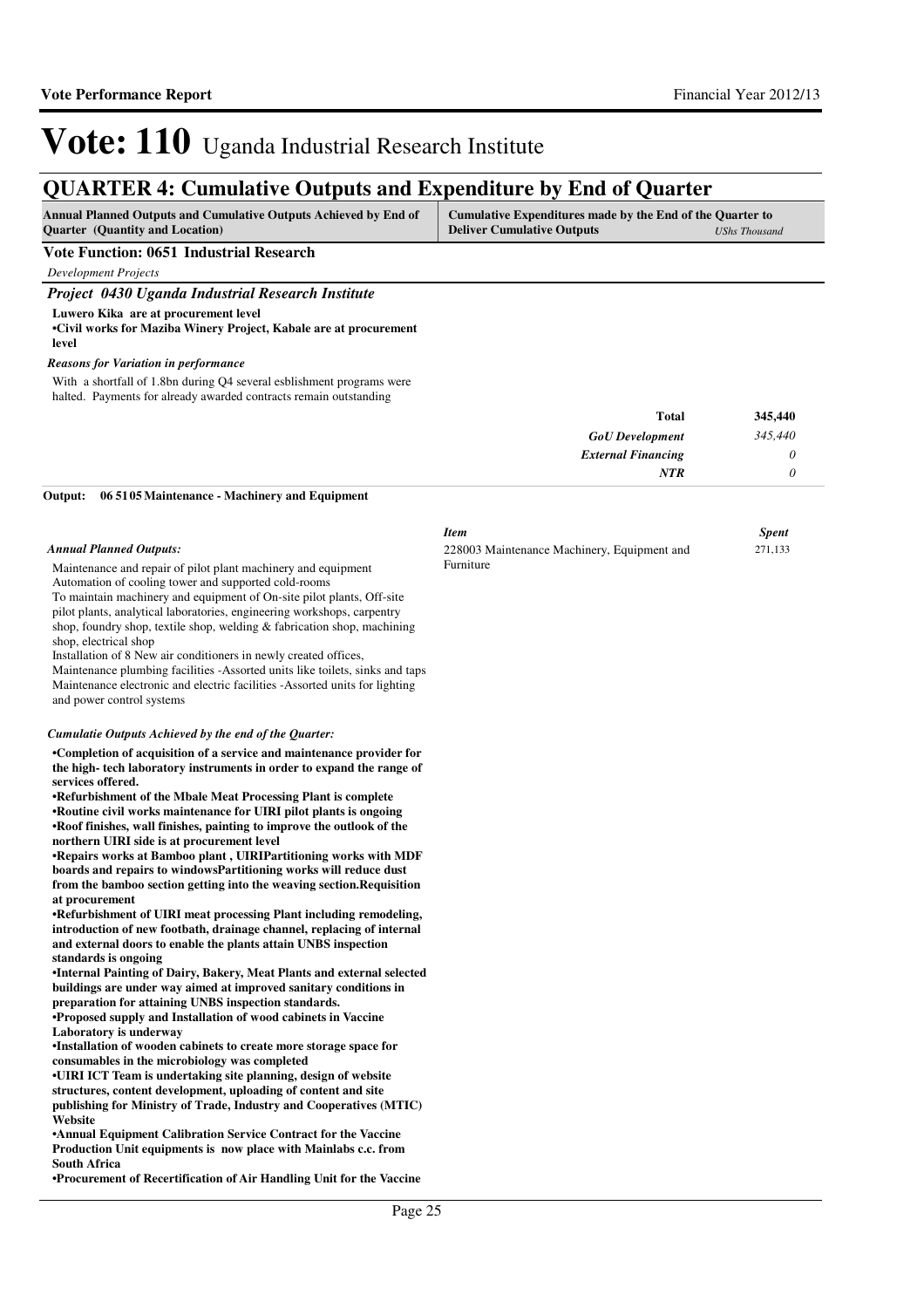### **QUARTER 4: Cumulative Outputs and Expenditure by End of Quarter**

| <b>Annual Planned Outputs and Cumulative Outputs Achieved by End of</b> | Cumulative Expenditures made by the End of the Quarter to |  |
|-------------------------------------------------------------------------|-----------------------------------------------------------|--|
| <b>Ouarter</b> (Quantity and Location)                                  | <b>Deliver Cumulative Outputs</b><br>UShs Thousand        |  |

#### **Vote Function: 0651 Industrial Research**

*Development Projects*

| Project 0430 Uganda Industrial Research Institute                         |
|---------------------------------------------------------------------------|
| Production Unit is on going                                               |
| Micro biology section                                                     |
| •One working table for the micro biology laboratory was fabricated        |
| and completed                                                             |
| <b>Dairy section</b>                                                      |
| •Construction of changing room for dairy section staffhas been            |
| completed and handed over                                                 |
| •The engineering maintenance team undertook a survey to rectify           |
| power problems at Lira Peanut Research Centre and Nabusanke Fruit         |
| Juice Plant.                                                              |
| •All Institute pilot plants are running in order and are fully functional |
| as routine preventive general maintenance and autonomous                  |
| maintenance of the pilot plants is carried out on a regular scheduled     |
| hasis.                                                                    |
| •UIRI Internet network has been extended to the pilot plants and non-     |
| networked areas. Necessary equipment were procured and wireless           |
| access point set up and configured for the non-networked areas            |
| •ICT team continues to carry out monitoring and evaluation for            |
| maintenance and servicing of UIRI ICT equipment on a regular              |
| scheduled basis                                                           |

#### *Reasons for Variation in performance*

Most maintenance works are on hold due to 1.8bn release shortfall

| <b>GoU</b> Development<br>271,133<br><b>External Financing</b><br><b>NTR</b><br><b>GRAND TOTAL</b><br>10,842,549<br>4,068,916<br><b>Wage Recurrent</b> | 271,133 |
|--------------------------------------------------------------------------------------------------------------------------------------------------------|---------|
|                                                                                                                                                        |         |
|                                                                                                                                                        | 0       |
|                                                                                                                                                        | 0       |
|                                                                                                                                                        |         |
|                                                                                                                                                        |         |
| 1,247,789<br><b>Non Wage Recurrent</b>                                                                                                                 |         |
| <b>GoU</b> Development<br>5,525,844                                                                                                                    |         |
| <b>External Financing</b><br>0                                                                                                                         |         |
| <b>NTR</b><br>0                                                                                                                                        |         |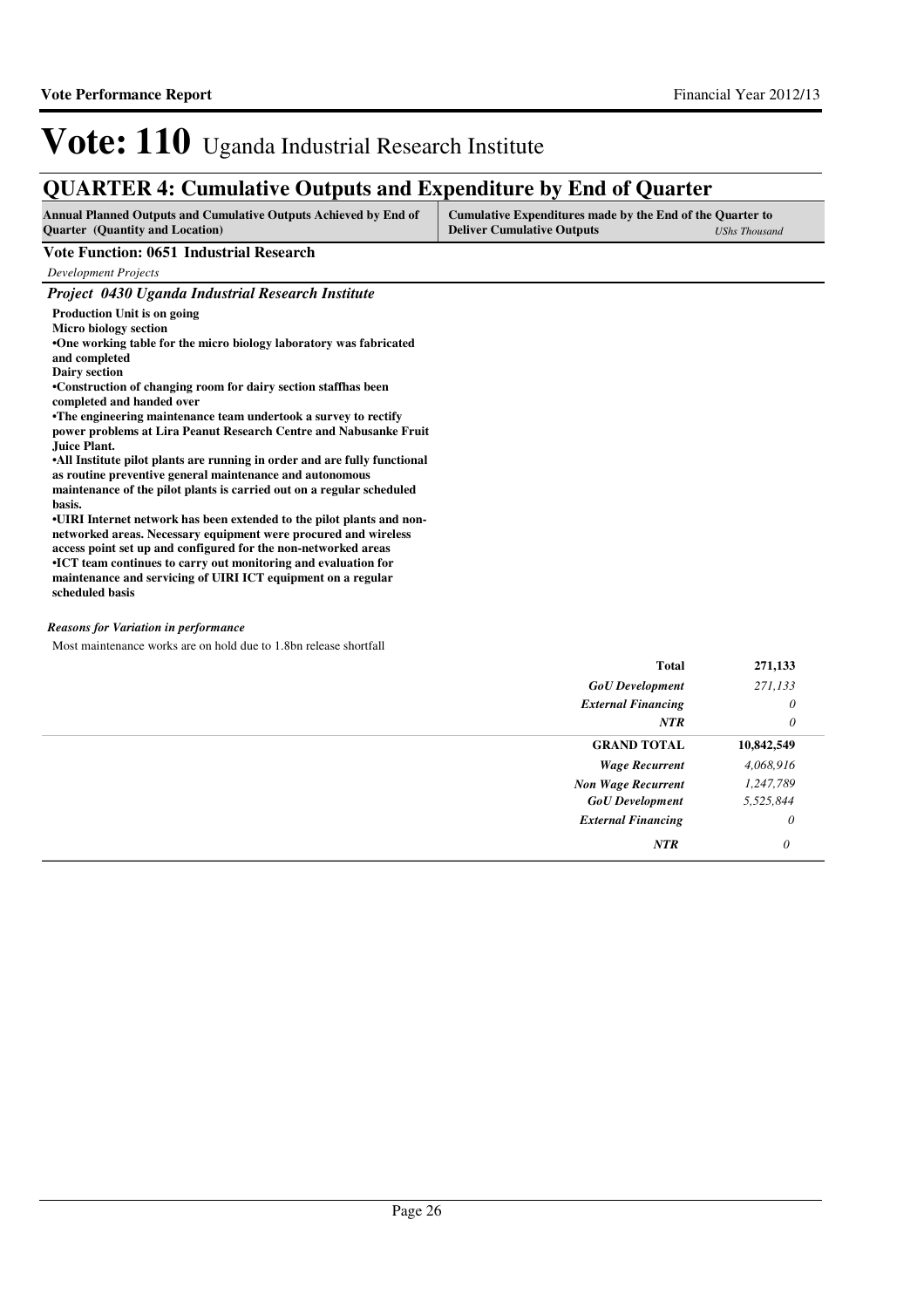### **QUARTER 4: Outputs and Expenditure in Quarter**

| <b>Planned and Actual Outputs in Quarter</b><br>(Quantity and Location)                                                                   | <b>Expenditures incurred in the Quarter to deliver outputs</b><br><b>UShs Thousand</b> |                  |
|-------------------------------------------------------------------------------------------------------------------------------------------|----------------------------------------------------------------------------------------|------------------|
| <b>Vote Function: 0651 Industrial Research</b>                                                                                            |                                                                                        |                  |
| <b>Recurrent Programmes</b>                                                                                                               |                                                                                        |                  |
| Programme 01 Headquarters                                                                                                                 |                                                                                        |                  |
| <b>Outputs Provided</b>                                                                                                                   |                                                                                        |                  |
| Output: 06 5101 Administation                                                                                                             |                                                                                        |                  |
|                                                                                                                                           |                                                                                        |                  |
|                                                                                                                                           | <b>Item</b>                                                                            | <b>Spent</b>     |
| <b>Outputs Planned in Quarter:</b>                                                                                                        | 211102 Contract Staff Salaries (Incl. Casuals,                                         | 260,386          |
| - Recruit 5 New Employees as per departmental requirements,                                                                               | Temporary)                                                                             |                  |
|                                                                                                                                           | 211103 Allowances                                                                      | 8                |
| - Pay off current staff salaries and benefits                                                                                             | 212101 Social Security Contributions (NSSF)                                            | 101,771          |
| - Insure Institute Assests Equipment, Vechilles, IT Servers and IT                                                                        | 213001 Medical Expenses (To Employees)                                                 | 32,500           |
| Equipmemt                                                                                                                                 | 221001 Advertising and Public Relations                                                | 3,433            |
|                                                                                                                                           | 221002 Workshops and Seminars                                                          | $\mathbf{0}$     |
| - Clear Utility and property epenses                                                                                                      | 221003 Staff Training                                                                  | $\mathbf{0}$     |
| -Enhance communication links                                                                                                              | 221004 Recruitment Expenses                                                            | 750              |
|                                                                                                                                           | 221009 Welfare and Entertainment                                                       | 186              |
| -Provide General Supplies                                                                                                                 | 221011 Printing, Stationery, Photocopying and<br>Binding                               | 839              |
| -Meet obligations of Subcriptions and Professional Fees                                                                                   | 221012 Small Office Equipment                                                          | 84               |
| <b>Actual Outputs Achieved in Quarter:</b>                                                                                                | 221017 Subscriptions                                                                   | 175              |
| No employees were recruited. 2 staff exited. Salaries for 230 staff                                                                       | 222001 Telecommunications                                                              | $\mathbf{0}$     |
| were paid. Asset insurances, utility & property expenses were paid.                                                                       | 222002 Postage and Courier                                                             | $\Omega$         |
| Medical insurance cover was provided for every employee and their<br>immediate family. Administrative services were rendered to the core  | 222003 Information and Communications<br>Technology                                    | 4,200            |
| departments of the Institute. Communication and general supplies                                                                          | 223001 Property Expenses                                                               | 19,150           |
| were provided. Maintenance and professional services were paid for.<br>Required logistics and administrative support was provided for the | 223004 Guard and Security services                                                     | $\mathbf{0}$     |
| smooth operations of the Institute.                                                                                                       | 223005 Electricity                                                                     | $\mathbf{0}$     |
| <b>Reasons for Variation in performance</b>                                                                                               | 223006 Water                                                                           | $\boldsymbol{0}$ |
| N/A                                                                                                                                       | 226001 Insurances                                                                      | 783              |
|                                                                                                                                           | 227001 Travel Inland                                                                   | 906              |
|                                                                                                                                           | 227002 Travel Abroad                                                                   | 247              |
|                                                                                                                                           | 227003 Carriage, Haulage, Freight and Transport<br>Hire                                | $\mathbf{0}$     |
|                                                                                                                                           | 227004 Fuel, Lubricants and Oils                                                       | $\mathbf{0}$     |
|                                                                                                                                           | 228002 Maintenance - Vehicles                                                          | 50               |
|                                                                                                                                           | Total                                                                                  | 425,468          |
|                                                                                                                                           | <b>Wage Recurrent</b>                                                                  | 260,386          |
|                                                                                                                                           | <b>Non Wage Recurrent</b>                                                              | 165,083          |
|                                                                                                                                           | <b>NTR</b>                                                                             | $\theta$         |

*Development Projects*

#### *Project 0430 Uganda Industrial Research Institute*

*Capital Purchases*

**06 5172 Government Buildings and Administrative Infrastructure Output:**

|                                                                                                                                 | <b>Item</b>                      | <b>Spent</b> |
|---------------------------------------------------------------------------------------------------------------------------------|----------------------------------|--------------|
| <b>Outputs Planned in Ouarter:</b>                                                                                              | 231001 Non-Residential Buildings | 83.753       |
| Modification and reconstruction of the ceramic unit and a packaging<br>center of excellence                                     |                                  |              |
| <b>Actual Outputs Achieved in Ouarter:</b>                                                                                      |                                  |              |
|                                                                                                                                 |                                  |              |
| • Arua Fruit processing Facility civil works and installation of<br>machinery and equipment processing lines were completed and |                                  |              |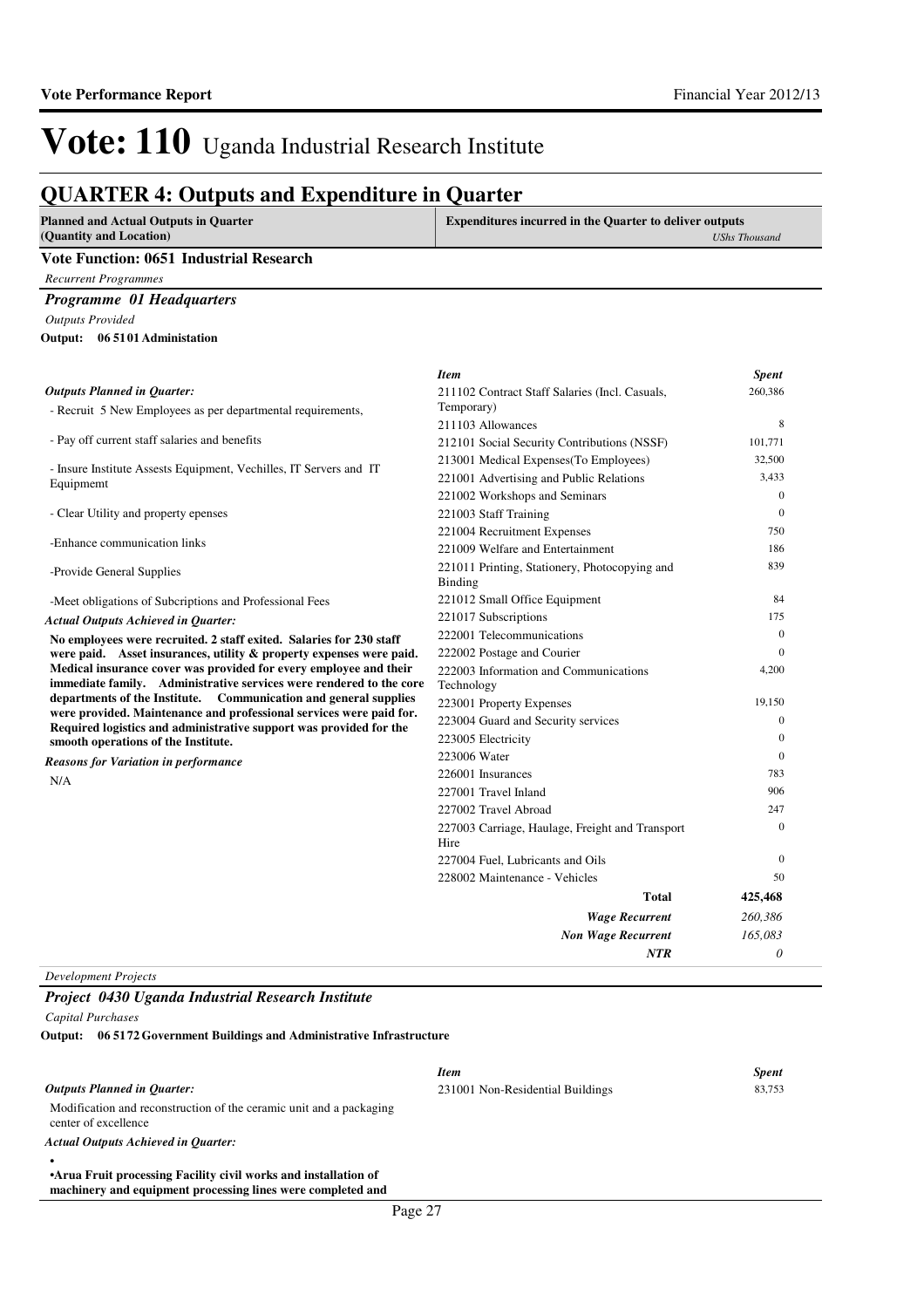|                                                                                                                                                                                                                                                                                                                                                                                                                                                                                                                                                                                                                                                                                                                                                                                                                                                                                                                                                                                                                                                                                                                                                                                                                                                                                                                                                | <b>QUARTER 4: Outputs and Expenditure in Quarter</b>                                   |              |
|------------------------------------------------------------------------------------------------------------------------------------------------------------------------------------------------------------------------------------------------------------------------------------------------------------------------------------------------------------------------------------------------------------------------------------------------------------------------------------------------------------------------------------------------------------------------------------------------------------------------------------------------------------------------------------------------------------------------------------------------------------------------------------------------------------------------------------------------------------------------------------------------------------------------------------------------------------------------------------------------------------------------------------------------------------------------------------------------------------------------------------------------------------------------------------------------------------------------------------------------------------------------------------------------------------------------------------------------|----------------------------------------------------------------------------------------|--------------|
| <b>Planned and Actual Outputs in Quarter</b><br>(Quantity and Location)                                                                                                                                                                                                                                                                                                                                                                                                                                                                                                                                                                                                                                                                                                                                                                                                                                                                                                                                                                                                                                                                                                                                                                                                                                                                        | <b>Expenditures incurred in the Quarter to deliver outputs</b><br><b>UShs Thousand</b> |              |
| <b>Vote Function: 0651 Industrial Research</b>                                                                                                                                                                                                                                                                                                                                                                                                                                                                                                                                                                                                                                                                                                                                                                                                                                                                                                                                                                                                                                                                                                                                                                                                                                                                                                 |                                                                                        |              |
| <b>Development Projects</b>                                                                                                                                                                                                                                                                                                                                                                                                                                                                                                                                                                                                                                                                                                                                                                                                                                                                                                                                                                                                                                                                                                                                                                                                                                                                                                                    |                                                                                        |              |
| Project 0430 Uganda Industrial Research Institute                                                                                                                                                                                                                                                                                                                                                                                                                                                                                                                                                                                                                                                                                                                                                                                                                                                                                                                                                                                                                                                                                                                                                                                                                                                                                              |                                                                                        |              |
| handed over<br>•Northern boundary wall is under construction to enhance security at<br>the Institute<br><b>•Designs and Bills of Quantities for Upgrade of storm water channel</b><br>along the northern boundary are under way                                                                                                                                                                                                                                                                                                                                                                                                                                                                                                                                                                                                                                                                                                                                                                                                                                                                                                                                                                                                                                                                                                                |                                                                                        |              |
| <b>Reasons for Variation in performance</b>                                                                                                                                                                                                                                                                                                                                                                                                                                                                                                                                                                                                                                                                                                                                                                                                                                                                                                                                                                                                                                                                                                                                                                                                                                                                                                    |                                                                                        |              |
| Modification and reconstruction of the ceramic unit and a packaging<br>center of excellence is on hold due to shortfall in budget release                                                                                                                                                                                                                                                                                                                                                                                                                                                                                                                                                                                                                                                                                                                                                                                                                                                                                                                                                                                                                                                                                                                                                                                                      |                                                                                        |              |
|                                                                                                                                                                                                                                                                                                                                                                                                                                                                                                                                                                                                                                                                                                                                                                                                                                                                                                                                                                                                                                                                                                                                                                                                                                                                                                                                                | Total                                                                                  | 83,753       |
|                                                                                                                                                                                                                                                                                                                                                                                                                                                                                                                                                                                                                                                                                                                                                                                                                                                                                                                                                                                                                                                                                                                                                                                                                                                                                                                                                | <b>GoU</b> Development                                                                 | 83,753       |
|                                                                                                                                                                                                                                                                                                                                                                                                                                                                                                                                                                                                                                                                                                                                                                                                                                                                                                                                                                                                                                                                                                                                                                                                                                                                                                                                                | <b>External Financing</b>                                                              | 0            |
|                                                                                                                                                                                                                                                                                                                                                                                                                                                                                                                                                                                                                                                                                                                                                                                                                                                                                                                                                                                                                                                                                                                                                                                                                                                                                                                                                | NTR                                                                                    | 0            |
| Output:<br>06 5176 Purchase of Office and ICT Equipment, including Software                                                                                                                                                                                                                                                                                                                                                                                                                                                                                                                                                                                                                                                                                                                                                                                                                                                                                                                                                                                                                                                                                                                                                                                                                                                                    |                                                                                        |              |
|                                                                                                                                                                                                                                                                                                                                                                                                                                                                                                                                                                                                                                                                                                                                                                                                                                                                                                                                                                                                                                                                                                                                                                                                                                                                                                                                                | <b>Item</b>                                                                            | <b>Spent</b> |
| <b>Outputs Planned in Quarter:</b>                                                                                                                                                                                                                                                                                                                                                                                                                                                                                                                                                                                                                                                                                                                                                                                                                                                                                                                                                                                                                                                                                                                                                                                                                                                                                                             | 231005 Machinery and Equipment                                                         | 5,739        |
| ICT training & certification<br>Procurement of ICT Back up system.<br>Procurement and installation<br>ICT Hardware and Software maintenance<br>Internet hosting services<br><b>Actual Outputs Achieved in Quarter:</b><br>•UIRI ICT Team is undertaking site planning, design of website<br>structures, content development, uploading of content and site<br>publishing for Ministry of Trade, Industry and Cooperatives (MTIC)<br>Website<br>•UIRI Internet network has been extended to the pilot plants and non-<br>networked areas. Necessary equipment were procured and wireless<br>access point set up and configured for the non-networked areas<br>•ICT team continues to carry out monitoring and evaluation for<br>maintenance and servicing of UIRI ICT equipment on a regular<br>scheduled basis<br>•Re-tendering process is on-going for procurement of a CNC Router<br>machine<br>$\cdot$ ICT training & certification is ongoing<br>•Procurement of ICT Back up system is ongoing.<br>•Procurement and installation ICT Hardware and Software<br>maintenance is ongoing<br>•Internet hosting services for several entitles including but not limited<br>to Vaccine, Uganda Petroleum Institute Kigumba, Speakers Forum,<br>Mbarara University, Derekop and the Ministry of Trade Industry and<br><b>Cooperatives websites</b> |                                                                                        |              |
| <b>Reasons for Variation in performance</b>                                                                                                                                                                                                                                                                                                                                                                                                                                                                                                                                                                                                                                                                                                                                                                                                                                                                                                                                                                                                                                                                                                                                                                                                                                                                                                    |                                                                                        |              |
| Most ICT activities remain pending due to short fall in Q4 release                                                                                                                                                                                                                                                                                                                                                                                                                                                                                                                                                                                                                                                                                                                                                                                                                                                                                                                                                                                                                                                                                                                                                                                                                                                                             |                                                                                        |              |
|                                                                                                                                                                                                                                                                                                                                                                                                                                                                                                                                                                                                                                                                                                                                                                                                                                                                                                                                                                                                                                                                                                                                                                                                                                                                                                                                                | <b>Total</b>                                                                           | 5,739        |

| 5,739 | Total                     |
|-------|---------------------------|
| 5,739 | <b>GoU</b> Development    |
|       | <b>External Financing</b> |
|       | NTR                       |
|       |                           |

**Output: 06 5177 Purchase of Specialised Machinery & Equipment**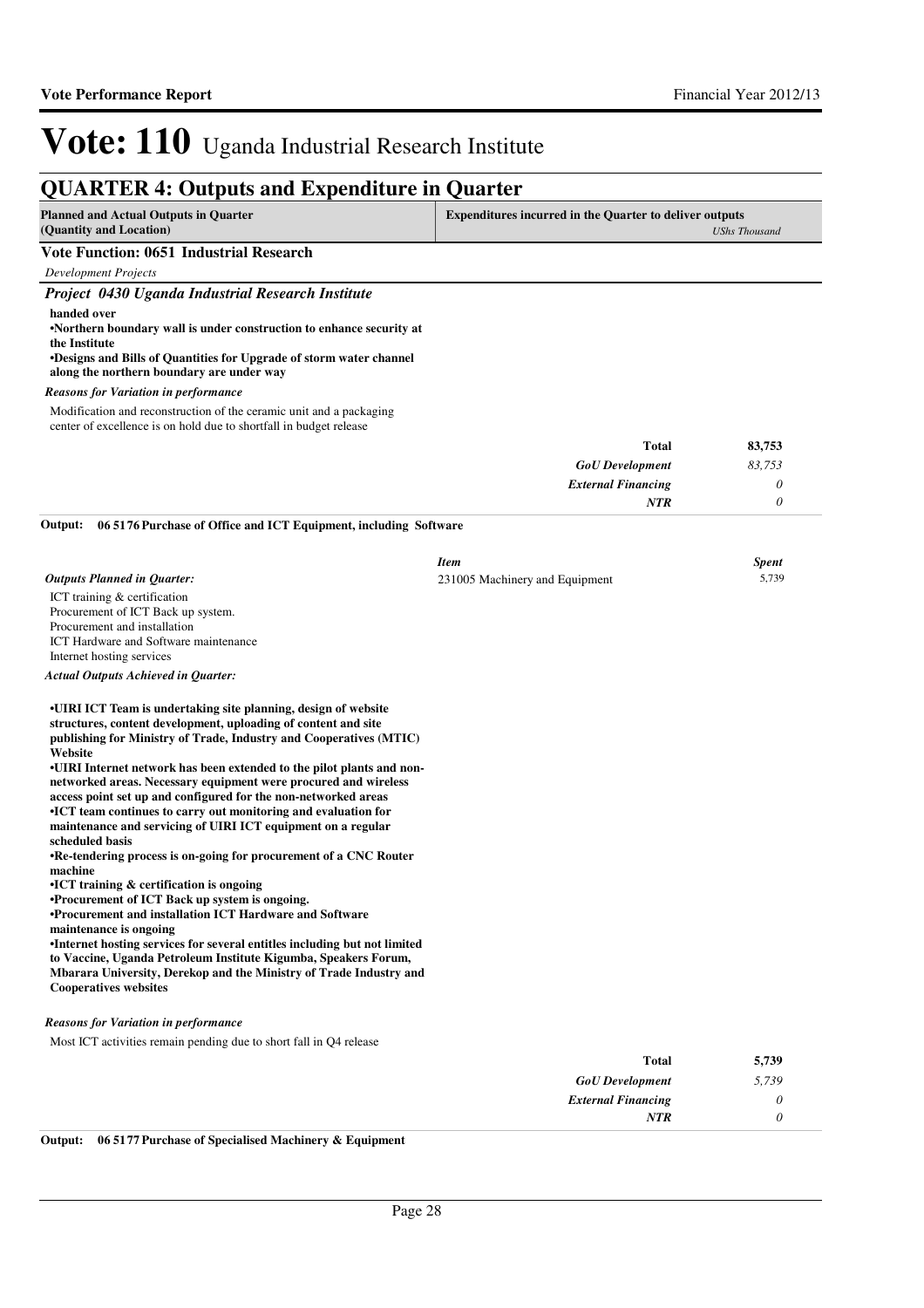### **QUARTER 4: Outputs and Expenditure in Quarter**

| <b>Planned and Actual Outputs in Quarter</b><br>(Quantity and Location)                                                   | <b>Expenditures incurred in the Quarter to deliver outputs</b> | <b>UShs Thousand</b> |
|---------------------------------------------------------------------------------------------------------------------------|----------------------------------------------------------------|----------------------|
| <b>Vote Function: 0651 Industrial Research</b>                                                                            |                                                                |                      |
| <b>Development Projects</b>                                                                                               |                                                                |                      |
| Project 0430 Uganda Industrial Research Institute                                                                         |                                                                |                      |
|                                                                                                                           | <b>Item</b>                                                    | <b>Spent</b>         |
| <b>Outputs Planned in Quarter:</b>                                                                                        | 231005 Machinery and Equipment                                 | 8,195                |
| -Key machinery & equipment for CAD/CAM, UIRI Campus.                                                                      |                                                                |                      |
|                                                                                                                           |                                                                |                      |
| -One Formica pilot line introduced, UIRI Campus                                                                           |                                                                |                      |
| -Briquett press - One pilot line introduced, UIRI Campus.                                                                 |                                                                |                      |
| -One renewable energy technologies introduced, UIRI Campus                                                                |                                                                |                      |
| -Chemistry lab requipped at UIRI - final phase                                                                            |                                                                |                      |
| -One microbiology lab at UIRI equipped - phase II                                                                         |                                                                |                      |
| -One Fruit pulp extraction center set upcountry                                                                           |                                                                |                      |
| -One Ceramics Tile Machinery production set at UIRI                                                                       |                                                                |                      |
| <b>Actual Outputs Achieved in Quarter:</b>                                                                                |                                                                |                      |
| The Essential Oil Pilot Project received                                                                                  |                                                                |                      |
| The Agri-weave                                                                                                            |                                                                |                      |
| An analytical balance<br>Digital weighing scale                                                                           |                                                                |                      |
| <b>Heavy dutyflatbed trolley</b>                                                                                          |                                                                |                      |
| Refrigerator                                                                                                              |                                                                |                      |
| Laboratory stands and Clamps(full set)                                                                                    |                                                                |                      |
| <b>Thermometer</b>                                                                                                        |                                                                |                      |
| Portable Top loading autoclave<br><b>Conical separating funnels</b>                                                       |                                                                |                      |
| <b>Measuring cylinder</b>                                                                                                 |                                                                |                      |
| <b>Glass beakers</b>                                                                                                      |                                                                |                      |
| <b>ErlenmeyerConical flasks</b>                                                                                           |                                                                |                      |
| Oil storage Drums Spec: 25 L white, UN approved, code Y1-4,<br>Fluorinated, 60mm caps, Price: R50/25L drum. They are also |                                                                |                      |
| available in 5L and 1L.                                                                                                   |                                                                |                      |
| <b>Screw neck vials</b>                                                                                                   |                                                                |                      |
| <b>Screw neck vials</b>                                                                                                   |                                                                |                      |
| For Gas chromatography sample preparation                                                                                 |                                                                |                      |
| <b>Micro syringes</b><br><b>Hexane</b>                                                                                    |                                                                |                      |
| Acetone                                                                                                                   |                                                                |                      |
| acetone                                                                                                                   |                                                                |                      |
| <b>Ethanol</b>                                                                                                            |                                                                |                      |
| <b>Filter funnels</b><br><b>Filter papers</b>                                                                             |                                                                |                      |
| <b>TLC</b> plates                                                                                                         |                                                                |                      |
| The distillation equipment will arrive on 28th August 2013                                                                |                                                                |                      |
| Engineering Department receive the following tools and equipments                                                         |                                                                |                      |
| <b>R8 Round collets Metric</b><br><b>R8BC 3mm Collet</b>                                                                  |                                                                |                      |
| <b>R8BC</b> 6mm Collet                                                                                                    |                                                                |                      |
| <b>R8BC 8mm Collet</b>                                                                                                    |                                                                |                      |
| <b>R8BC 10mm Collet</b>                                                                                                   |                                                                |                      |
| <b>R8BC11mm Collet</b>                                                                                                    |                                                                |                      |
| <b>R8BC 12mm Collet</b><br><b>R8BC 14mm Collet</b>                                                                        |                                                                |                      |
| <b>R8BC 16mm Collet</b>                                                                                                   |                                                                |                      |
| <b>R8BC 20mm Collet</b>                                                                                                   |                                                                |                      |
| <b>R8 Round collets Standard</b>                                                                                          |                                                                |                      |
| R8BC 1/4"mm COLLET                                                                                                        |                                                                |                      |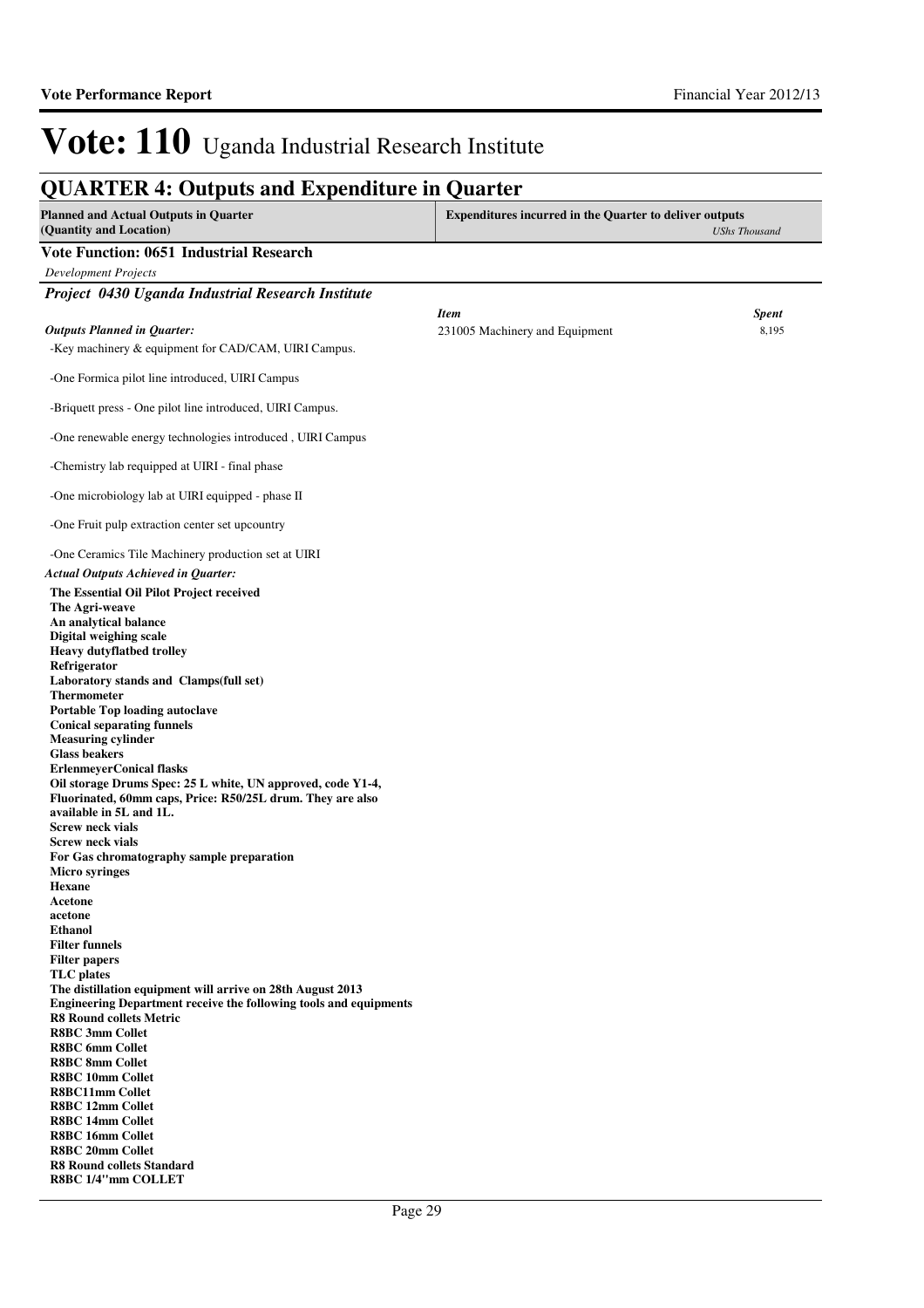### **QUARTER 4: Outputs and Expenditure in Quarter**

| <b>Planned and Actual Outputs in Quarter</b> | <b>Expenditures incurred in the Quarter to deliver outputs</b> |
|----------------------------------------------|----------------------------------------------------------------|
| (Quantity and Location)                      | UShs Thousand                                                  |

#### **Vote Function: 0651 Industrial Research**

*Development Projects*

*Project 0430 Uganda Industrial Research Institute*

**R8BC 3/8''mm COLLET R8BC 1/2''mm COLLET R8BC 5/8''mm COLLET R8BC 3/4''mm COLLET R8BC 7/8''mm COLLET R8 Sidelock adaptors Shank R8 and bore SL20 Shank R8 and bore SL25 Shank R8 bore MT1 Shank R8 bore MT2 Shank R8 bore MT3 5- C collets 5-C Collet. 1.0mm 5-C Collet. 3.0mm 5-C Collet. 5.0mm 5-C Collet. 7.0mm 5-C Collet. 9.0mm 5-C Collet. 11.0mm 5-C Collet. 13.0mm 5-C Collet. 15.0mm 5-C Collet. 17.0mm 5-C Collet. 19.0mm 5-C Collet. 21.0mm 5-C Collet. 23.0mm Angle Collet Fixture. (Vertical and Horizontal). Versatile drill Press vise made from high grade cast iron for large work load capacity with hardened V groove jaws. Vertical & horizontal V-grooved jaws for firmly holding work materials flat, round and irregular shapes with rapid acting nut. Jaw opening 75mm, jaw width 95mm and jaw depth 35mm. With swivel base height 42mm Angle Lock & Positive Locking vise with movable jaws and hardened vise bed and jaw plates recommended for milling and grinding. Vise size 6inch jaw width 6 inch and max. jaw opening 8.8 inch Angle Lock & Positive Locking vise with movable jaws and hardened vise bed and jaw plates recommended for milling and grinding. Vise size 5 inch jaw width 5 inch and max. jaw opening 4.25 inch Quick Change Tool holder. WCD 35x 150. WCJ 40 x 160 WCD 32 x 150. Steel Clamping fixtures T-slot set 58 piece metric milling Table slot nuts M14 size 16x25x18mm Engineers stud M14x75x35mm Engineers stud M14x100x35mm Engineers stud M14x125x35mm Engineers stud M14x150x35mm Engineers stud M14x175x35mm Engineers stud M14x200x35mm Step clamps LxWxH mm (64x28x12) Step clamps LxWxH mm (100x32x19) Step clamps LxWxH mm (150x32x22) Extension nuts M14 x42mm long Flange nuts M14 x21mm long Step block height 28mm adjustment range 20-38 Step block height 35mm adjustment range 28-64 Step block height 98mm adjustment range 64-152 Total Steel Clamping fixtures T-slot set 58 piece metric drilling**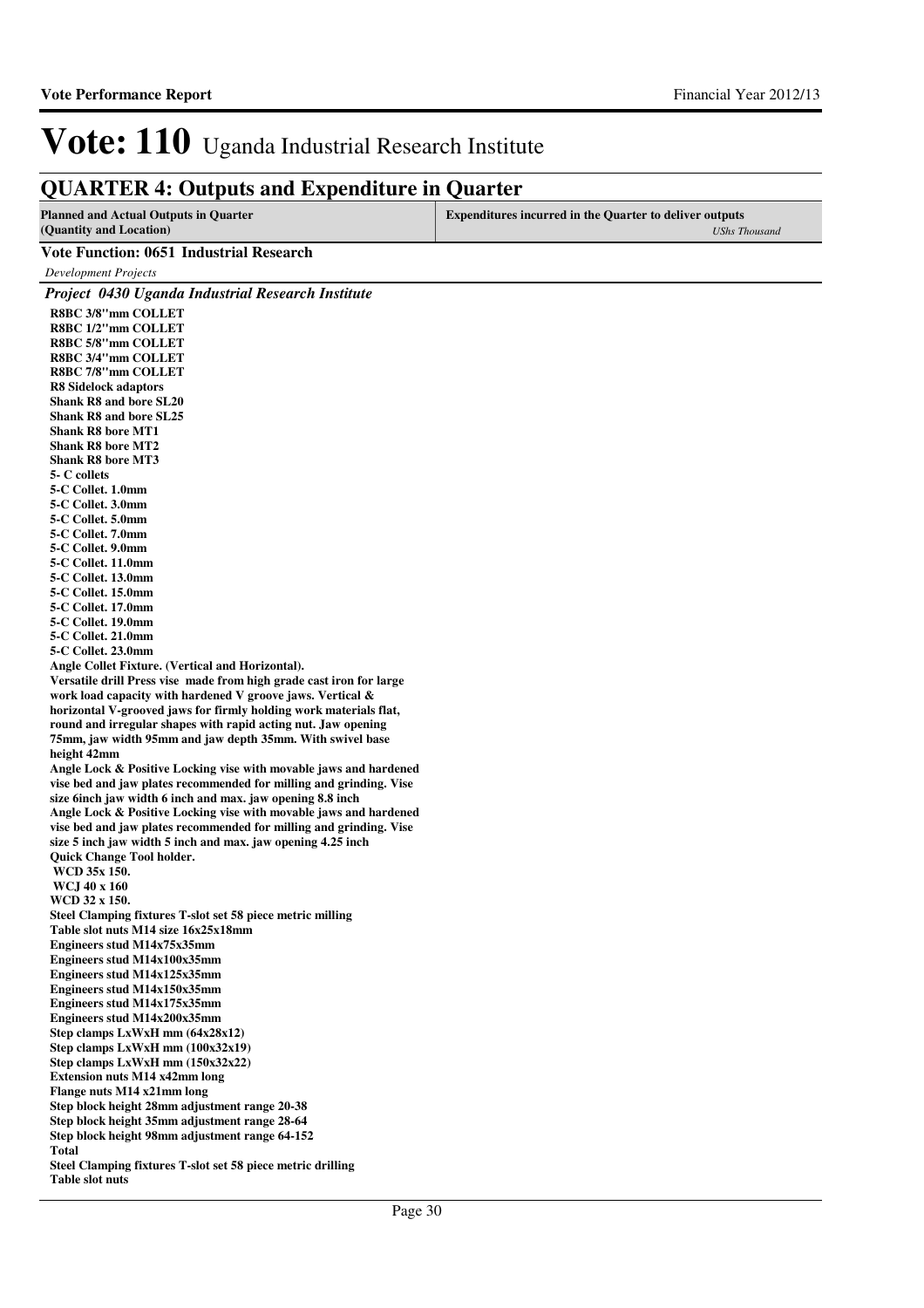### **QUARTER 4: Outputs and Expenditure in Quarter**

| <b>Planned and Actual Outputs in Quarter</b> | <b>Expenditures incurred in the Quarter to deliver outputs</b> |
|----------------------------------------------|----------------------------------------------------------------|
| (Quantity and Location)                      | <b>UShs Thousand</b>                                           |
| Vote Function: 0651 Industrial Research      |                                                                |

**Vote Function: 0651 Industrial Research** *Development Projects Project 0430 Uganda Industrial Research Institute* **M16 size 20x25x20mm Engineers stud M16x75x35mm Engineers stud M16x100x35mm Engineers stud M16x125x35mm Engineers stud M16x150x35mm Engineers stud M16x175x35mm Engineers stud M16x200x35mm Step clamps LxWxHmm (64x31x12) Step clamps LxWxHmm (100x38x20) Step clamps LxWxHmm (150x38x22) Extension nuts M16 x48mm long Flange nuts M16x24mm long Step block height 28mm adjustment range 20-38 Step block height 35mm adjustment range 28-64 Step block height 98mm adjustment range 64-152 Total Workshop Vee Blocks pair of closed ironcasting accurately machined with precision 90 deg. Dimensions LxWxH (100x40x65mm) Workshop Vee Blocks pair 125x50x78mm Ball bearing super chuck heavy duty drill with mount 3JT and capacity 1 -13mm with chuck key R8 x 3JT Drill chuck arbor with overall length 145mm Hydraulic sheet Bending machine has 800mm knives (male dies) 100mm knives (male dies required) 200mm knives (male dies required) 300mm knives (male dies required) Shell end milling arbors 16mm. MT3 22mm. MT3 16mm. MT4. 22mm MT4. Tapping chuck complete with wooden case for drill bits with shanks of 5,6,7,10mm and dies of diameter 16,20,25,&30mm HSS Metric keyway broaches sets Keyway 2x2x130mm bushings for bore diameters 6,8 &10mm Keyway 3x3x130mm bushing for bore diameters 6,8 &10mm Keyway 5x5x150mm bushing for bore diameters 12,14,15 &16mm Keyway 6x6x300mm bushing for bore diameters 18,19,20&22mm Keyway 8x7x300mm bushing for bore diameters 25,26,28&30mm Keyway 10x8x330mm bushing for bore diameters 32,34,35, 36mm Keyway 12x8x330mm bushing for bore diameters38,40,42,44mm Centre Drills, see sizes below: 4mm 5mm 6.3mm 8mm 10mm 12.5mm 16.0mm Side milling cutters 3 sided cutting edge bore 22mm teeth 14 diam.66 Thickness 4mm Thickness 5mm Thickness 6mm Thickness 8mm Thickness 10mm Thickness 12mm Radius profile cutters convex with bore 22mm Radius 2.5mm, diam. 63 thickness 5mm Radius 3mm, diam.63mm thickness 6mm** Page 31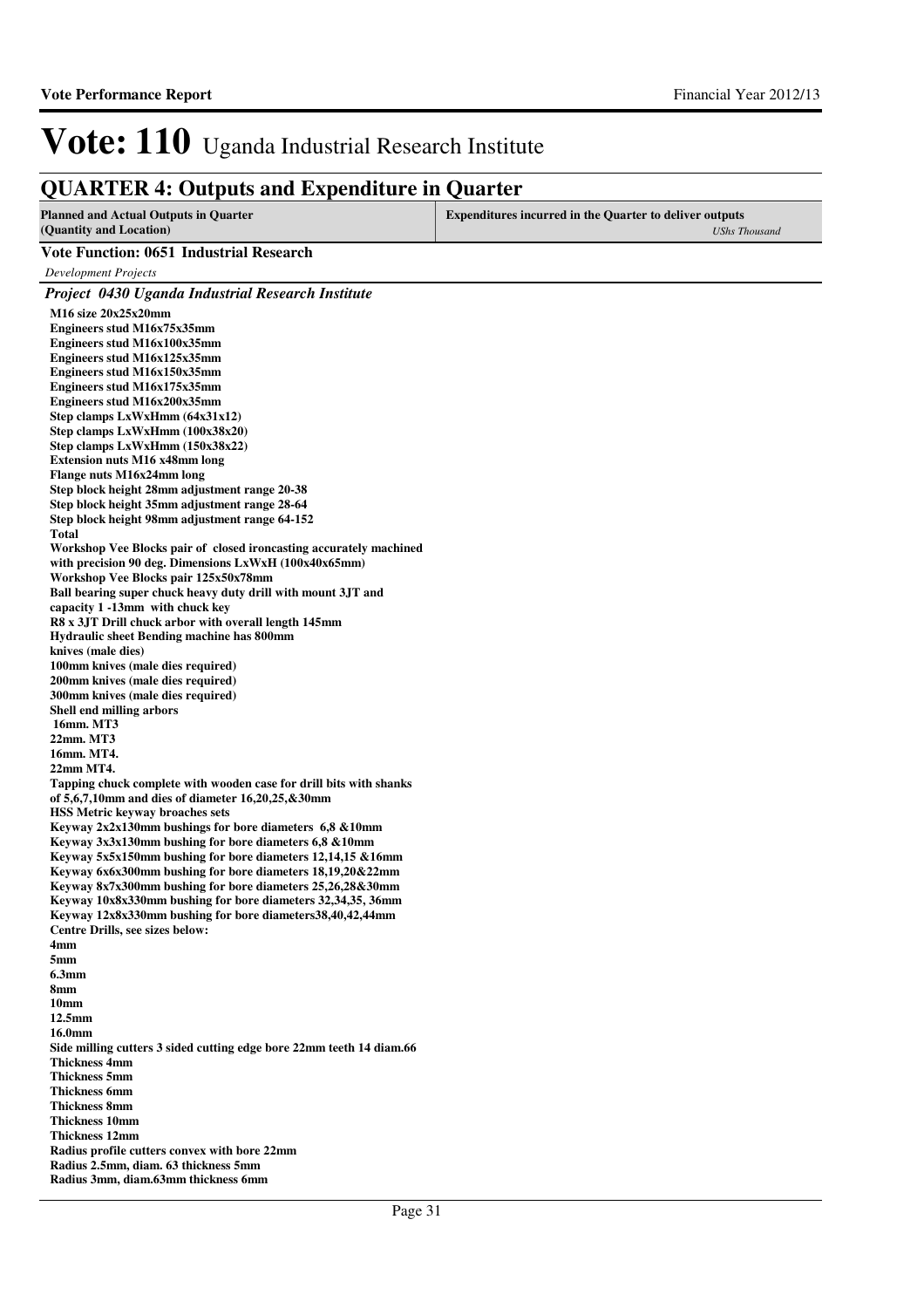### **QUARTER 4: Outputs and Expenditure in Quarter**

| <b>Planned and Actual Outputs in Quarter</b><br>(Quantity and Location)                                                                                                                                                                                                                                                                                                                                                                                                                                                                                                                                                                                                                                                                                                                                                                                                                                                                                                                                                                                                                                                                                                                                                                                                                                                                                                                                                                                                                                                                                                                                                                                                                                                                                                                                                                                                                                                                                                                                                                                                                                                                                                                                                                                                                                                                                                                                                                                                    | <b>Expenditures incurred in the Quarter to deliver outputs</b><br><b>UShs Thousand</b> |
|----------------------------------------------------------------------------------------------------------------------------------------------------------------------------------------------------------------------------------------------------------------------------------------------------------------------------------------------------------------------------------------------------------------------------------------------------------------------------------------------------------------------------------------------------------------------------------------------------------------------------------------------------------------------------------------------------------------------------------------------------------------------------------------------------------------------------------------------------------------------------------------------------------------------------------------------------------------------------------------------------------------------------------------------------------------------------------------------------------------------------------------------------------------------------------------------------------------------------------------------------------------------------------------------------------------------------------------------------------------------------------------------------------------------------------------------------------------------------------------------------------------------------------------------------------------------------------------------------------------------------------------------------------------------------------------------------------------------------------------------------------------------------------------------------------------------------------------------------------------------------------------------------------------------------------------------------------------------------------------------------------------------------------------------------------------------------------------------------------------------------------------------------------------------------------------------------------------------------------------------------------------------------------------------------------------------------------------------------------------------------------------------------------------------------------------------------------------------------|----------------------------------------------------------------------------------------|
| <b>Vote Function: 0651 Industrial Research</b>                                                                                                                                                                                                                                                                                                                                                                                                                                                                                                                                                                                                                                                                                                                                                                                                                                                                                                                                                                                                                                                                                                                                                                                                                                                                                                                                                                                                                                                                                                                                                                                                                                                                                                                                                                                                                                                                                                                                                                                                                                                                                                                                                                                                                                                                                                                                                                                                                             |                                                                                        |
| Development Projects                                                                                                                                                                                                                                                                                                                                                                                                                                                                                                                                                                                                                                                                                                                                                                                                                                                                                                                                                                                                                                                                                                                                                                                                                                                                                                                                                                                                                                                                                                                                                                                                                                                                                                                                                                                                                                                                                                                                                                                                                                                                                                                                                                                                                                                                                                                                                                                                                                                       |                                                                                        |
|                                                                                                                                                                                                                                                                                                                                                                                                                                                                                                                                                                                                                                                                                                                                                                                                                                                                                                                                                                                                                                                                                                                                                                                                                                                                                                                                                                                                                                                                                                                                                                                                                                                                                                                                                                                                                                                                                                                                                                                                                                                                                                                                                                                                                                                                                                                                                                                                                                                                            |                                                                                        |
| Project 0430 Uganda Industrial Research Institute<br>Radius 4mm, diam. 63mm thickness 8mm<br>Radius 5mm, diam.63mm thickness 10mm<br>Radius 6mm, diam.80mm thickness 12mm<br>Radius 8mm, diam. 80mm thickness 16mm and bore 27mm<br>Radius 10mm, diam.100mm thickness 20 and bore 32mm<br><b>End mills HSS</b><br>DIN 1835 B (3,4,5,6,8,10,12,14,18,20)<br>DIN 844 B (3,4,5,6,8,10,12,14,18,20)<br>Reducing sleeves MT/MT for milling (2/1,3/2, 4/1,4/2,5/2,5/4,3/4)<br>Extension sleeves for horizontal mill (2/3, 3-4, 4/5)<br>Swivel rotary table For graduated and indirect division from 2 to 66<br>and all divisions from 68 to 132 dividable by 2, 3, and 5, Table<br>diameter 300 mm Face concentricity, parallelism and base of work<br>table set up $\leq 0.02$ Setup table with 3600 scale, warm gear ratio 90:1,<br>Hand wheel can be replaced with indexing table Maximum height<br>$255$ mm<br>Ring and profile bender Machine type KPB-48 - Tools required<br>Specialised rollers B dimensions UNP 80 min. bend 800mm Diam.<br>Specialised rollers B dimensions UNP 80 min. bend 1200mm Diam.<br>Specialised rollers B dimensions 60x2.9 3/8"x2 min. bend 1200mm<br>Specialised rollers B dimesions 60x2 15x1 min bend 1000mm diam.<br>Specialised rollers B dimensions 45x45x3<br>Specialised rollers B dimensions 60x30x3<br>Profile cutting machine, Type HPS 55/110D KNUTH<br>Tools required (standard male diameter female diameter) Male and<br>female punches 10mm, 12mm, 16mm, 18mm, 20mm, 22mm, 24mm<br>26mm, 28mm, 30mm, 32mm<br><b>Standard duty revolving centers</b><br>Manufactured of high alloy steel hardened and tempered, precision<br>ground and bearings fitted and centers have 60 deg point<br>Morse tapper No. 2 maximum runout 0.005mm, max rpm 7000<br>Morse tapper No. 3 maximum runout 0.005mm, max rpm 6000<br>Morse tapper No. 4 maximum runout 0.005mm, max rpm 5000<br>morse tapper No. 5 maximum runout 0.005 mm, max rpm 4000<br>Morse tapper No. 6 maximum runout 0.010mm, max rpm 4000<br>Standard duty interchangeable revolving center set manufactured of<br>high quality steel alloy, precision ground with a versatile revolving<br>center<br>Morse taper No. 2 length 124mm diameter 33mm<br>Morse taper No. 3 length 152mm diameter 42mm<br>Interchangeable point<br>70 deg cone x30mm diam<br>60 deg point x6mm diam.<br>60 deg point x7.5mm diam.<br>60 deg point x12.7mm diam<br>60 deg internal x5.5 mm diam |                                                                                        |
| Drift key                                                                                                                                                                                                                                                                                                                                                                                                                                                                                                                                                                                                                                                                                                                                                                                                                                                                                                                                                                                                                                                                                                                                                                                                                                                                                                                                                                                                                                                                                                                                                                                                                                                                                                                                                                                                                                                                                                                                                                                                                                                                                                                                                                                                                                                                                                                                                                                                                                                                  |                                                                                        |
| 50 piece Metric socket set: sockets<br>8,9,10,11,12,13,14,15,16,17,18,19,20,21,22,23,24,25,26,27,30,32, 33,<br>36mm. Screwdriver bits crosspoint No.2 No.3 No.4 Hex.                                                                                                                                                                                                                                                                                                                                                                                                                                                                                                                                                                                                                                                                                                                                                                                                                                                                                                                                                                                                                                                                                                                                                                                                                                                                                                                                                                                                                                                                                                                                                                                                                                                                                                                                                                                                                                                                                                                                                                                                                                                                                                                                                                                                                                                                                                       |                                                                                        |
| 4,5,6,7,8,10,12, 14,17, & 19mm, screw driver bits 9 and 14mm Spark<br>plug sockets M10 & M14 Must have a knurl feature to help in grip                                                                                                                                                                                                                                                                                                                                                                                                                                                                                                                                                                                                                                                                                                                                                                                                                                                                                                                                                                                                                                                                                                                                                                                                                                                                                                                                                                                                                                                                                                                                                                                                                                                                                                                                                                                                                                                                                                                                                                                                                                                                                                                                                                                                                                                                                                                                     |                                                                                        |
| manufactured of chrome vanadium and fully chrome plated. The 12<br>point bi-hexagon side drive design to give high torque With accessory                                                                                                                                                                                                                                                                                                                                                                                                                                                                                                                                                                                                                                                                                                                                                                                                                                                                                                                                                                                                                                                                                                                                                                                                                                                                                                                                                                                                                                                                                                                                                                                                                                                                                                                                                                                                                                                                                                                                                                                                                                                                                                                                                                                                                                                                                                                                   |                                                                                        |
| replacement quick release ratchet sliding T-handle, swivel handle,                                                                                                                                                                                                                                                                                                                                                                                                                                                                                                                                                                                                                                                                                                                                                                                                                                                                                                                                                                                                                                                                                                                                                                                                                                                                                                                                                                                                                                                                                                                                                                                                                                                                                                                                                                                                                                                                                                                                                                                                                                                                                                                                                                                                                                                                                                                                                                                                         |                                                                                        |
| universal joint $75,125$ $&250$ mm extension bars robust fitted case with<br>security lock and cushion grip handle                                                                                                                                                                                                                                                                                                                                                                                                                                                                                                                                                                                                                                                                                                                                                                                                                                                                                                                                                                                                                                                                                                                                                                                                                                                                                                                                                                                                                                                                                                                                                                                                                                                                                                                                                                                                                                                                                                                                                                                                                                                                                                                                                                                                                                                                                                                                                         |                                                                                        |
| Double flaring tool and pipe cutting set: Flaring tool for 3/16", 1/4",<br>5/16", 3/8", 7/16", 1/2" & 5/8" steel, copper and aluminium pipes.                                                                                                                                                                                                                                                                                                                                                                                                                                                                                                                                                                                                                                                                                                                                                                                                                                                                                                                                                                                                                                                                                                                                                                                                                                                                                                                                                                                                                                                                                                                                                                                                                                                                                                                                                                                                                                                                                                                                                                                                                                                                                                                                                                                                                                                                                                                              |                                                                                        |

**Cutter for 1/8'' to 1 1/4'' outside diameter pipe in robust moulded**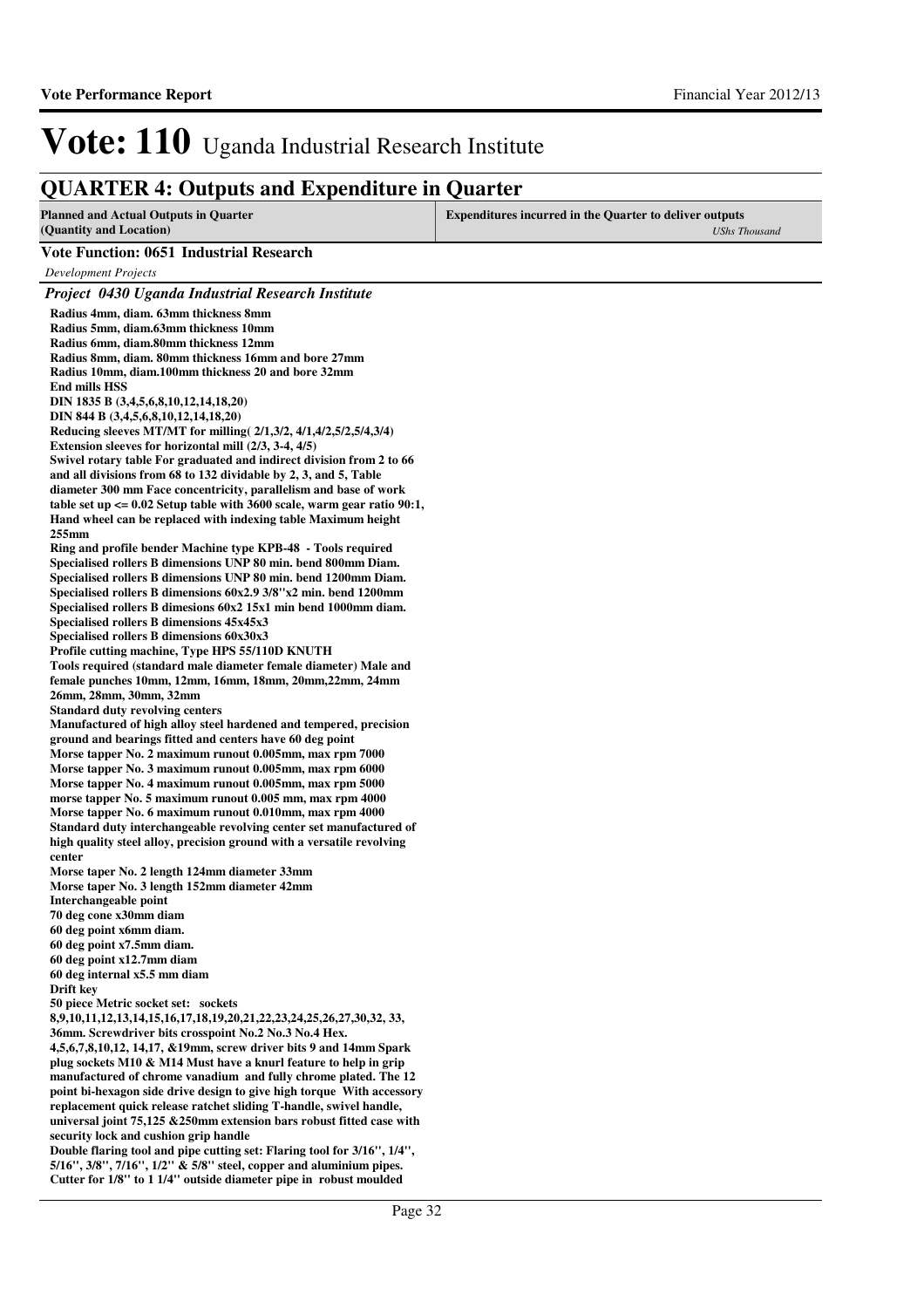### **QUARTER 4: Outputs and Expenditure in Quarter**

| VUANTEN 7. Outputs and Expenditure in Quarter                                                                                                 |                                                                                        |
|-----------------------------------------------------------------------------------------------------------------------------------------------|----------------------------------------------------------------------------------------|
| <b>Planned and Actual Outputs in Quarter</b><br>(Quantity and Location)                                                                       | <b>Expenditures incurred in the Quarter to deliver outputs</b><br><b>UShs Thousand</b> |
| <b>Vote Function: 0651 Industrial Research</b>                                                                                                |                                                                                        |
| <b>Development Projects</b>                                                                                                                   |                                                                                        |
| Project 0430 Uganda Industrial Research Institute                                                                                             |                                                                                        |
| casing                                                                                                                                        |                                                                                        |
| Flaring tool set single and double                                                                                                            |                                                                                        |
| for pipe sizes 3/16", 1/4", 5/16", 3/8", & 1/2" 4.75,6,8,10 & 12mm                                                                            |                                                                                        |
| Heavy duty wrenches drop and forged                                                                                                           |                                                                                        |
| Length 200mm<br>length300mm                                                                                                                   |                                                                                        |
| length 450mm                                                                                                                                  |                                                                                        |
| length 600mm                                                                                                                                  |                                                                                        |
| 90 piece engineers workshop tool kit: 24 piece 1/2"drive metric socket                                                                        |                                                                                        |
| set 6 piece 16cm cut 2 assorted needle file set 10x12" x1/2" x18tpi                                                                           |                                                                                        |
| hacksaw blades 8"/200mm chrome vanadium adjustable spanner 12"<br>rule wallet metric/inch feeler gauge 60mm blade length 16 oz black          |                                                                                        |
| rubber mallet wood shaft 11/2lb ball pen hammer 5m/16ft locking                                                                               |                                                                                        |
| tape rule 8seg, 18mm heavy duty snapoff blade knife DIY hacksaw                                                                               |                                                                                        |
| 2x50mm G clamps 2x100 mm G clamps 6" snipe nose pliers/side                                                                                   |                                                                                        |
| cutter 8" straight blade tin snip 6" diagonal cutting nipper 7"                                                                               |                                                                                        |
| linesman pliers 10" multiple slip joint pliers 10" straight jaw high<br>strength grip wrench multi function pliers 16 function 10 blade tool  |                                                                                        |
| 12 piece fluted handle screwdriver set 14 piece 6-19mm drop forged                                                                            |                                                                                        |
| combination spanner set                                                                                                                       |                                                                                        |
| Telescopic gauge set measures true size holes, slots and recess from                                                                          |                                                                                        |
| 8mm -152mm Plunger on gauge expands in hole to measure locks,                                                                                 |                                                                                        |
| constant spring tension for uniform feel, rigid handle with self<br>centering feature, satin chrome finish supplied in a fitted case and      |                                                                                        |
| contact ends hardened and radius ground. Number of pieces 6                                                                                   |                                                                                        |
| preferably Mitutoyo brand                                                                                                                     |                                                                                        |
| Digital test indicator with bi-directional constant clockwise rotation,                                                                       |                                                                                        |
| automatic reversal, three dovetail mountings, two dovetail extensions                                                                         |                                                                                        |
| and two extra points. Measuring reading 0-25-0mm<br>Dial gauge holder with magnetic base, universal swivel clamp hold 8,                      |                                                                                        |
| 6mm and length of bottom arm 110mm and top arm 101mm                                                                                          |                                                                                        |
| <b>Rockwell Hardness Tester</b>                                                                                                               |                                                                                        |
| With automatic weight selection for Rockwell A, B $\&$ C scales Able to                                                                       |                                                                                        |
| test hardness of all metals and alloys of flat, cylindrical and irregular                                                                     |                                                                                        |
| shapes. Maximum opening 60mm Specifications: Full load<br>60,100,150kg; preset load 10kg; Throat depth 133 and Base size                      |                                                                                        |
| 184x457mm                                                                                                                                     |                                                                                        |
| Mandatory Accessories One 146mm Testing anvil; one 56mm testing                                                                               |                                                                                        |
| anvil; one 56mm testing anvil with V groove 120 deg. Diamond                                                                                  |                                                                                        |
| penetrator, 1.6mm steel ball 1 Rockwell A test block; 1 Rockwell B                                                                            |                                                                                        |
| test block; 3 Rockwell C test blocks; 2 screw drivers and one<br>instruction manual English                                                   |                                                                                        |
| Steel gauge Blocks, for workshop use. 88pce set. Comprising: (1) -                                                                            |                                                                                        |
| 1.0005mm, (9) - 1.001 - 1.009mm, (49) - 1.01 - 1.49mm, (20) - .5 - 10mm                                                                       |                                                                                        |
| $& (29) - 20 - 100$ mm.                                                                                                                       |                                                                                        |
| Parallel Indicator 40x63x40, 8 micro                                                                                                          |                                                                                        |
| Variable speed mill 3 Axis with DRO<br>Table size: 228x1245mm Table travel: long 838mm, knee travel                                           |                                                                                        |
| (vertical) 400mm Quill travel: 127mm, Ram travel: 315mm, spindle                                                                              |                                                                                        |
| motor 2.2kW Quill power feed: 0.04,0.08, 0.15mm/rev, spindle speeds                                                                           |                                                                                        |
| 70-4200 variable speed. Spindle to table: min 0mm Max. 415mm                                                                                  |                                                                                        |
| Spindle to column: Min 170mm, max. 485mm Spindle taper : R8                                                                                   |                                                                                        |
| Standard accessories: Power feed to quill- three parts, servo type<br>longitudinal, cross and vertical feed and rapid. One short lubrication, |                                                                                        |
| coolant system, electrically interlocked spindle and low volt machine                                                                         |                                                                                        |
| light.                                                                                                                                        |                                                                                        |
| <b>Startup tooling Package:</b>                                                                                                               |                                                                                        |
| 13 piece collet set R8                                                                                                                        |                                                                                        |

**Drill chuck and arbor Boring head set**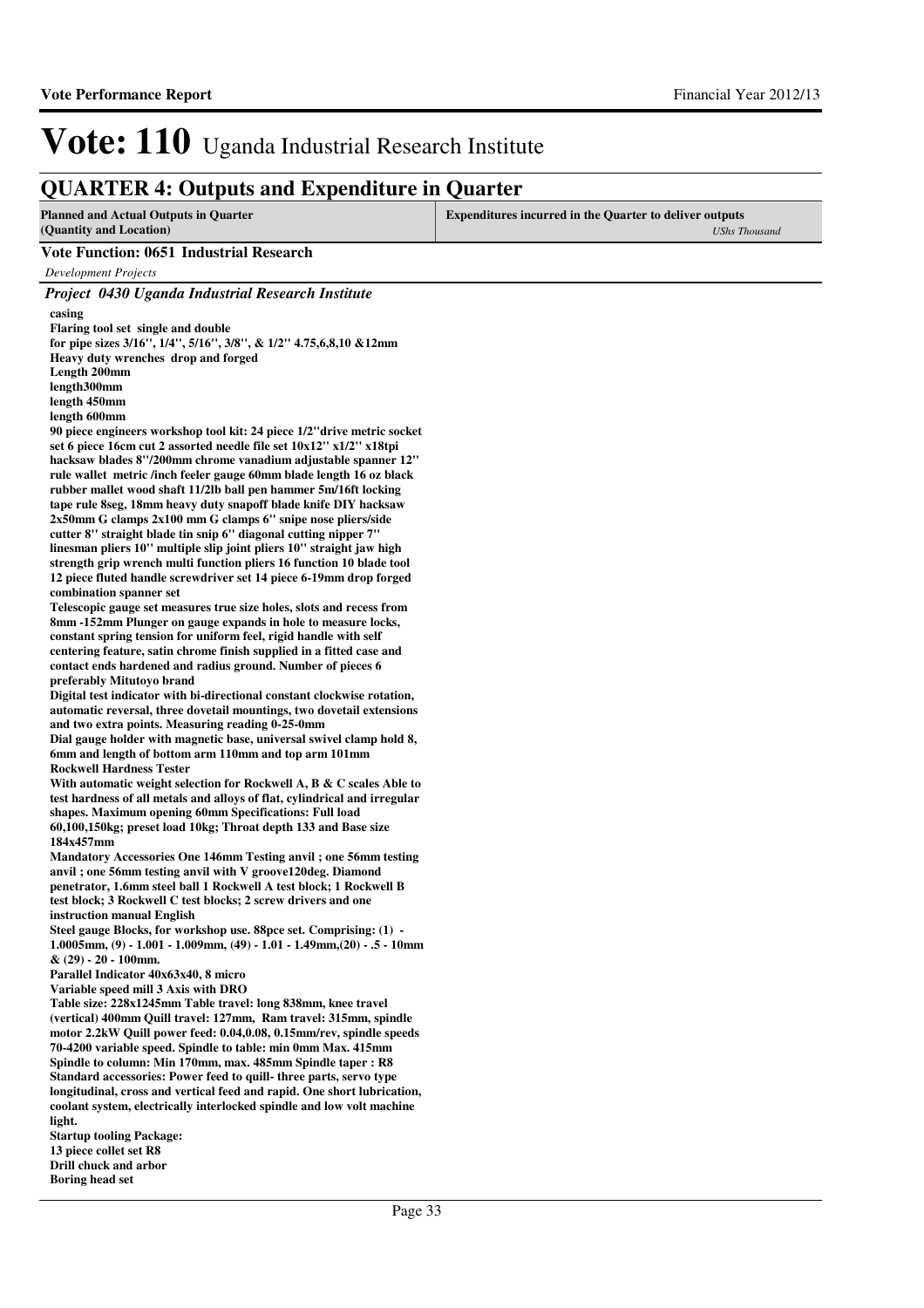### **QUARTER 4: Outputs and Expenditure in Quarter**

| g chart Life it carputs and Life                                                                                                                    | Europe                                                                                 |
|-----------------------------------------------------------------------------------------------------------------------------------------------------|----------------------------------------------------------------------------------------|
| <b>Planned and Actual Outputs in Quarter</b><br>(Quantity and Location)                                                                             | <b>Expenditures incurred in the Quarter to deliver outputs</b><br><b>UShs Thousand</b> |
| <b>Vote Function: 0651 Industrial Research</b>                                                                                                      |                                                                                        |
| <b>Development Projects</b>                                                                                                                         |                                                                                        |
| Project 0430 Uganda Industrial Research Institute                                                                                                   |                                                                                        |
| precision machine vise on swivel base                                                                                                               |                                                                                        |
| 52 pieces block and clamping                                                                                                                        |                                                                                        |
| 8 piece end mill holder set                                                                                                                         |                                                                                        |
| 6 piece dial caliper                                                                                                                                |                                                                                        |
| 10 inch rotary table                                                                                                                                |                                                                                        |
| Pedestrial grinders double ended 300mm diameter wheels<br>Grinding wheel Diameter 300x50mm by 75mm bore motor power                                 |                                                                                        |
| 2.2kW 415V 50Hz, speed 1450rpm stand for grinder 500x600x750mm                                                                                      |                                                                                        |
| Angle die pneumatic grinder kit 60 pcs throttle at the top of the                                                                                   |                                                                                        |
| grinder, 28,000rpm, 1/4" air inlet, 3/8" hose 1/4" collet with rear                                                                                 |                                                                                        |
| exhaust with a                                                                                                                                      |                                                                                        |
| Kit consists of:<br>gearless die grinder, 5-3" abrasive pads, 5-3" sanding discs, 5-2"                                                              |                                                                                        |
| abrassive pads, 5-2" sanding discs, 5-1/8" assorted stones, 5-/4"                                                                                   |                                                                                        |
| assorted stones, 1-1/8" collet inserts, 2" and 3" backing pads,                                                                                     |                                                                                        |
| 2 collet wrenches, hose adapter, blow moulded case, (1) 1/4" shank                                                                                  |                                                                                        |
| x3/4" diameter, (1) $1/4$ " shankx 1" diameter, (1) $1/8$ " shankx3/8"<br>diameter, $(1)$ 1/8" shank x 1/2" diameter 16 belts for sanding 4 pcs for |                                                                                        |
| each size drum                                                                                                                                      |                                                                                        |
| Angle grinder 175mm surface grinder disc type grinder wheel                                                                                         |                                                                                        |
| 180mm, torque 11Nm, idle revolution 8,500rpm, output power                                                                                          |                                                                                        |
| 1,400W spindle thread M14                                                                                                                           |                                                                                        |
| Small Angle grinder 100mm surface grinder disc type grinder wheel<br>180mm, torque 11Nm, idle revolution 10,000rpm, output power                    |                                                                                        |
| 1,400W spindle thread M14                                                                                                                           |                                                                                        |
| Snap ring pliers set                                                                                                                                |                                                                                        |
| For internal and external snap rings, made of heavy gauge tempered                                                                                  |                                                                                        |
| steel include: Four (4) straight pliers (0.09", 0.07", 0.047" and 0.038"                                                                            |                                                                                        |
| tips) Four (4) 90 deg. pliers (0.09", 0.07", 0.047" and 0.038" tips)<br>One straight tip stick one 90 deg. tip pick in a blow moulded plastic       |                                                                                        |
| storage bag                                                                                                                                         |                                                                                        |
| 52 Pc snap rings assortment for repair purposes comes with a case,                                                                                  |                                                                                        |
| material carbon spring size range #8-1 1/2" both internal and                                                                                       |                                                                                        |
| external snap rings<br>Electric 14" abrassive cut-off saws No load speed 4,000rpm, cutting                                                          |                                                                                        |
| capacity 125mm round, adjustable fence tool free 45deg. For fast and                                                                                |                                                                                        |
| accurate cuts without using wrench arbour hole size 25mm voltage                                                                                    |                                                                                        |
| 240V 15amps motor                                                                                                                                   |                                                                                        |
| <b>Precision jointer</b>                                                                                                                            |                                                                                        |
| Power input 600W, output 335W and no load<br>speed 1000rpm, cutter diameter 100mm                                                                   |                                                                                        |
| Fence adjustment 0-90deg. LxH (320x150mm)                                                                                                           |                                                                                        |
| Knife grinder (planner blade sharpener                                                                                                              |                                                                                        |
| Knife length 640mm grinding diam.                                                                                                                   |                                                                                        |
| 255mmx16mmx25.4mm(ODxTxHole), lapping diam. 100mmx50mm<br>x15.55mm, wheel speed 1400rpm 50Hz, feed speed 5.3m/min, grinding                         |                                                                                        |
| 0.75kW, lapping 0.2kW, pump 60W, coolant tank 11ltr                                                                                                 |                                                                                        |
| <b>Nailer</b>                                                                                                                                       |                                                                                        |
| Magazine angle 15 deg. Nail length 1945mm                                                                                                           |                                                                                        |
| Nail diam. Range 2.9-3.8mm, magazine capacity 120 nails, energy at                                                                                  |                                                                                        |
| 6.9bar 70Nm Operating pressure 4.8-8.3 bar, air consumption per<br>shot 6.9bar                                                                      |                                                                                        |
| <b>Combination air Nailer /stapler kit</b>                                                                                                          |                                                                                        |
| Uses nails 15-50mmlong Staples 13-40mm in length Nails: head-2mm                                                                                    |                                                                                        |
| , Length: 15-50mm, Gauge: 18 gauge Staples:-crown                                                                                                   |                                                                                        |
| 5.7mm,width:1.25mm, length:13-40mm,Gauge:18gauge,operating air                                                                                      |                                                                                        |
| pressure 60-100si(4-7bar),safe working<br>pressure:120psi(8.3bar), minimum hose1.D, Air inlet:1/4 "BSP size 3/8                                     |                                                                                        |
| "Weight (nailer/stapler only):1.45kg                                                                                                                |                                                                                        |
|                                                                                                                                                     |                                                                                        |

**Nailer attachment and nails for the machines Industrial standard high**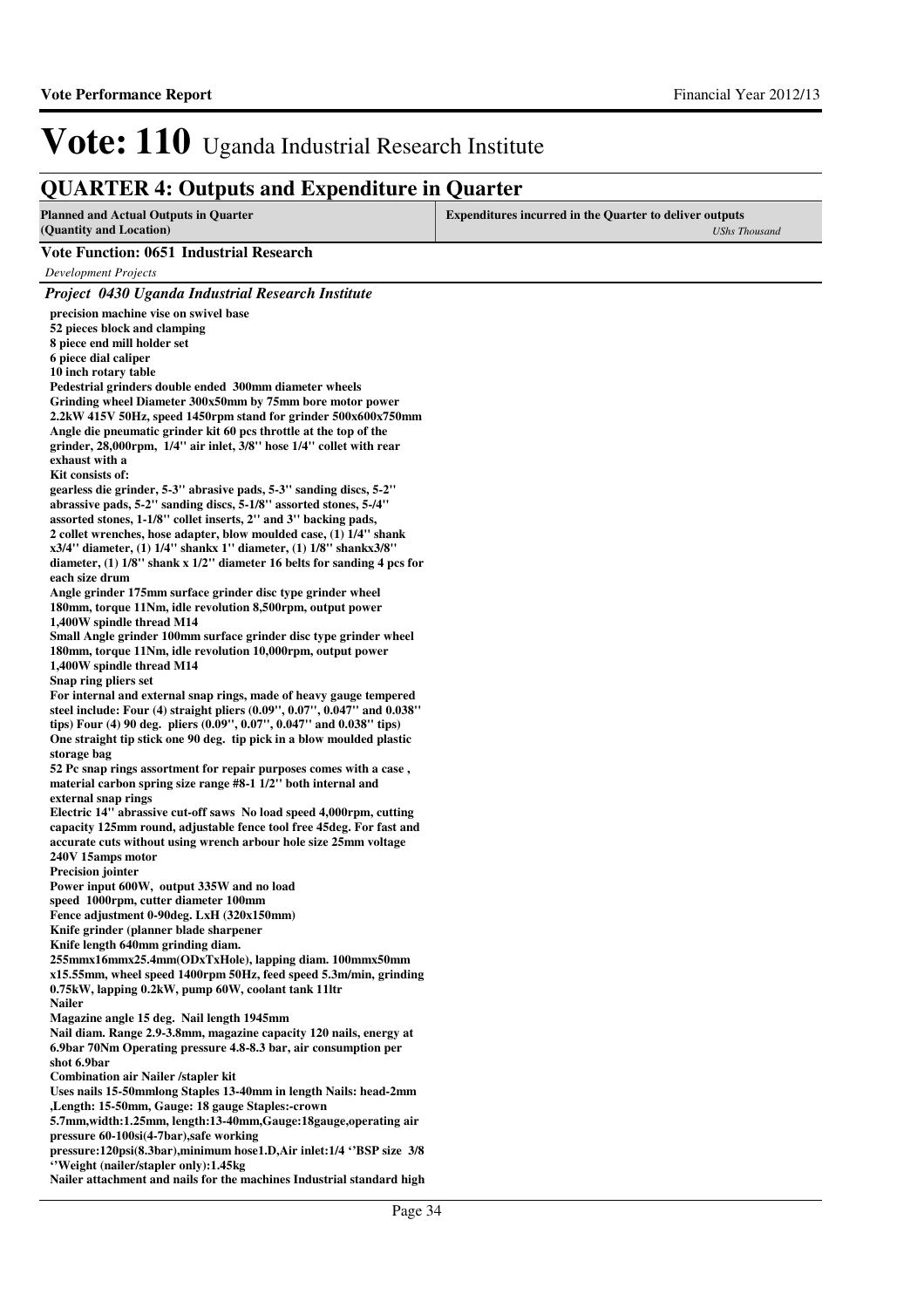### **QUARTER 4: Outputs and Expenditure in Quarter**

| <b>Planned and Actual Outputs in Quarter</b><br>(Quantity and Location)                                                                                                                                                                                | <b>Expenditures incurred in the Quarter to deliver outputs</b><br><b>UShs Thousand</b> |
|--------------------------------------------------------------------------------------------------------------------------------------------------------------------------------------------------------------------------------------------------------|----------------------------------------------------------------------------------------|
| <b>Vote Function: 0651 Industrial Research</b>                                                                                                                                                                                                         |                                                                                        |
| <b>Development Projects</b>                                                                                                                                                                                                                            |                                                                                        |
| Project 0430 Uganda Industrial Research Institute                                                                                                                                                                                                      |                                                                                        |
| flow fastener<br>High flow flexible connector for improved nailermaneuverability 15<br>meter hose 5 meter coil hose<br>Air pressure                                                                                                                    |                                                                                        |
| Power 1.5 HP, Air displacement 190/min Free air delivery @ 6 Bar<br>120/min Max pressure 9 Bar, Pump speed 2850rpm<br>Tank volume 151                                                                                                                  |                                                                                        |
| Router dove tail jigs<br>8mm shank dovetail and straight cutters (1/4 GB) Guide<br>bushes, 3base adaptors Sanding Disc table 438x156mm, Pitch 25.4mm<br><b>Percussion drill</b><br>chuck capacity 1.5-13mm power input 650 watts, max torque 325 watts |                                                                                        |
| Type hilt no load speed 0-1100/0-2600rpm Max drilling capacity<br>(wood) 40/25mm                                                                                                                                                                       |                                                                                        |
| Small angle grinder 1500w-125mm variable speed Length x height<br>315x 90mm Weight 2.1kg, Max. disc diameter 125mm No. load speed<br>2800-10000 rpm Spindle thread M14                                                                                 |                                                                                        |
| <b>Bench disk sander</b><br>Disc size 305mm<br>Sanding Disc table 438x156mm                                                                                                                                                                            |                                                                                        |
| Table tilt 0-45 degree<br>Disc speed 1400rpm weight 30kg                                                                                                                                                                                               |                                                                                        |
| Variable speed plunge router<br>Power input 2000 watts Power output 1400 watts Max cutter diameter                                                                                                                                                     |                                                                                        |
| 50mm Length x height 290x295, Weight 5.1kg Plunge<br>stroke/movement 80mm No. load speed 8000-20000rpm<br>Spray gun                                                                                                                                    |                                                                                        |
| Operating pressure 22-60psi(1.5-4bars)<br>Air consumption 5.3 -14.0cfm                                                                                                                                                                                 |                                                                                        |
| Nozzle 1.5mm, pot capacity 1 ltr,<br><b>Belt sander</b>                                                                                                                                                                                                |                                                                                        |
| Power put /input 800/360 Max. belt speed 427/min Belt size<br>75x140mm Length 280mm                                                                                                                                                                    |                                                                                        |
| Wood working vices: Opening/Jaw width 9"<br>Portable table saw                                                                                                                                                                                         |                                                                                        |
| <b>Blade bore 30mm</b><br>Power input 200 watts Power output 1300 watts Blade speed 3800 rpm<br>Blade diameter 250mm Blade bore 30mm                                                                                                                   |                                                                                        |
| Bevel capacity 45 degree Max.ripping capacity 90degree 77mm<br>Max.depth of cut at 45 degree 57mm                                                                                                                                                      |                                                                                        |
| Table size 700x577mm<br>Quick grip bar                                                                                                                                                                                                                 |                                                                                        |
| Capacity from 150mm-450mm Spread range 216-420 & 216-570<br>Sash clamps                                                                                                                                                                                |                                                                                        |
| Capacity 600mm<br>Capacity 910mm Capacity 1220mm Capacity 1670mm                                                                                                                                                                                       |                                                                                        |
| <b>T-handle clamps</b><br>Capacity 160mm-600mm Throat depth 80-110mm<br>Dust collector                                                                                                                                                                 |                                                                                        |
| Blower wheel diam.9 $\frac{1}{2}$ " Bag diametre14"<br>Motor 1Hp,1ph,115/230v Weight 88Lbs Air flow @ 4 Collector bag                                                                                                                                  |                                                                                        |
| capacity 2.1 (cu.Ft) Sound rating @ 3 Diameter of horse connection 4"<br>Dowel milling machine                                                                                                                                                         |                                                                                        |
| Range of work diameter: 6 to 18mm<br>Range of work length: 240mm~unlimited                                                                                                                                                                             |                                                                                        |
| Drive motor: 1HP<br>Feed speed: 6 m/min<br>Standard accessories: cutter head set, guide tube, blades                                                                                                                                                   |                                                                                        |
| Rubber pads/disk holder, Size: 75mm dia<br><b>Sanding pads</b>                                                                                                                                                                                         |                                                                                        |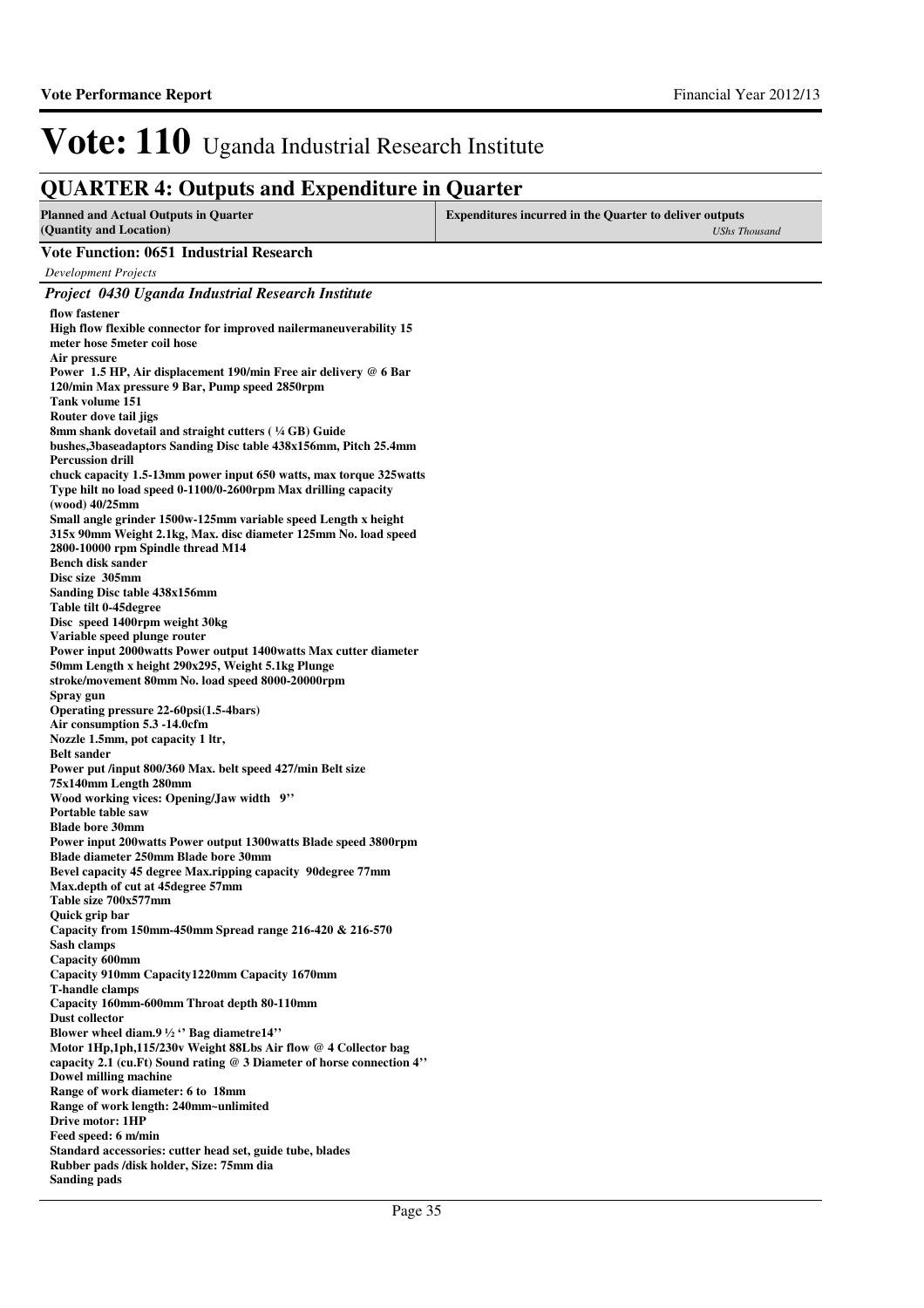### **QUARTER 4: Outputs and Expenditure in Quarter**

| <b>Expenditures incurred in the Quarter to deliver outputs</b><br><b>Planned and Actual Outputs in Quarter</b> |               |
|----------------------------------------------------------------------------------------------------------------|---------------|
| (Quantity and Location)                                                                                        | UShs Thousand |

#### **Vote Function: 0651 Industrial Research**

*Development Projects*

*Project 0430 Uganda Industrial Research Institute* **Size: 75mm dia. Sand paper grade:no.100,120,80 Corner clamps Max.clamping:70x70mm. Jaw depth: 36mm. slot width :10mm Drill bits (twisted) HS Diameter: 1mm-25mm. Flute length:37-75mm Fostener bits (sets of 15pcs) Dia.10mm,-50mm. length: 90mm Mitre saw Max.cutting width clamped at 45**◦**: 115mm. Max.cutting width clamped at 90**◦**: 125mm. Max.cutting height: 100mm Blade width: 45mm. Blade length:550mm Table length :400mmm Blower Max.air flow: 10.1m/min. Cubic capacity: 24.5cc. Engine: 4 stroke OHV. Mortise chisels (sets) Blade width range from:6mm-38mm Paring chisels (sets) Blade width range from:6mm-38mm Firmer chisels (sets) Blade width range from:6mm-38mm Turning chisels (sets of 8pcs) Blade length: 125mm. Hanlde Length: 250mm. Bowl gouge with 127mm blade. Roughing gouge with25mm blade. Oval skew with 25mm blade. Spindle gouge with10mmblade. parting tool with 5.5mm Round nose with:25mm Screw drivers set Set content parallel :1.4,2.0,2.4,3.0mm Set content cross point:PHO-3.PHO-2, Carpenters tool box (complete) complete with screw driver set hammers tape measures marking knife Marking gauge try square Claw hammers Head size: 16oz, /20oz. Length :325mm Adjustable spanners Length: 6",8",10",12". Jaw opening:23mm-32mm Allen keys/hex keys Size: 1.5mm-8mm. length: 45mm-110mm Belt sander Max. Length emery belt: 430mm. Width of emery belt:100mm Jig saw Voltage: 230V. Weight 2.8kg. Power input: 650w.**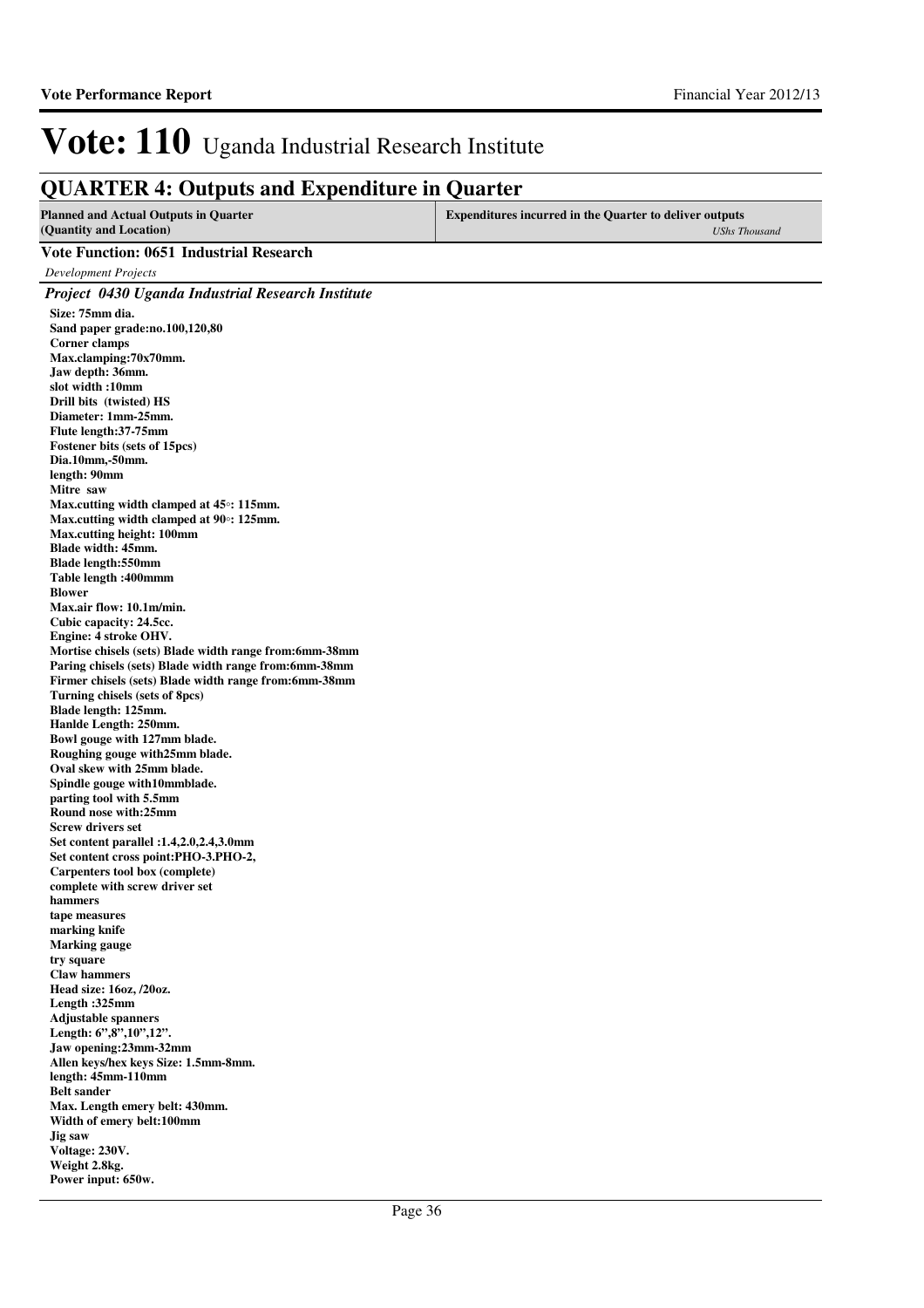### **QUARTER 4: Outputs and Expenditure in Quarter**

| <b>Planned and Actual Outputs in Quarter</b><br>(Quantity and Location) | <b>Expenditures incurred in the Quarter to deliver outputs</b><br><b>UShs Thousand</b> |
|-------------------------------------------------------------------------|----------------------------------------------------------------------------------------|
| Vote Function: 0651 Industrial Research                                 |                                                                                        |
| $\mathbf{D}$ . I $\mathbf{D}$                                           |                                                                                        |

*Development Projects Project 0430 Uganda Industrial Research Institute* **Max cut: wood 85mm Jack plane No.5. length 355mm. weight:3.2kg. Make: record. Blade width: 50mm. Body: grained iron body, tungsten, vanadium steel cutting iron, ABC handle for comfort Smoothing plane No.4 length 245mm. weight:1.7kg Make: record. Blade width: 50mm. Body: grained iron body, tungsten, vanadium steel cutting iron, ABC handle for comfort Carpenters bench vice. Openings: 250mm. Weight: 16kg. Jaw width:230mm Sliding bevels Head size: 190-230mm. weght:1-2kg Speed clamps Capacity:100mm,throat depth:56mm Hole saw kit Dia.30mm-60mm Router bits (set of 12pcs) Two flute core box:12.7ØX6.3mm radius Two flute cove bit: 22mmØx6.3mm radius with ball bearing guide. Two flute dovetail bit:12.7mm dia x14**◦**side cutting angle Two flute chamfering bit: 32mm diax45**◦**side cutting angle with ball bearing. Two flute flush trimming bit:12.7mm with ball bearing guide Two flute with straight template bit: 16mm dia. Two flute beading bit: 22mmØ x6.3radius with ball bearing guide. Two flute straight trimming bit: 12mm dia. Two flute straight trimming bit: 6mm dia Two flute rounding over bit: 28.6mm dia x9.5mm radius with ball bearing guide. Two flute V grooving bit:12.7mm dia x90**◦ **inclusive cutting angle Two flute roman ogee bit: 25.4mm dia x14.5mm Flat bits (Blue groove flat bit) a set of 8pcs Cutting dia.9mm-32mm overall length :160-170mm Band saw blades super flex back 30m/100ft Tooth regular raker blade thickness 0.032" Pinchers bonded vinyl handle,**

**Double polished head, Joint with induction hardened cutting edges Overall length :150-200mm Sanding discs 305mm diameter. Grade no:80,120 &60 Ratchet screw driver(supplied with bits)**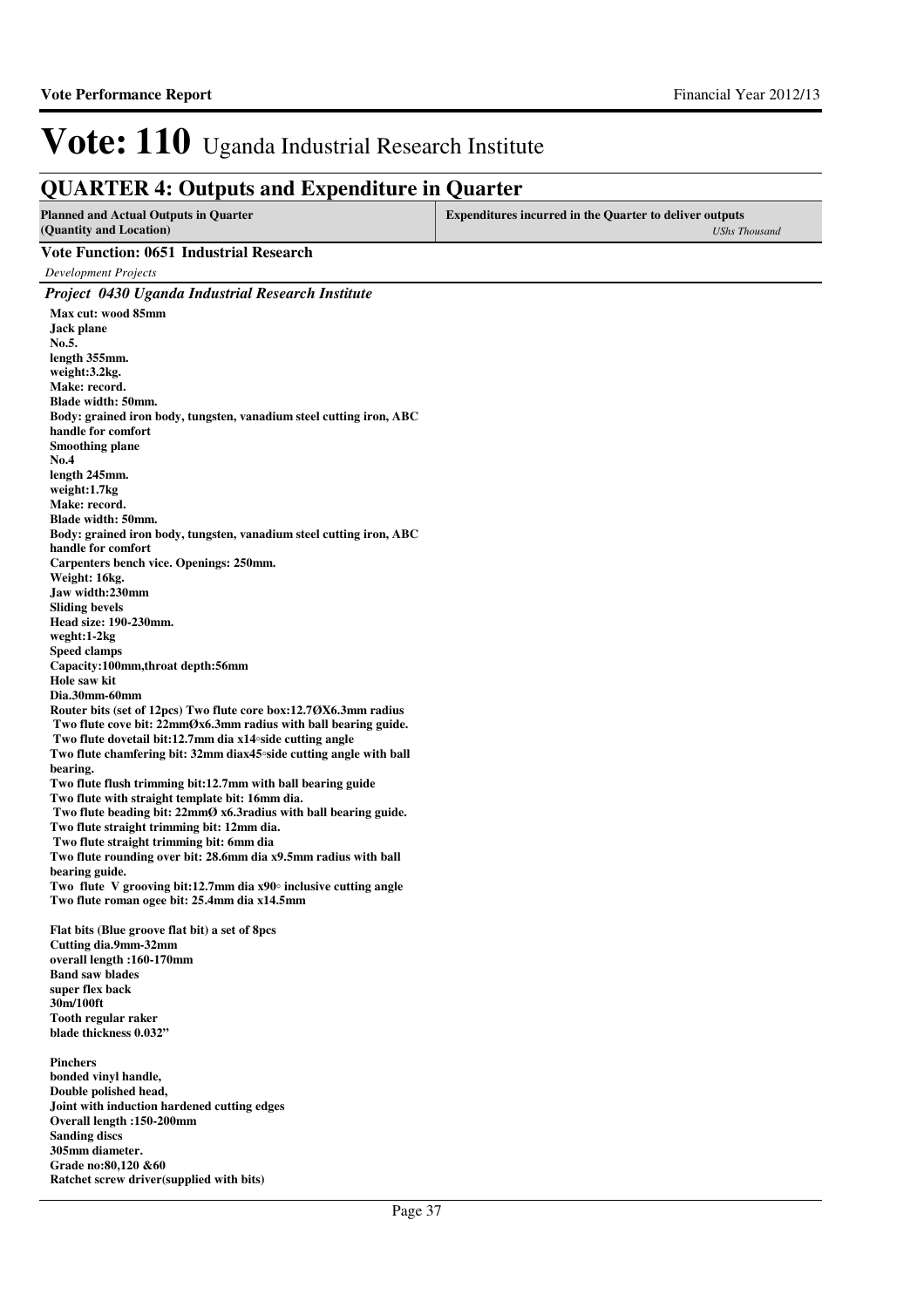### **QUARTER 4: Outputs and Expenditure in Quarter**

| <b>Planned and Actual Outputs in Quarter</b><br>(Quantity and Location) | <b>Expenditures incurred in the Quarter to deliver outputs</b><br>UShs Thousand |
|-------------------------------------------------------------------------|---------------------------------------------------------------------------------|
| Vote Function: 0651 Industrial Research                                 |                                                                                 |
| Development Projects                                                    |                                                                                 |
| <b>Project 0430 Uganda Industrial Research Institute</b>                |                                                                                 |
| $I = -1$ . 200  (440  (630                                              |                                                                                 |

**Length:300mm/440mm/620mm Portable Table saw Power input: 2000watts.power Output: 1300watts. Blade speed: 3800rpm. Blade dia: 250mm. Bevel capacity: 45**◦**.table \*size: 700x577mm.max. Depth of cut at 90**◦**:77mm Fret saw blade 22 TPI Length 130mm**

**Ratchet brace Ebonized hardwood head and handle; nickel plated; springless alligator jaws, Sweep 12"**

**G-clamps**

**Capacity: 25mm 50mm/75mm/100mm/150mm Throat depth:40mm,52mm,82mm,100mm Screw driver bit Hardness 58-62HRC High alloy chrome steel cross point (star) & flat overall length:25mm-50mm Double ended weight :5g-15g Hacksaw frame & blade set of 10, 250-300mm hack Multi-Functional Dovetail Jig fixture Router bits Circular saw blades Multi-purpose lathe motor Mortiser tools Surface planer Machine blades Pedestal grinder wheels Machine Drill Bench vice Machine Bench vice 90 piece Engineers workshop tool kit Grease gun Oil cans Cutting and grinding discs 122 pc Service Engineers Tool kit The vaccine department received a 10kvA UPS and Pulse HealthCare Limited. Other items under procurement include an Incubator, Purchase of Safety Equipment and Tool boxes and specialized Electronic Components for the Instrumentation Department**

#### *Reasons for Variation in performance*

The procurement processes are very lengthy and hence most items are received in Q3 and Q4. Others items procured in FY 2012/13 will be delieved in FY 2013/14

| 8,195 | <b>Total</b>              |
|-------|---------------------------|
| 8,195 | <b>GoU</b> Development    |
| υ     | <b>External Financing</b> |
|       | <b>NTR</b>                |
|       |                           |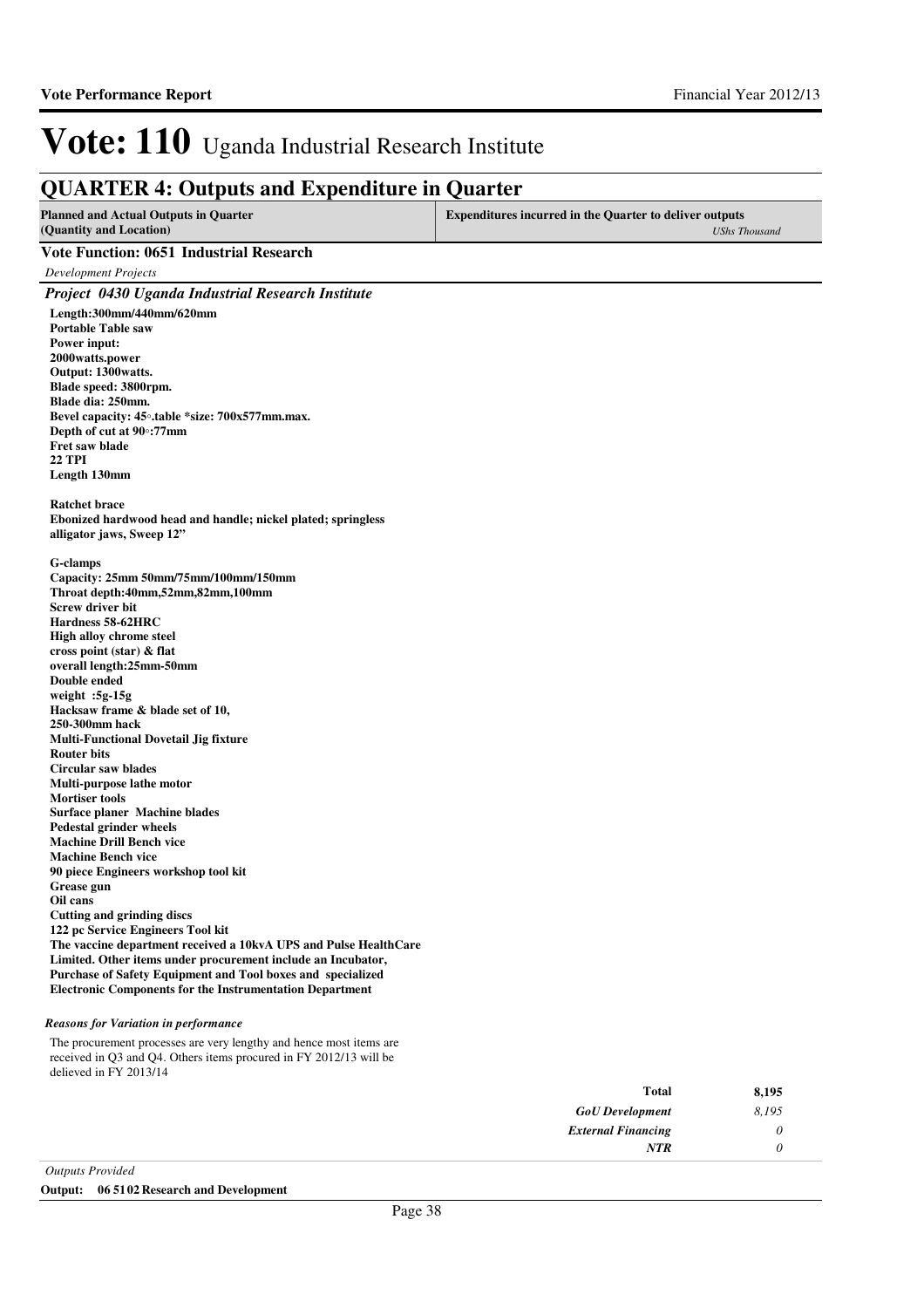### **QUARTER 4: Outputs and Expenditure in Quarter**

| Planned and Actual Outputs in Quarter   | <b>Expenditures incurred in the Quarter to deliver outputs</b> |
|-----------------------------------------|----------------------------------------------------------------|
| (Quantity and Location)                 | UShs Thousand                                                  |
| Vote Function: 0651 Industrial Research |                                                                |

*Development Projects*

*Project 0430 Uganda Industrial Research Institute*

#### *Outputs Planned in Quarter:*

To replicate and deploy one unit of avocado and cassava grating machine. To replicate and deploy one unit of fiber extractor. To develop two Metal Production machinery. To produce five thousand products from recycled materials and fibers. To source production materials for Arua, Lira, Nabusanke, and Kabale projects. To carry out twenty microbial analyses. To develop and pilot five ceramic products. To characterize fifty samples and validate one analytical chemical method. To continue with production, commercialization and awareness campaigns of the Newcastle Disease Vaccines produced by UIRI vaccine unit. To continue with research and development for the improvement of fish and vegetable sausages. Formulation of five dairy products and further development of meat, bakery and bamboo safety processing and production procedures.

#### *Actual Outputs Achieved in Quarter:*

**•The Essential Oil Pilot Project is on ground in Lu weero. Five species of aromatic plants were established between 13th April and 15th April. The progress is very good.**

**•Successfully completed the formulation of fish and vegetable sausages •Successfully completed the Formulation of five dairy products and further development of meat, bakery** 

**•Completed bamboo safety processing and production procedures. •Research experiment aimed at production of wine from passion fruit** with aim of retaining the fruit flavor. Sixty (60) Liters of the first **batch were filtered ready for consumer testing. Consumer sensory studies are underway**

**•Sustained a range of initiatives to support the fi rst phase commercial pilot processing (market development) for the Fruit Processing Project, Nabusanke**

**i.A new product recipe (fruit juice cocktail) finalized ready for commercial trial production** 

**ii.Preparation of requirements needed for the UNBS Certification iii.Pilot production trials**

**iv.Re-inspection of the project plant by UNBS**

**• Commencement of the market development phase for products** 

**produced from Peanut Research & Processing Center, Lira i.Launch of a product market testing exercise and a wareness campaign** ii.Strengthening the groundnut farmer supply networks to meet **projected production demands**

**iii.Completion of framework contracts for supply of consumables for market development**

**•Maintained provision of laboratory testing service s for both internal**  and external clientsAnalyzed 187 samples for both chemical and **microbiological parameters**

**•A study on scientific assessment of low cost road sealing using Geogrit Technology coordination of research with the research assistants from Makerere is ongoing.**

**•Neonatal and Maternal Healthcare collaborative pro ject ( Partners involved: College of Health Sciences, Makerere University and Oxford BioHorizons Ltd.)**

**Development of in-house Biomedical engineering projects- Automated IV fluid delivery regulator, Biomedical Monitoring System and Baby thermometer/ make an assessment of available medical equipment at Mulago hospital and beyond for neonatal and maternal heath and possibly publishing papers on the status/All this with the help of our partners Development of the three projects is ongoing successfully reached simulation and firmware design stage for all projects, prototyping is still pending financing /Rapport is ongoing with our** 

| <b>Item</b>                                 | <b>Spent</b> |
|---------------------------------------------|--------------|
| 222003 Information and Communications       | $\theta$     |
| Technology                                  |              |
| 223005 Electricity                          | $\Omega$     |
| 224002 General Supply of Goods and Services | 46           |
| 226001 Insurances                           | 10.223       |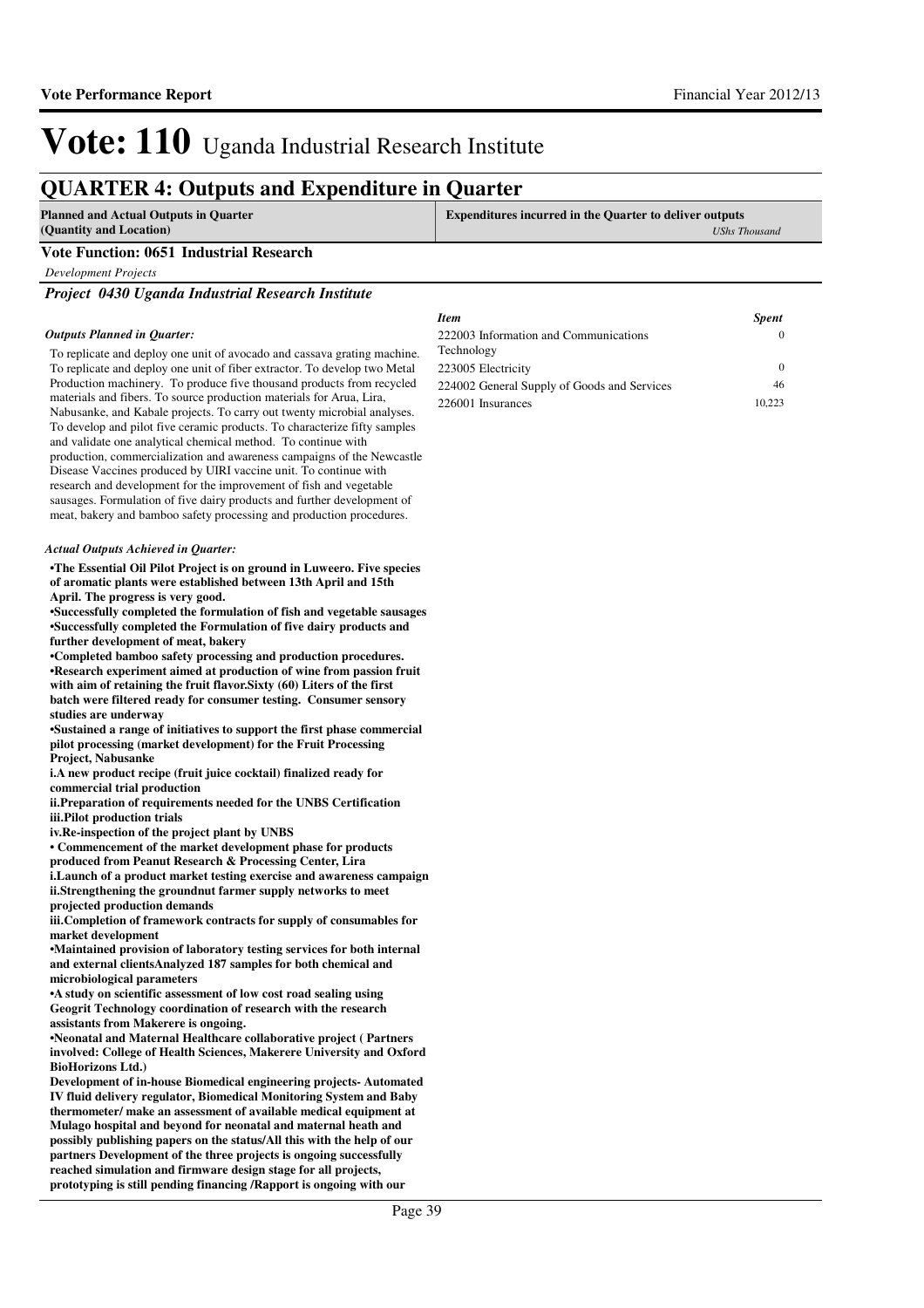### **QUARTER 4: Outputs and Expenditure in Quarter**

| Planned and Actual Outputs in Quarter   | <b>Expenditures incurred in the Quarter to deliver outputs</b> |
|-----------------------------------------|----------------------------------------------------------------|
| (Quantity and Location)                 | UShs Thousand                                                  |
| Vote Experient 0651 Industrial Desearch |                                                                |

#### **Vote Function: 0651 Industrial Research**

*Development Projects*

#### *Project 0430 Uganda Industrial Research Institute*

**partner on publishing papers on the status of medical equipment. •Research and Development of Agriculture based projects. The Division has started laying the foundation for the development of intelligent agricultural solutions. The strategic plan has been launched with feasibility trips to Agricultural Research Institutes.The Division visited the National Agricultural Research Laboratory in Kawanda and also plans to visit the Animal Production Research Institute (NAARI) and Makerere University Agricultural Research Institute in Kabanyolo (MUARIK). We intend to engage our partners at NECTEC, NSTDA once we have outlined some key projects.Ongoing**

**•The instrumentation Unit is currently engaged with 10 projects: •Interactive Traffic Light System,** 

**•Automatic indoor/outdoor Lighting System,** 

**•Keypad based door lock system,** 

**•Solar Powered Egg incubator,** 

**•Weigning Scale, automatic Voltage Regulator,** 

**•Multi-purpose temperature control monitoring,** 

•Fingerprint and pin code based security access control system, **•Motion detection,**

**•The above Reverse Engineering projects will entile Design, simulate, prototype and real life testing of each of these projects.**

**•Hardware, Firmware design, simulation and prototyping is ongoing for these team oriented projects, Instrumentation team still awaiting arrival of much needed hardware to proceed to prototyping stage. Team members are working on firmware as hardware procurement issues are being verified (On-going)**

**•Fabrication of 3rd generation 50 Biochar stoves is almost complete. Designs, shearing, rolling, welding, testing of the units is under way.** •One complete wooden electrical cabinet was designed fabricated and **fitted**

**•Development of energy efficient Eco stove that generates electricity:-Conduction of a series of electrical analysis experimental tests on the eco stove prototype from the energy laboratory is on-going. The Energy Systems division conducted three experimental tests from the TDC workshop. Currently a report that involves the necessary improvements on the prototype for a final market ready product and corresponding cost implication is being prepared.** 

**•Proposed partnership program between UIRI's energy systems division and the waste management division of Kampala City Council Authority especially on the Integrated Solid Waste Management (ISWM) a project of KCCA is underway. A meeting held with KCCA concluded on the mode of collaboration between the two parties and the support that ESD would provide in the ISWM project UIRI currently developing an alternative waste management and utilization methods to suggest to KCCA.** 

**•Submission of Samples for testing to Pan African Veterinary Center (PANVAC) for final testing to obtain market authorization is on-going •Setup of 12 shops in the eastern region to promote sales during the market pilot is on going**

**•Contract for supply of items from Joint Medical Stores for the Vaccine Production Unit is now in Place**

**•A concept of comprehensive Business plans, financi al plans, ICT business solutions, electronic ordering & inventory management systems for business efficiency and profitability, business management systems, computerized systems for business transaction tracking for the UIRI incubatees is being analyzed for development**

**•15 youth received training in cow horn processing from Kabale Youth Action plan**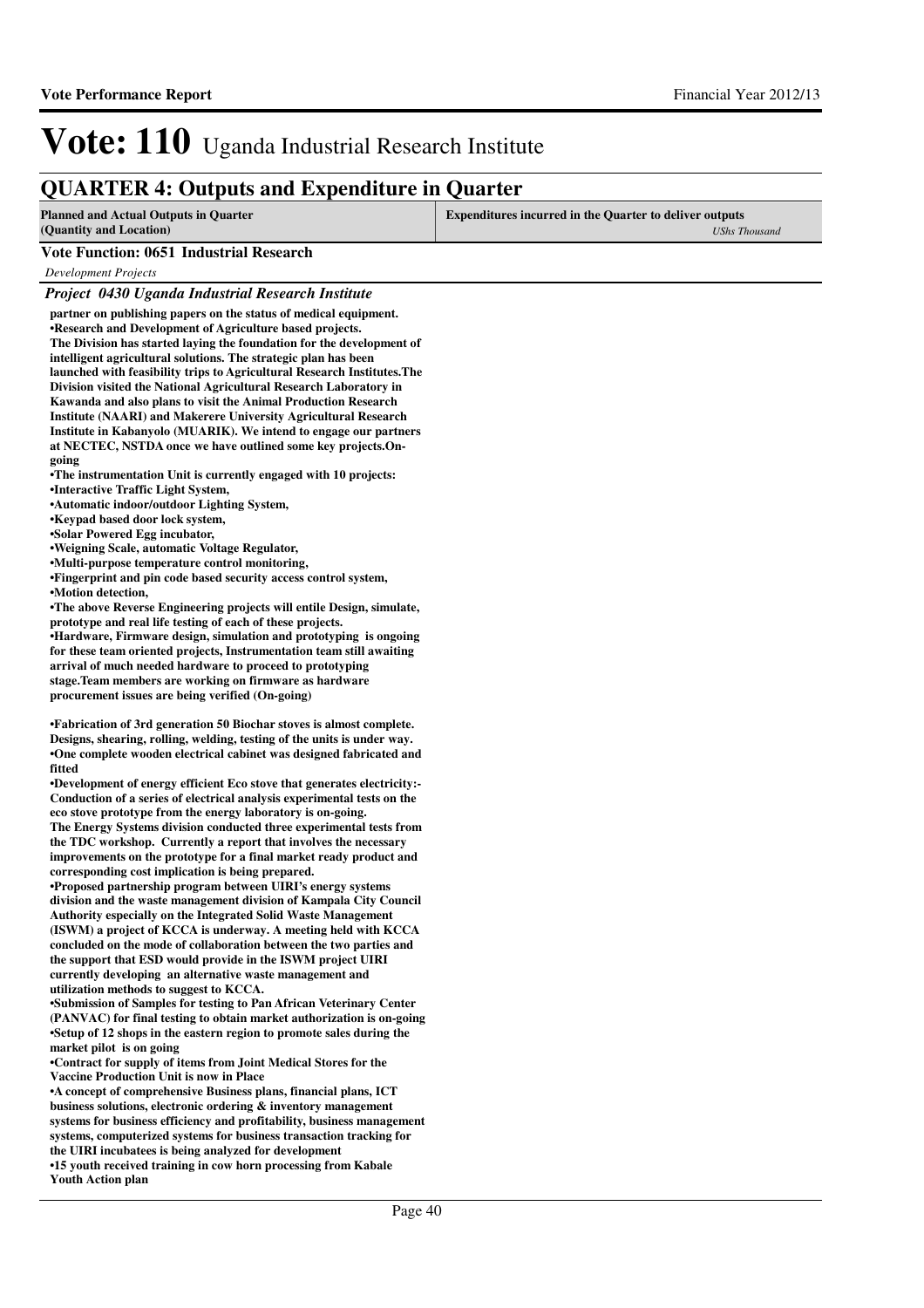### **QUARTER 4: Outputs and Expenditure in Quarter**

| <b>Planned and Actual Outputs in Quarter</b><br>(Quantity and Location) | Expenditures incurred in the Quarter to deliver outputs<br><b>UShs Thousand</b> |
|-------------------------------------------------------------------------|---------------------------------------------------------------------------------|
| Vote Function: 0651 Industrial Research                                 |                                                                                 |
| Development Projects                                                    |                                                                                 |

#### *Project 0430 Uganda Industrial Research Institute*

**•Over 200 Business communities for Mukono, Kayunga and Buikwe were trained under a Collaboration with Uganda Investment Authority Presentation**

**•Internal Awareness Seminar:on 14th May 2013, The I nstrumentation Division showcased its work to UIRI staff so that they have a better understanding of what they do, why they do it, and how it impacts the development of electronic manufacturing in the country/simple prototypes were exhibited to demonstrate the functionality of a microcontroller and its importance in an embedded system •On 9th to 12th July, 2013 Two members of Kabale University staff to be trained in web server management and Administration. •Over 100 people have trained in the various course modules coordinated by UIRI Business Development Center's ICT outreach and Arua Business development programs for trainers, small and micro enterprises** 

•UIRI has trained 378 people from SME's and the general public in **introduction to computers and day today operational applications with an orientation to their applicability to business operations •17th to 22nd June One ICT employee has attended CI SSP(Certified Information Systems Security Professional) training aimed at gaining skills in information security governance, internet security, access control, operational security and software development security among others**

•19th June-3rd July 2013 ICT Manger attended Advanced ICT **Management at Galilee International Management Institute (GIMI),**  Israel; Trends and strategies for ICT management **aimed at providing skills and knowledge in ICT management for better understanding and efficiency** 

**•7 continuing students Under the Industrial Trainin g and student**  capacity developmenta hands-on training from different universities **Training to be done in Database management, Business Development and management programs at the BDC, web and mail servers, computer maintenance and support etc for a period of two months( June-August)Training in progress**

#### *Reasons for Variation in performance*

The Institute suffered a shortfall of 1.8bn during Q4 and hence most R&D activities were halted. Some going concern development projects could only proceed. Payments for already awarded contracts remained outstanding.

| 10,269 | Total                     |
|--------|---------------------------|
| 10,269 | <b>GoU</b> Development    |
|        | <b>External Financing</b> |
|        | NTR                       |
|        |                           |

#### **06 5103 Industrial Incubation Output:**

|                                                                                            | <b>Item</b>                                 | <b>Spent</b> |
|--------------------------------------------------------------------------------------------|---------------------------------------------|--------------|
| <b>Outputs Planned in Quarter:</b>                                                         | 221003 Staff Training                       | $\Omega$     |
| -Monitoring and evaluation of virtual incubatees                                           | 224002 General Supply of Goods and Services | 1.629        |
| -Consumables for the bamboo plant                                                          | 227004 Fuel, Lubricants and Oils            | 0            |
| -Support towards sustanability & improvement of virtual incubatees'<br>production capacity | 228002 Maintenance - Vehicles               | 4.590        |
| -value addition and technology transfer projects under the office of the                   |                                             |              |
| President flagship projects                                                                |                                             |              |

*Actual Outputs Achieved in Quarter:*

**•Expansion on Institute Collaborations both locally and**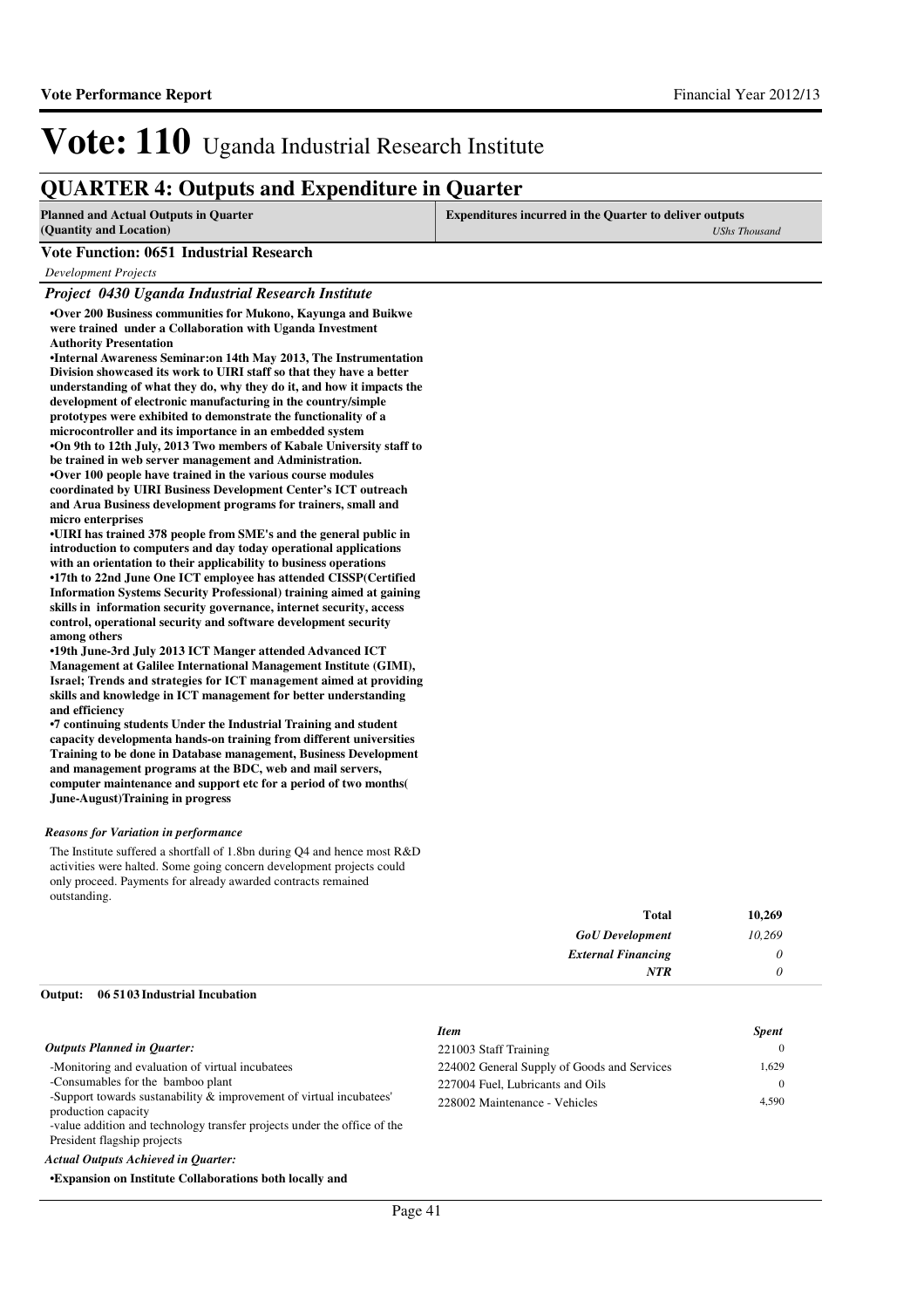### **QUARTER 4: Outputs and Expenditure in Quarter**

| <b>Planned and Actual Outputs in Quarter</b><br>(Quantity and Location)                                                                                                                                                                                                                                                                                                                                                                                                                                                                                                                                                                                                                                                                                                                                                                                                                                                                                                                                                                                                                                                                                                                  | <b>Expenditures incurred in the Quarter to deliver outputs</b><br><b>UShs Thousand</b> |
|------------------------------------------------------------------------------------------------------------------------------------------------------------------------------------------------------------------------------------------------------------------------------------------------------------------------------------------------------------------------------------------------------------------------------------------------------------------------------------------------------------------------------------------------------------------------------------------------------------------------------------------------------------------------------------------------------------------------------------------------------------------------------------------------------------------------------------------------------------------------------------------------------------------------------------------------------------------------------------------------------------------------------------------------------------------------------------------------------------------------------------------------------------------------------------------|----------------------------------------------------------------------------------------|
| <b>Vote Function: 0651 Industrial Research</b>                                                                                                                                                                                                                                                                                                                                                                                                                                                                                                                                                                                                                                                                                                                                                                                                                                                                                                                                                                                                                                                                                                                                           |                                                                                        |
| Development Projects                                                                                                                                                                                                                                                                                                                                                                                                                                                                                                                                                                                                                                                                                                                                                                                                                                                                                                                                                                                                                                                                                                                                                                     |                                                                                        |
| Project 0430 Uganda Industrial Research Institute                                                                                                                                                                                                                                                                                                                                                                                                                                                                                                                                                                                                                                                                                                                                                                                                                                                                                                                                                                                                                                                                                                                                        |                                                                                        |
| internationally to facilitate collaborative projects and<br>resource/knowledge sharing<br>•Propagation of YOBA-YOBA a probiotic product containing live<br>bacteria that are used in making yoghurt is ongoing with a number of<br>incubates taking on starter cultures. Laboratory records and live<br>cultures have also been stored and are continuously monitored.<br>•5 species of aromatic plants were established at Adeke Farm Limited<br>the anchor host of the Essential Oil Pilot Project. Several studies of<br>plant management, plant performance while on a weed mat against<br>the control, survival, and resistance rates to pests and diseases are<br>under way.<br>• A technique for the analysis of Aflatoxin B1 in fermented cassava<br>flour has been developed. A demand driven study by cassava<br>processors in Arua district who require a small tool for analysis to<br>demonstrate compliance to standards. The project is a continuous<br>•Technological Needs Assessment for Ntugamo and Mbarara (<br>Karubunga dairy farm& Nyarubanga dairy farm) has been made and<br>report completed.<br>•Following the completion of a pre-feasibility study aimed at |                                                                                        |
| Indontifying noods from formor groups in Longo and Acholi regions.                                                                                                                                                                                                                                                                                                                                                                                                                                                                                                                                                                                                                                                                                                                                                                                                                                                                                                                                                                                                                                                                                                                       |                                                                                        |

**Indentifying needs from farmer groups in Lango and Acholi regions, to develop/acquire technologies to mechanize shelling and enable raw material quality certification has been conducted and completed. The farmers are now carrying out trails** 

**•Development of microcontroller based physics lab e quipment. The Instrumentation Division continues to support E-Tech with microcontroller based development of the following E-tech equipment: Battery tester, Signal generators, and the grain moisture meter.**

•**UIRI** has extended technical support to Pamoja in the development **and implementation of biomass gasification power generation technology in Uganda. This involved installation and launching of the Muduma biomass power plant. Energy Systems conducted a technical assessment visit to Muduma and prepared a technical assessments report in which recommended several improvements on the project. The department is currently working towards officially launching the Muduma power plant project and also supporting Pamoja in the implementation process of three other biomass power plants. Energy systems are also developing a new MOU between UIRI and Pamoja.•The UIRI business incubation program has a portfolio of 43 incubatees in different enterprises producing various products and creating employment**

#### *Reasons for Variation in performance*

The Institute suffered a shortfall of 1.8bn during Q4 and hence most business incubation programs were halted. Some going concern development projects could only proceed. Payments for already awarded contracts remained outstanding

| 6,219 | Total                     |
|-------|---------------------------|
| 6,219 | <b>GoU</b> Development    |
|       | <b>External Financing</b> |
|       | <b>NTR</b>                |

#### **Output: 06 5104 Maintenance - Civil works**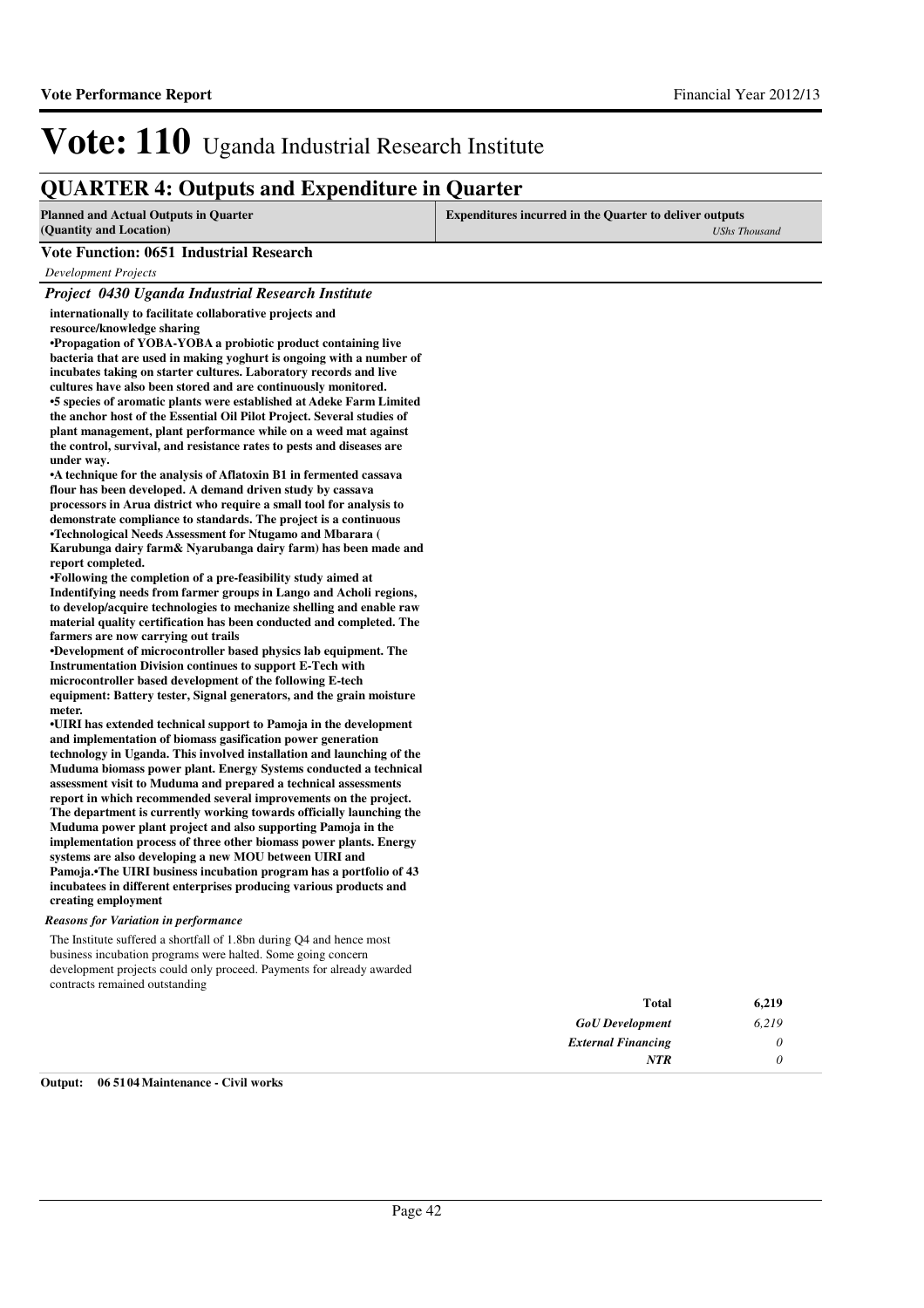### **QUARTER 4: Outputs and Expenditure in Quarter**

-On-Site Pilot Plants- Maintenance of paper plant, meat plant, dairy plant, bakery plant, fruits & vegetables plants, ceramics plant, bamboo plants &

-Off-Site Pilot Plants-Maintenance of equipment in Kabale, Busia,

-Analytical Laboratories- Maintenance of Microbiology, chemistry,

on-site incubator facilities

Nabusanke, Arua, Lira

| <b>Planned and Actual Outputs in Quarter</b><br>(Quantity and Location)                                                                     | <b>Expenditures incurred in the Quarter to deliver outputs</b><br><b>UShs Thousand</b> |              |
|---------------------------------------------------------------------------------------------------------------------------------------------|----------------------------------------------------------------------------------------|--------------|
| <b>Vote Function: 0651 Industrial Research</b>                                                                                              |                                                                                        |              |
| <b>Development Projects</b>                                                                                                                 |                                                                                        |              |
| Project 0430 Uganda Industrial Research Institute                                                                                           |                                                                                        |              |
|                                                                                                                                             | <b>Item</b>                                                                            | <b>Spent</b> |
| <b>Outputs Planned in Quarter:</b>                                                                                                          | 228001 Maintenance - Civil                                                             | 15,937       |
| -Pilot plant repairs                                                                                                                        |                                                                                        |              |
| -Retention amount for previous works                                                                                                        |                                                                                        |              |
| -General and minor repairs of small civil works and repairs to some of the<br>water installations that may not be foreseen as of now        |                                                                                        |              |
| Construction of Food Packaging Center and Renovation of Ceramics pilot                                                                      |                                                                                        |              |
| plant                                                                                                                                       |                                                                                        |              |
| Actual Outputs Achieved in Quarter:                                                                                                         |                                                                                        |              |
| <b>Vaccine production Unit</b>                                                                                                              |                                                                                        |              |
| •A Proposal for construction of Specified Pasogen Free Animal                                                                               |                                                                                        |              |
| Facility is under way and the facility designs are at draft Stage<br>Arua                                                                   |                                                                                        |              |
| •Machinery for Arua Mango Juice processing plant were delivered,                                                                            |                                                                                        |              |
| installed and testedand the Processing Plant was successfully handed                                                                        |                                                                                        |              |
| over to the incubatee to commence production.                                                                                               |                                                                                        |              |
| •The specified step-down transformer capacity was acquired,<br>installation works were supervised. Power was then connected power           |                                                                                        |              |
| to the Main Distribution Box and to individual machines, tested and                                                                         |                                                                                        |              |
| the works were also commissioned.                                                                                                           |                                                                                        |              |
| Mbarara winery                                                                                                                              |                                                                                        |              |
| •Wine processing technology equipments from South Africa were<br>delivered to Mbarara winery facility. Awaiting is installation,            |                                                                                        |              |
| training and commissioning of the facility.                                                                                                 |                                                                                        |              |
| •Construction works and installation of a complete functional                                                                               |                                                                                        |              |
| processing plant at the Blueswan Tissue production plant;                                                                                   |                                                                                        |              |
| Namugongois complete. However the facility awaits installation of a 3-<br>Phase power Step-down transformer to commence operations          |                                                                                        |              |
| •Designs and bills of quantities for a functional water bottling plant in                                                                   |                                                                                        |              |
| Bushenyi are being prepared                                                                                                                 |                                                                                        |              |
| •Remodeling and reconstruction of complete safe habitable staff                                                                             |                                                                                        |              |
| housing at Kabale Potato and Bamboo Plantis ongoing works include<br>Demolitions, retaining wall, house construction, toilet facilities and |                                                                                        |              |
| others                                                                                                                                      |                                                                                        |              |
| •Civil works for a complete functional juice processing plantat                                                                             |                                                                                        |              |
| Luwero Kika are at procurement level                                                                                                        |                                                                                        |              |
| •Civil works for Maziba Winery Project, Kabale are at procurement<br>level                                                                  |                                                                                        |              |
| <b>Reasons for Variation in performance</b>                                                                                                 |                                                                                        |              |
| With a shortfall of 1.8bn during Q4 several esblishment programs were                                                                       |                                                                                        |              |
| halted. Payments for already awarded contracts remain outstanding                                                                           |                                                                                        |              |
|                                                                                                                                             | <b>Total</b>                                                                           | 15,937       |
|                                                                                                                                             | <b>GoU</b> Development                                                                 | 15,937       |
|                                                                                                                                             | <b>External Financing</b>                                                              | 0            |
|                                                                                                                                             | NTR                                                                                    | 0            |
| 06 5105 Maintenance - Machinery and Equipment<br>Output:                                                                                    |                                                                                        |              |
|                                                                                                                                             | <b>Item</b>                                                                            | <b>Spent</b> |
| <b>Outputs Planned in Quarter:</b>                                                                                                          | 228003 Maintenance Machinery, Equipment and                                            | 15,369       |

Furniture

Page 43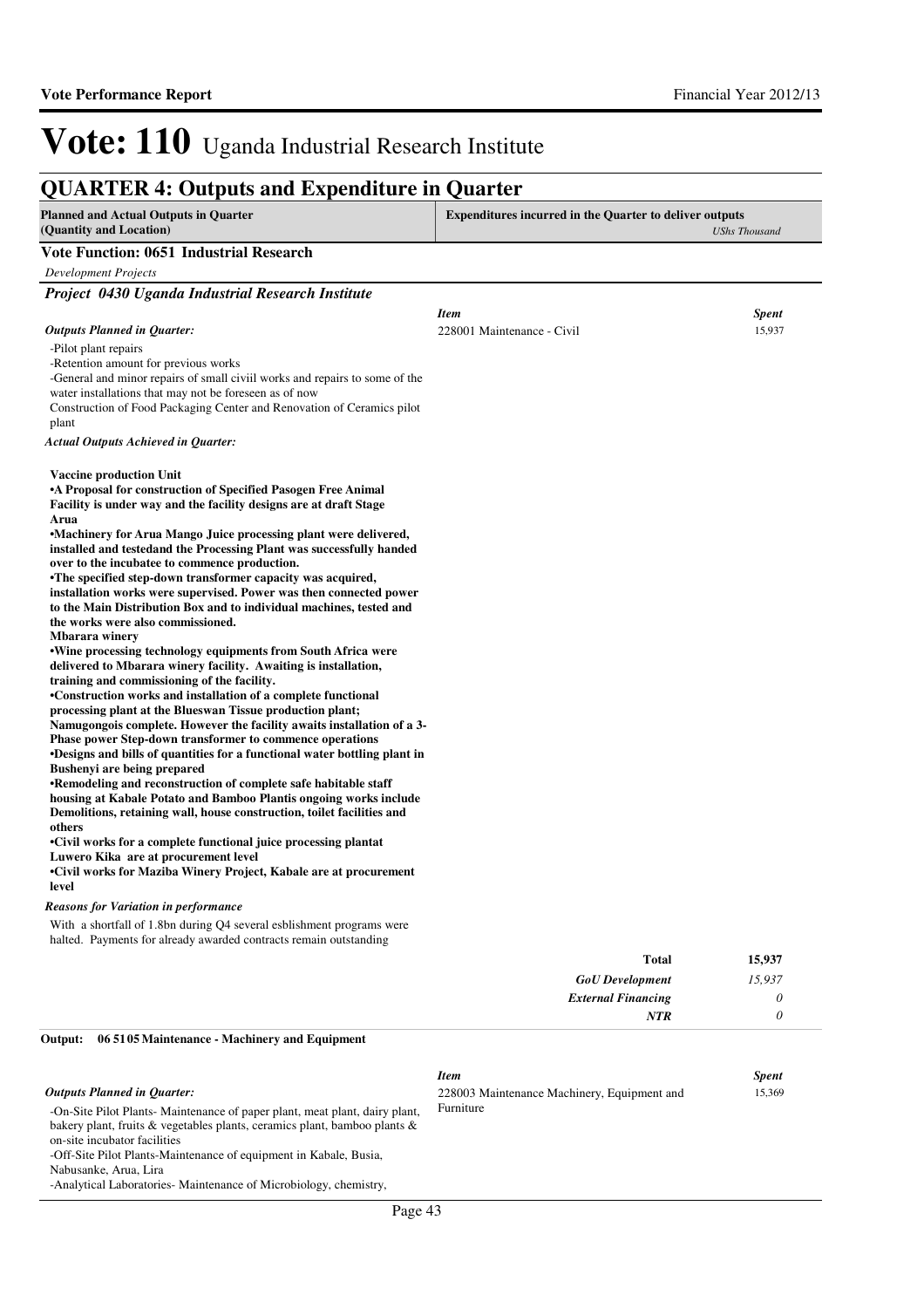### **QUARTER 4: Outputs and Expenditure in Quarter**

| <b>Planned and Actual Outputs in Quarter</b><br>(Quantity and Location) | <b>Expenditures incurred in the Quarter to deliver outputs</b><br>UShs Thousand |
|-------------------------------------------------------------------------|---------------------------------------------------------------------------------|
| Vote Function: 0651 Industrial Research                                 |                                                                                 |
| Development Projects                                                    |                                                                                 |
|                                                                         |                                                                                 |

#### *Project 0430 Uganda Industrial Research Institute*

biotechnology & vaccine facilities

- Engineering Workshops-Maintenance of carpentry shop, foundry shop, textile shop, welding & fabrication shop, machining shop, electrical shop -Overhauling of water system Phase II of overhauling the water system at UIRI Campus

*Actual Outputs Achieved in Quarter:*

**•Completion of acquisition of a service and maintenance provider for the high- tech laboratory instruments in order to expand the range of services offered.**

**•Refurbishment of the Mbale Meat Processing Plant i s complete •Routine civil works maintenance for UIRI pilot plants is ongoing •Roof finishes, wall finishes, painting to improve the outlook of the northern UIRI side is at procurement level**

**•Repairs works at Bamboo plant , UIRIPartitioning w orks with MDF boards and repairs to windowsPartitioning works wil l reduce dust from the bamboo section getting into the weaving section.Requisition at procurement**

**•Refurbishment of UIRI meat processing Plant including remodeling, introduction of new footbath, drainage channel, replacing of internal and external doors to enable the plants attain UNBS inspection standards is ongoing**

**•Internal Painting of Dairy, Bakery, Meat Plants and external selected buildings are under way aimed at improved sanitary conditions in preparation for attaining UNBS inspection standards.**

**•Proposed supply and Installation of wood cabinets in Vaccine Laboratory is underway**

**•Installation of wooden cabinets to create more storage space for consumables in the microbiology was completed** 

**•UIRI ICT Team is undertaking site planning, design of website structures, content development, uploading of content and site publishing for Ministry of Trade, Industry and Cooperatives (MTIC) Website**

**•Annual Equipment Calibration Service Contract for the Vaccine Production Unit equipments is now place with Mainlabs c.c. from South Africa**

**•Procurement of Recertification of Air Handling Uni t for the Vaccine Production Unit is on going**

**Micro biology section**

**•One working table for the micro biology laboratory was fabricated and completed**

**Dairy section**

**•Construction of changing room for dairy section st affhas been completed and handed over**

**•The engineering maintenance team undertook a surve y to rectify power problems at Lira Peanut Research Centre and Nabusanke Fruit Juice Plant.**

**•All Institute pilot plants are running in order and are fully functional as routine preventive general maintenance and autonomous maintenance of the pilot plants is carried out on a regular scheduled basis.**

•UIRI Internet network has been extended to the pilot plants and non**networked areas. Necessary equipment were procured and wireless access point set up and configured for the non-networked areas •ICT team continues to carry out monitoring and evaluation for maintenance and servicing of UIRI ICT equipment on a regular scheduled basis**

#### *Reasons for Variation in performance*

Most maintenance works are on hold due to 1.8bn release shortfall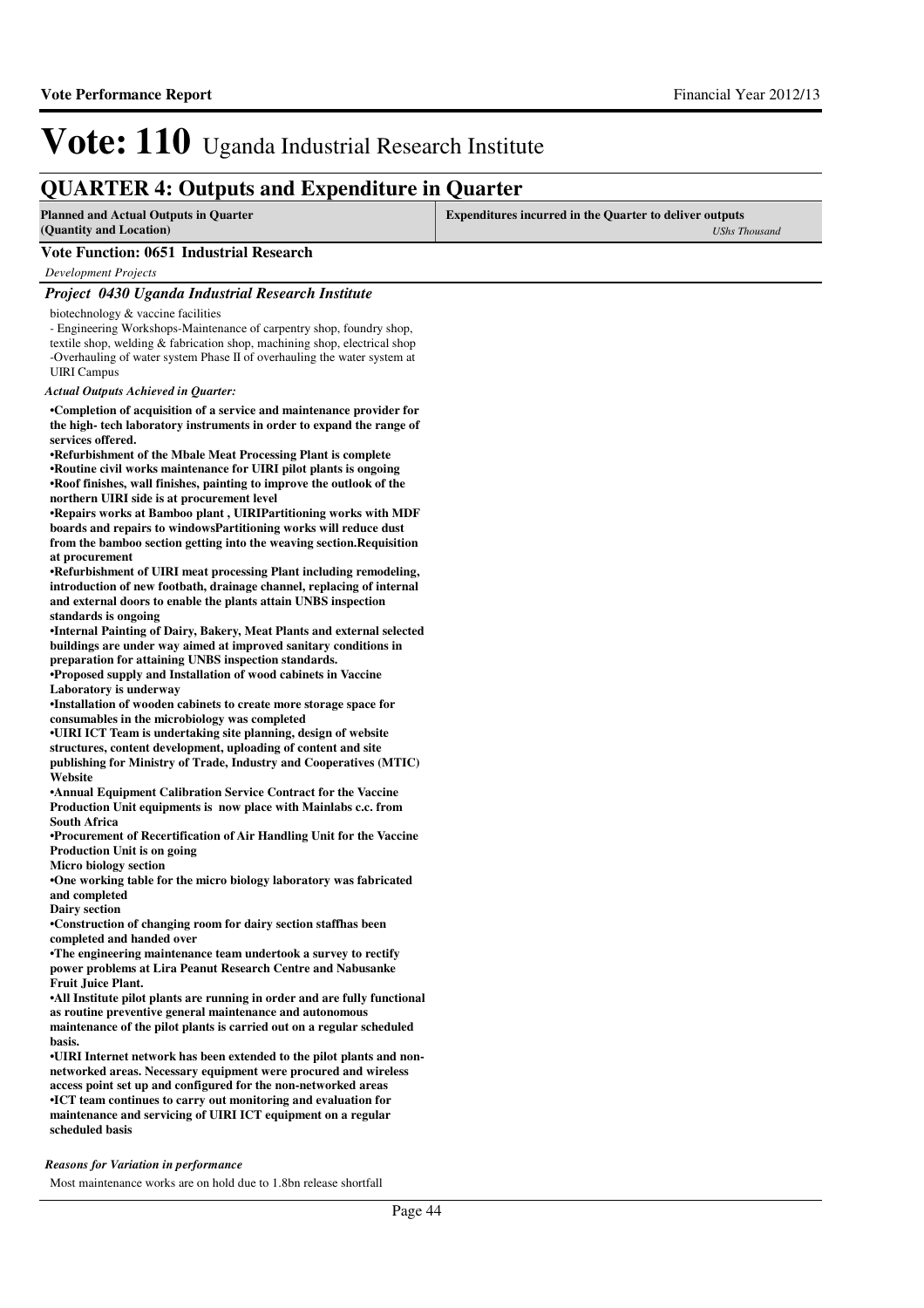### **QUARTER 4: Outputs and Expenditure in Quarter**

| <b>Planned and Actual Outputs in Quarter</b> | <b>Expenditures incurred in the Quarter to deliver outputs</b> |
|----------------------------------------------|----------------------------------------------------------------|
| (Quantity and Location)                      | <b>UShs Thousand</b>                                           |
| Vote Function: 0651 Industrial Research      |                                                                |

*Development Projects*

*Project 0430 Uganda Industrial Research Institute*

| Total                     | 15,369   |
|---------------------------|----------|
| <b>GoU</b> Development    | 15,369   |
| <b>External Financing</b> | 0        |
| <b>NTR</b>                | 0        |
| <b>GRAND TOTAL</b>        | 570,948  |
| <b>Wage Recurrent</b>     | 260,386  |
| <b>Non Wage Recurrent</b> | 165,083  |
| <b>GoU</b> Development    | 145,480  |
| <b>External Financing</b> | $\theta$ |
| <b>NTR</b>                | 0        |